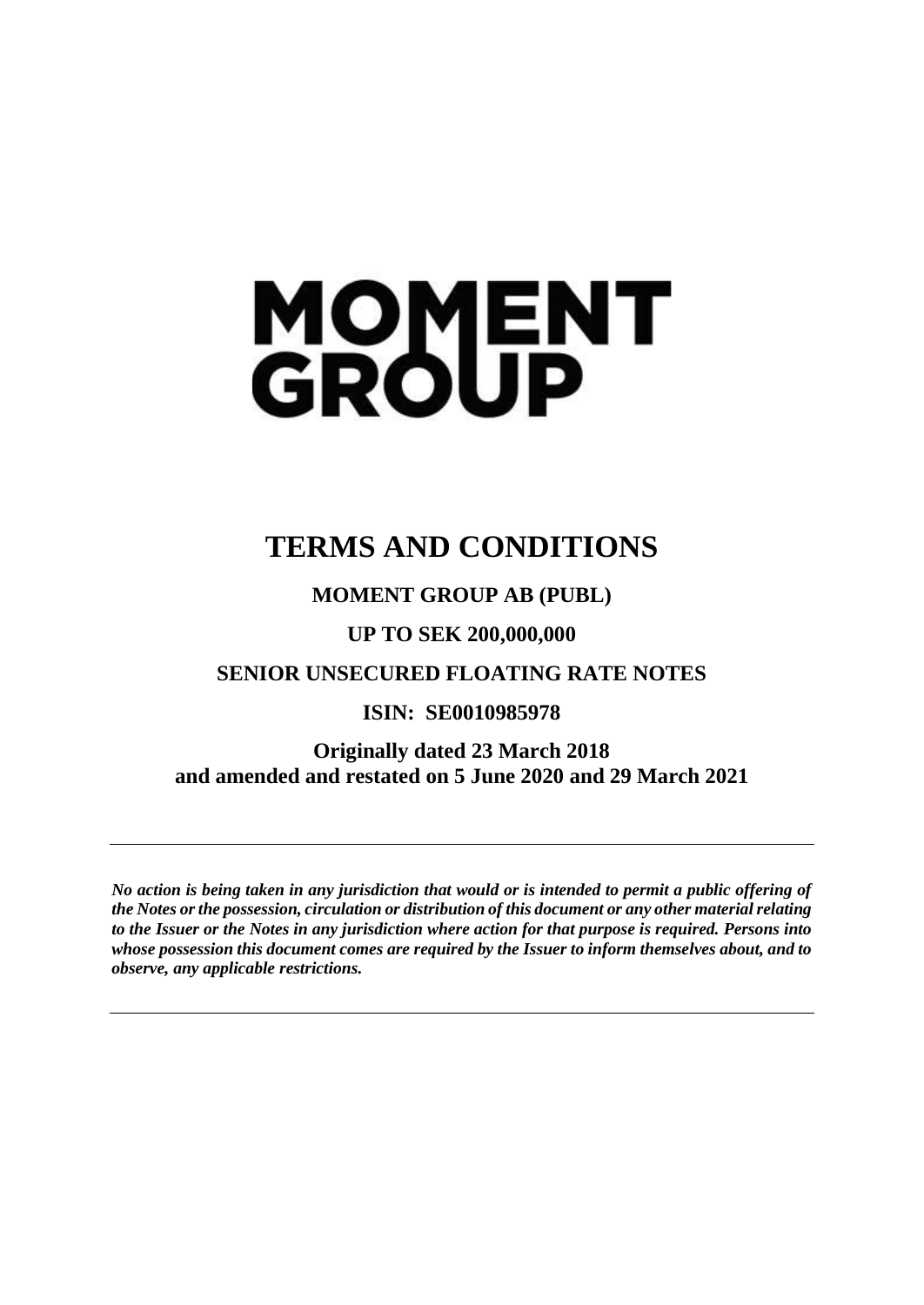# **Table of Contents**

# Page

| $\mathbf{1}$ .   |  |
|------------------|--|
| 2.               |  |
| 3.               |  |
| $\overline{4}$ . |  |
| 5.               |  |
| 6.               |  |
| 7.               |  |
| 8.               |  |
| 9.               |  |
| 10.              |  |
| 11.              |  |
| 12.              |  |
| 13.              |  |
| 14.              |  |
| 15.              |  |
| 16.              |  |
| 17.              |  |
| 18.              |  |
| 19.              |  |
| 20.              |  |
| 21.              |  |
| 22.              |  |
| 23.              |  |
| 24.              |  |
| 25.              |  |
| 26.              |  |
| 27.              |  |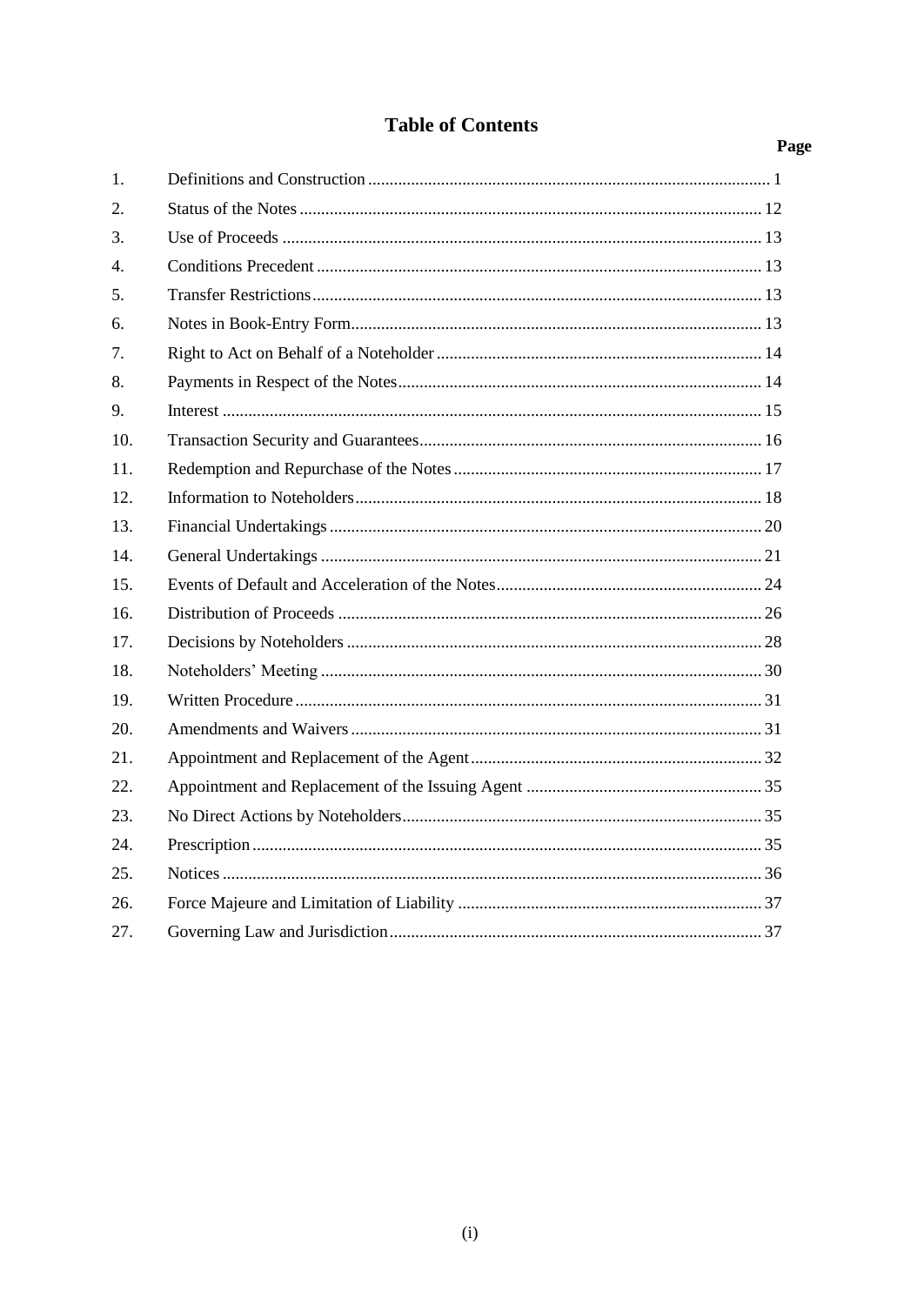# <span id="page-2-0"></span>**1. Definitions and Construction**

#### **1.1 Definitions**

In these terms and conditions (the "**Terms and Conditions**"):

"**Account Operator**" means a bank or other party duly authorised to operate as an account operator pursuant to the Central Securities Depositories and Financial Instruments Accounts Act and through which a Noteholder has opened a Securities Account in respect of its Notes.

"**Accrued PIK Interest**" means at any time the sum of the PIK Interest accrued on each Note during all Interest Periods preceding such time, less an amount equal to the PIK Interest accrued on that Note and which has been paid in connection with a partial redemption of that Note pursuant to Clause [11](#page-18-0) (*Redemption and Repurchase of the Notes*).

"**Adjusted Nominal Amount**" means the total aggregate Nominal Amount of the Notes less the Outstanding Nominal Amount of all Notes owned by a Group Company or an Affiliate thereof, irrespective of whether such person is directly registered as owner of such Notes.

"**Affiliate**" means any other Person, directly or indirectly, controlling or controlled by or under direct or indirect common control with such specified Person. For the purpose of this definition, "**control**" when used with respect to any Person means the power to direct the management and policies of such Person, directly or indirectly, whether through the ownership of voting securities, by contract or otherwise; and the terms "**controlling**" and "**controlled**" have meanings correlative to the foregoing.

"**Agency Agreement**" means the agency agreement entered into on or before the First Issue Date, between the Issuer and the Agent regarding, *inter alia*, the remuneration payable to the Agent, or any replacement agency agreement entered into after the First Issue Date between the Issuer and an agent.

"**Agent**" means Intertrust (Sweden) AB, Swedish registration number 556625-5476, or another party replacing it, as Agent, in accordance with these Terms and Conditions.

"**Book-Entry Securities System**" means the VPC system being part of the book-entry register maintained by the CSD or any other replacing book-entry securities system.

"**Bookrunner**" means Carnegie Investment Bank AB (publ).

"**Business Day**" means a day on which deposit banks are generally open for business in Stockholm, Sweden.

"**Business Day Convention**" means the first following day that is a Business Day or a CSD Business Day (as applicable) unless that day falls in the next calendar month, in which case that date will be the first preceding day that is a Business Day or a CSD Business Day (as applicable).

"**Central Securities Depositories and Financial Instruments Accounts Act**" means the Swedish Central Securities Depositories and Financial Instruments Accounts Act (Sw. *lag (1998:1479*) *om värdepapperscentraler och kontoföring av finansiella instrument*).

"**Change of Control Event**" means any Person or group of Persons acting in concert acquire control, directly or indirectly, over more than 50 per cent. of the voting shares of the Issuer or the Decisive Influence over the Issuer.

"**Compliance Certificate**" means a certificate, in the agreed form between the Agent and the Issuer, signed by the Issuer certifying (i) satisfaction of the Incurrence Test (if relevant) and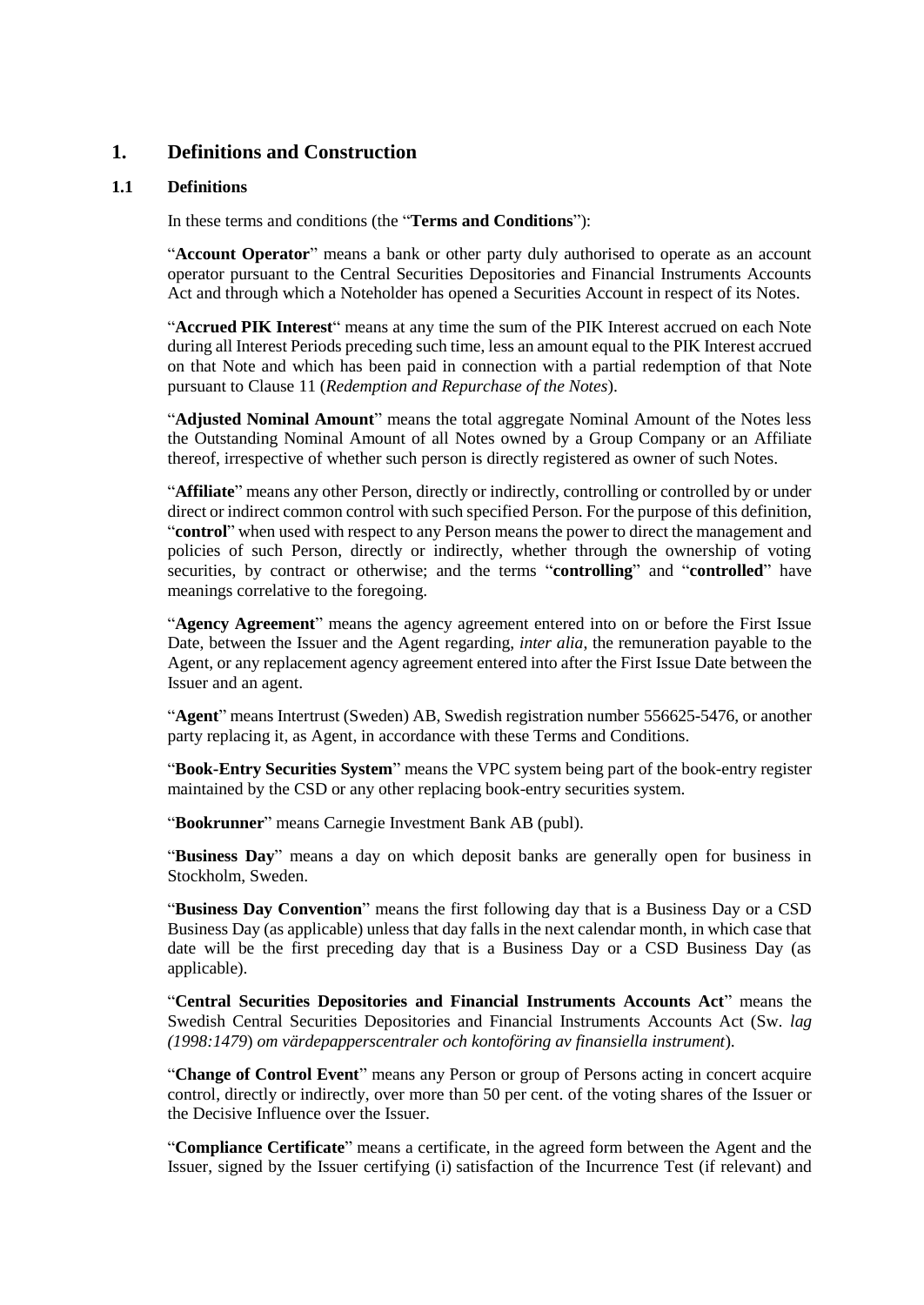(ii) that so far as it is aware no Event of Default is continuing or, if it is aware that such event is continuing, specifying the event and steps, if any, being taken to remedy it. If the Compliance Certificate is provided in connection with an Incurrence Test, the certificate shall include calculations and figures in respect of the Incurrence Test.

"**CSD**" means the Issuer's central securities depository and registrar in respect of the Notes, from time to time, initially Euroclear Sweden AB, Swedish registration number 556112-8074, P.O. Box 191, 101 23 Stockholm, Sweden.

"**CSD Business Day**" means a day on which the Book-Entry Securities System is open in accordance with the regulations of the CSD.

"**Danish Subsidiary**" means Wallmans A/S.

"**Decisive Influence**" means a Person having, as a result of an agreement or through the ownership of shares or ownership interests in another Person (directly or indirectly):

- (a) a majority of the voting rights in that other Person; or
- (b) a right to elect or remove a majority of the members of the board of directors of that other Person.

"**EBITDA**" means, in respect of the Relevant Period, the consolidated profit of the Group from ordinary activities according to the latest Financial Report(s), without double counting and in each case, if and only to the extent these items arise during the Relevant Period:

- (a) before deducting any amount of tax on profits, gains or income paid or payable by any Group Company;
- (b) before deducting any Net Finance Charges;
- (c) excluding any items (positive or negative) of a one off, non-recurring, non-operational, extraordinary, unusual or exceptional nature (including, without limitation, restructuring expenditures), *provided that* such items in no event shall exceed an aggregate amount of the higher of (i) SEK 5,000,000 and (ii) 10 per cent. of EBITDA in respect of the Relevant Period;
- (d) excluding any Transaction Costs;
- (e) before taking into account any unrealised gains or losses in relation to any currency exchange or on any derivative instrument (other than any derivative instruments which are accounted for on a hedge account basis);
- (f) before deducting any costs in relation to future divestments or acquisitions or any costs relating to aborted divestments or acquisitions;
- (g) after adding back the amount of acquisition costs relating to any stock based compensation made to departing management and costs or provisions relating to share incentive schemes of the Group to the extent deducted;
- (h) after adding back or deducting, as the case may be, the amount of any loss or gain against book value arising on a disposal of any asset (other than in the ordinary course of trading) and any loss or gain arising from an upward or downward revaluation of any asset;
- (i) after deducting the amount of any profit (or adding back the amount of any loss) of any Group Company which is attributable to minority interests;
- (j) after adding back any losses to the extent covered by any insurance and in respect of which insurance proceeds have been received by the Group; and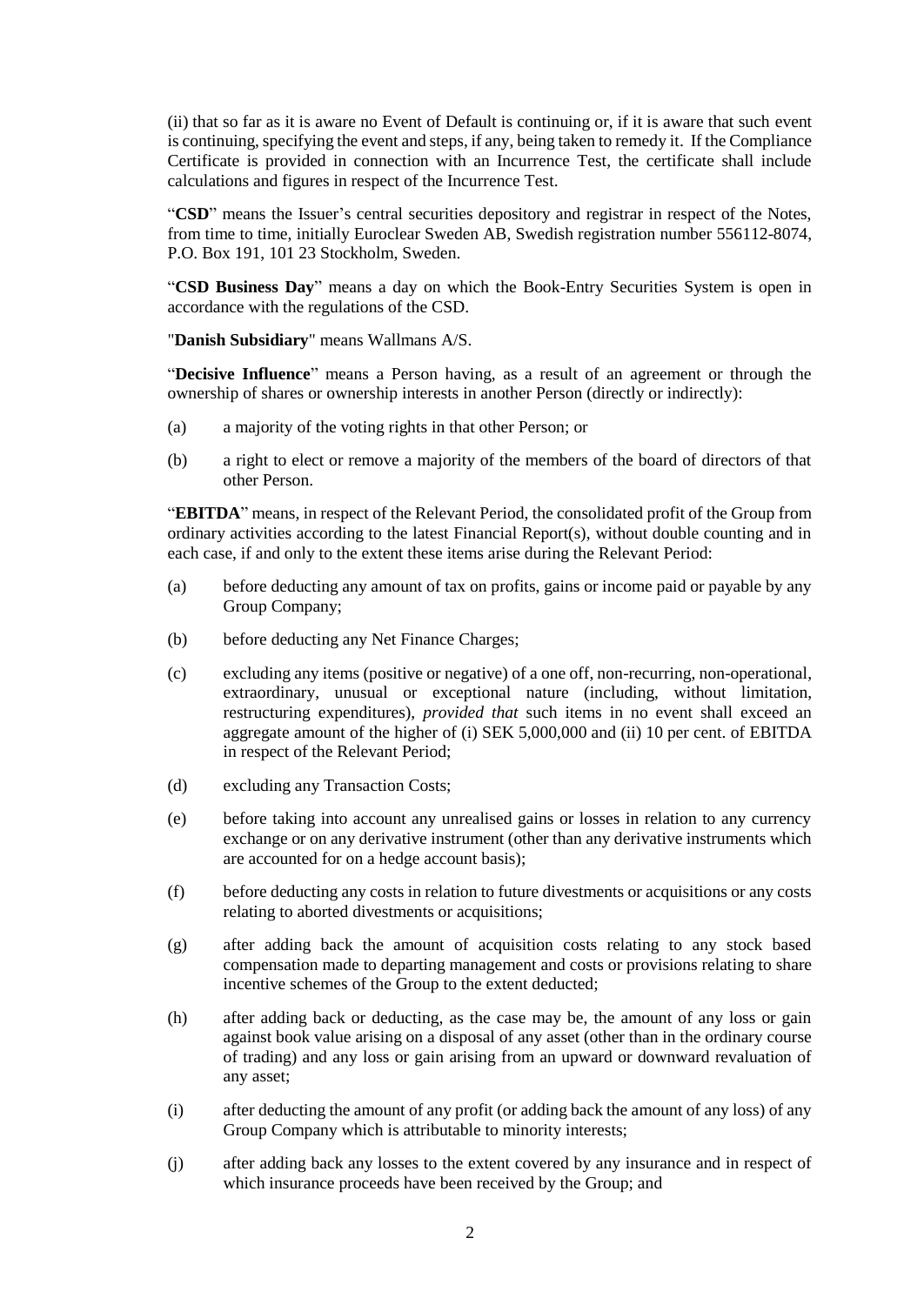(k) after adding back any amount attributable to the amortisation, depreciation, impairment or depletion of assets of the Group Companies, (including goodwill or other tangible assets) and taking no account of the reversal of any previous impairment charge made in that Relevant Period.

"**Effective Date**" means 29 March 2021.

"**Event of Default**" means an event or circumstance specified in any of the Clauses [15.1](#page-25-1) (*Non-Payment*) to and including Clause [15.9](#page-26-0) (*Continuation of the Business*).

"**Existing Debt**" means the Group's existing debt facilities with Skandinaviska Enskilda Bank AB amounting to SEK 49,100,000.

"**Final Redemption Date**" means the Maturity Date or such earlier date on which the Notes are redeemed in full in accordance with these Terms and Conditions.

"**Finance Charges**" means, for the Relevant Period, the aggregate amount of the accrued interest, commission, fees, discounts, payment fees, premiums or charges and other finance payments in respect of Financial Indebtedness whether paid, payable or capitalised by any Group Company according to the latest Financial Reports (calculated on a consolidated basis), excluding any unrealised gains or losses on any derivative instruments other than any derivative instruments which are accounted for on a hedge accounting basis.

"**Finance Documents**" means these Terms and Conditions, the Agency Agreement, the Guarantee Agreement, the Intercreditor Agreement, the Security Documents, and any other document designated by the Issuer and the Agent or the Security Agent as a Finance Document.

"**Finance Lease**" means any finance leases, to the extent the arrangement is or would have been treated as a finance or a capital lease in accordance with IFRS (a lease which in the accounts of the Group is treated as an asset and a corresponding liability), and for the avoidance of doubt, any leases treated as operating leases under IFRS shall not, regardless of any subsequent changes or amendments to the accounting principles, be considered as finance or capital leases.

"**Financial Indebtedness**" means any indebtedness in respect of:

- (a) moneys borrowed and debt balances at banks or other financial institutions;
- (b) any amount raised by acceptance under any acceptance credit facility or dematerialised equivalent;
- (c) any amount raised pursuant to any note purchase facility or the issue of notes, notes, debentures, loan stock or any similar instrument, including the Notes;
- (d) the amount of any liability in respect of any Finance Lease or hire purchase contract which would, in accordance with IFRS, be treated as a finance or capital lease (meaning that the lease is capitalised as an asset and booked as a corresponding liability in the balance sheet);
- (e) receivables sold or discounted (other than any receivables to the extent they are sold on a non-recourse basis *provided that* the requirements for de-recognition under IFRS are met);
- (f) any derivative transaction entered into and, when calculating the value of any derivative transaction, only the marked to market value (or, if any actual amount is due as a result of the termination or close-out of that derivative transaction, that amount shall be taken into account);
- (g) any counter-indemnity obligation in respect of a guarantee, note, standby or documentary letter of credit or any other instrument issued by a bank or financial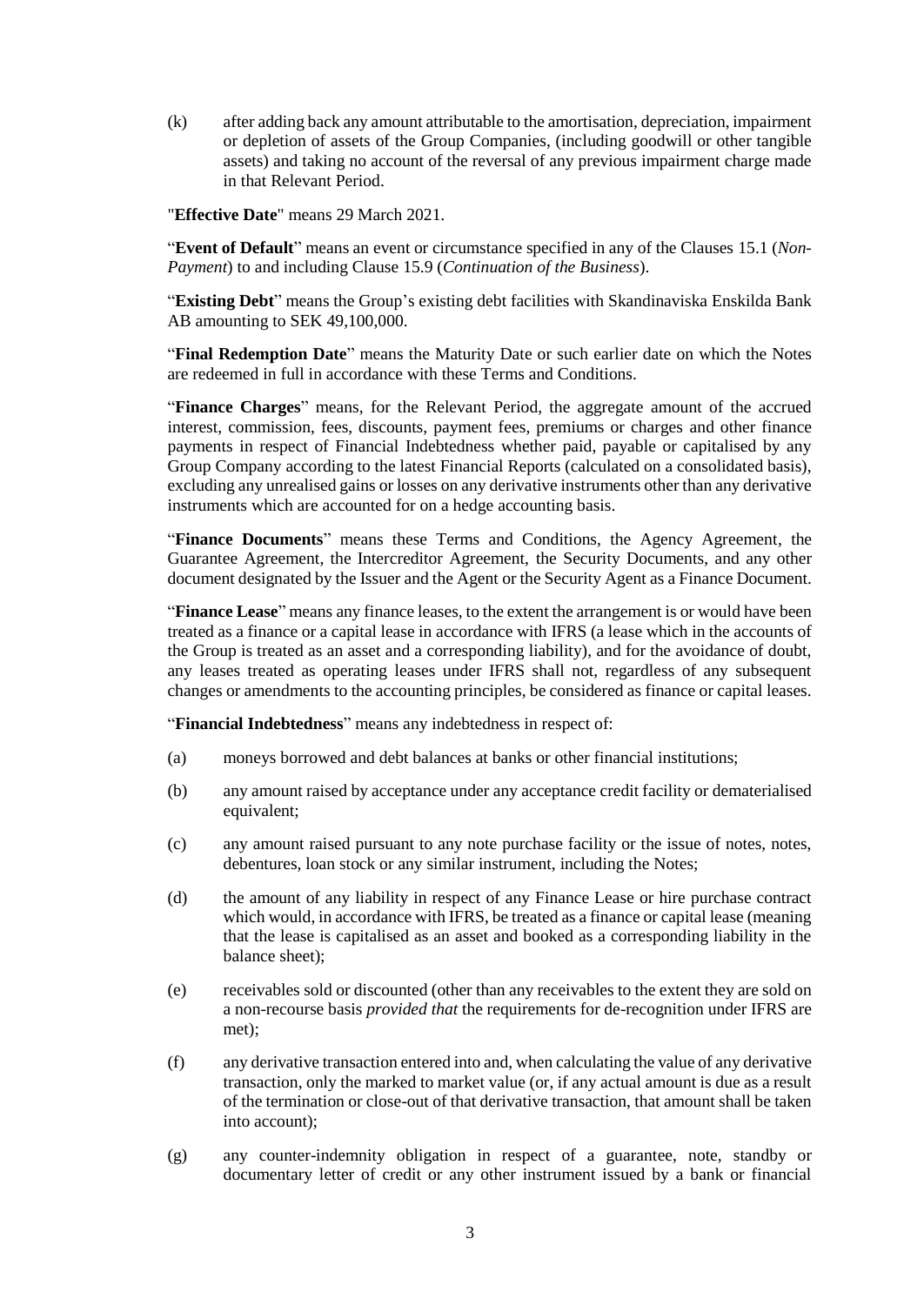institution in respect of an underlying liability of a Person which is not a Group Company which liability would fall within one of the other paragraphs of this definition;

- (h) any amount raised by the issue of redeemable shares which are redeemable (other than at the option of the Issuer) before the Maturity Date or are otherwise classified as borrowings under IFRS;
- (i) any amount of any liability under an advance or deferred purchase agreement, if (A) the primary reason behind entering into the agreement is to raise finance or (B) the agreement is in respect of the supply of assets or services and payment is due more than 120 calendar days after the date of supply;
- (j) any amount raised under any other transaction (including any forward sale or purchase agreement) having the commercial effect of a borrowing or otherwise being classified as a borrowing under IFRS; and
- (k) without double counting, the amount of any liability in respect of any guarantee for any of the items referred to in any of the preceding paragraphs.

"**Financial Report**" means the Group's annual audited consolidated financial statements and quarterly interim unaudited reports of the Group, which shall be prepared and made available in accordance with Clause [12.1.](#page-19-1)

"**First Call Date**" means the date falling twelve (12) months after the First Issue Date.

"**First Issue Date**" means 27 March 2018.

"**Force Majeure Event**" has the meaning set forth in Clause [26\(a\).](#page-38-2)

"**German Subsidiary**" means 2Entertain Germany GmbH.

"**Group**" means the Issuer and its Subsidiaries from time to time (each a "**Group Company**").

**"Guarantee Agreement"** means each guarantee agreement pursuant to which a Guarantor shall, amongst other, (i) guarantee all amounts outstanding under the Finance Documents, including but not limited to the Bonds, plus accrued interests and expenses and (ii) agree to subordinate all subrogation claims.

**"Guarantee"** means the guarantee provided by the Guarantors under the Guarantee Agreement.

**"Guarantor"** shall have the meaning given to such term in the Intercreditor Agreement.

"**IFRS**" means the International Financial Reporting Standards (IFRS) and guidelines and interpretations issued by the International Accounting Standards Board (or any predecessor and successor thereof) as in force on the First Issue Date.

"**Incurrence Test**" means the test pursuant to Clause [13.1](#page-21-1) (*Incurrence Test*).

"**Initial Note Issue**" means the issuance of the Initial Notes.

"**Initial Notes**" means the Notes issued on the First Issue Date.

"**Insolvent**" means, in respect of a relevant person, that it is deemed to be insolvent, or admits inability to pay its debts as they fall due, in each case within the meaning of Chapter 2, Sections 7-9 of the Swedish Bankruptcy Act (Sw. *konkurslagen (1987:672)*) (or its equivalent in any other jurisdiction), suspends making payments on any of its debts or by reason of actual financial difficulties commences negotiations with its creditors (other than the Noteholders) with a view to rescheduling any of its indebtedness (including company reorganisation under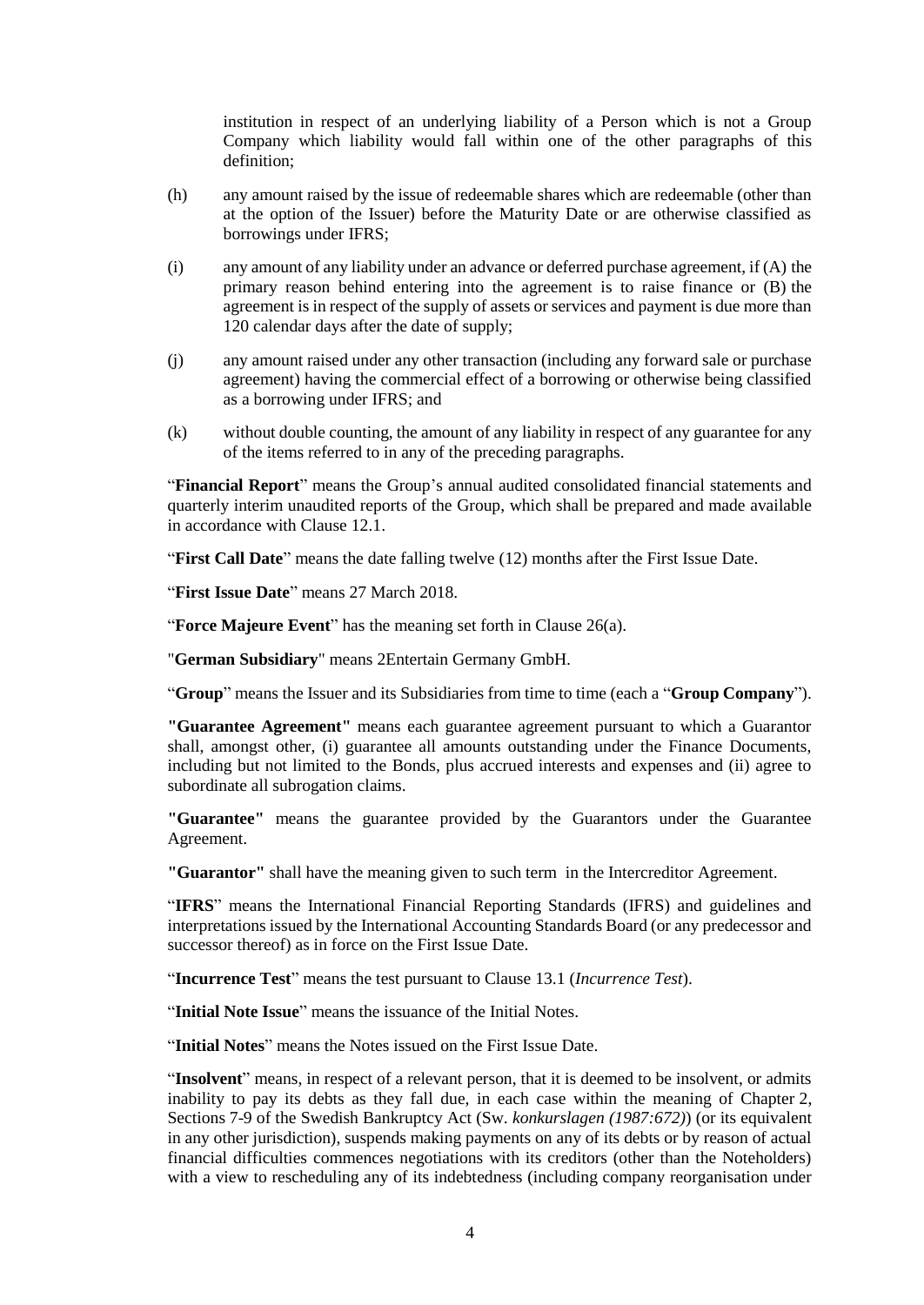the Swedish Company Reorganisation Act (Sw. *lag (1996:764) om företagsrekonstruktion*) (or its equivalent in any other jurisdiction)) or is subject to involuntary winding-up, dissolution or liquidation.

"**Intercreditor Agreement**" means the intercreditor agreement entered into between, amongst other, the Issuer, the super senior creditors under the Super Senior Facility, and the Agent (representing the Noteholders).

"**Interest**" means the interest on the Notes calculated in accordance with Clause [9.1](#page-16-1) (*Calculation and payment of the Cash Interest*) and Claus[e 9.2](#page-16-2) (*Calculation and payment of the PIK Interest*).

"**Interest Coverage Ratio**" means the ratio of EBITDA to Net Finance Charges.

"**Interest Payment Date**" means 31 March, 30 June, 30 September and 31 December of each year or, to the extent such day is not a CSD Business Day, the CSD Business Day following from an application of the Business Day Convention. The first Interest Payment Date for the Notes shall be 30 June 2018 and the last Interest Payment Date shall be the Final Redemption Date (or any relevant Redemption Date prior thereto).

"**Interest Period**" means (i) in respect of the first Interest Period, the period from (but excluding) the First Issue Date to (and including) the first Interest Payment Date, and (ii) in respect of subsequent Interest Periods, the period from (but excluding) an Interest Payment Date to (and including) the next succeeding Interest Payment Date (or a shorter period if relevant).

"**Interest Rate**" means STIBOR plus the Margin.

"**Issuer**" means Moment Group AB (publ), a limited liability company incorporated in Sweden with registration number 556301-2730.

"**Issuing Agent**" means Carnegie Investment Bank AB (publ) or another party replacing it, as Issuing Agent, in accordance with these Terms and Conditions.

"**Leverage Ratio**" means the ratio of Net Interest Bearing Debt to EBITDA.

"**Listing Failure Event**" means:

- (a) that the Initial Notes have not been admitted to listing on NASDAQ Stockholm AB ("**NASDAQ Stockholm**") (or another Regulated Market) within sixty (60) calendar days after the First Issue Date;
- (b) any Subsequent Notes have not been admitted to listing on NASDAQ Stockholm (or another Regulated Market) within twenty (20) calendar days after the issuance of such Subsequent Notes; or
- (c) in the case of a successful admission to listing, that a period of sixty (60) calendar days has elapsed since the Notes ceased to be admitted to listing on NASDAQ Stockholm (or another Regulated Market) without being admitted to trading on another Regulated Market.

"**Margin**" means 6.00 per cent. per annum.

"Material Adverse Effect" means a material adverse effect on (a) the business, financial condition or operations of the Group taken as a whole, (b) the Issuer's ability to perform and comply with its obligations under any of the Finance Documents or (c) the validity or enforceability of the Finance Documents.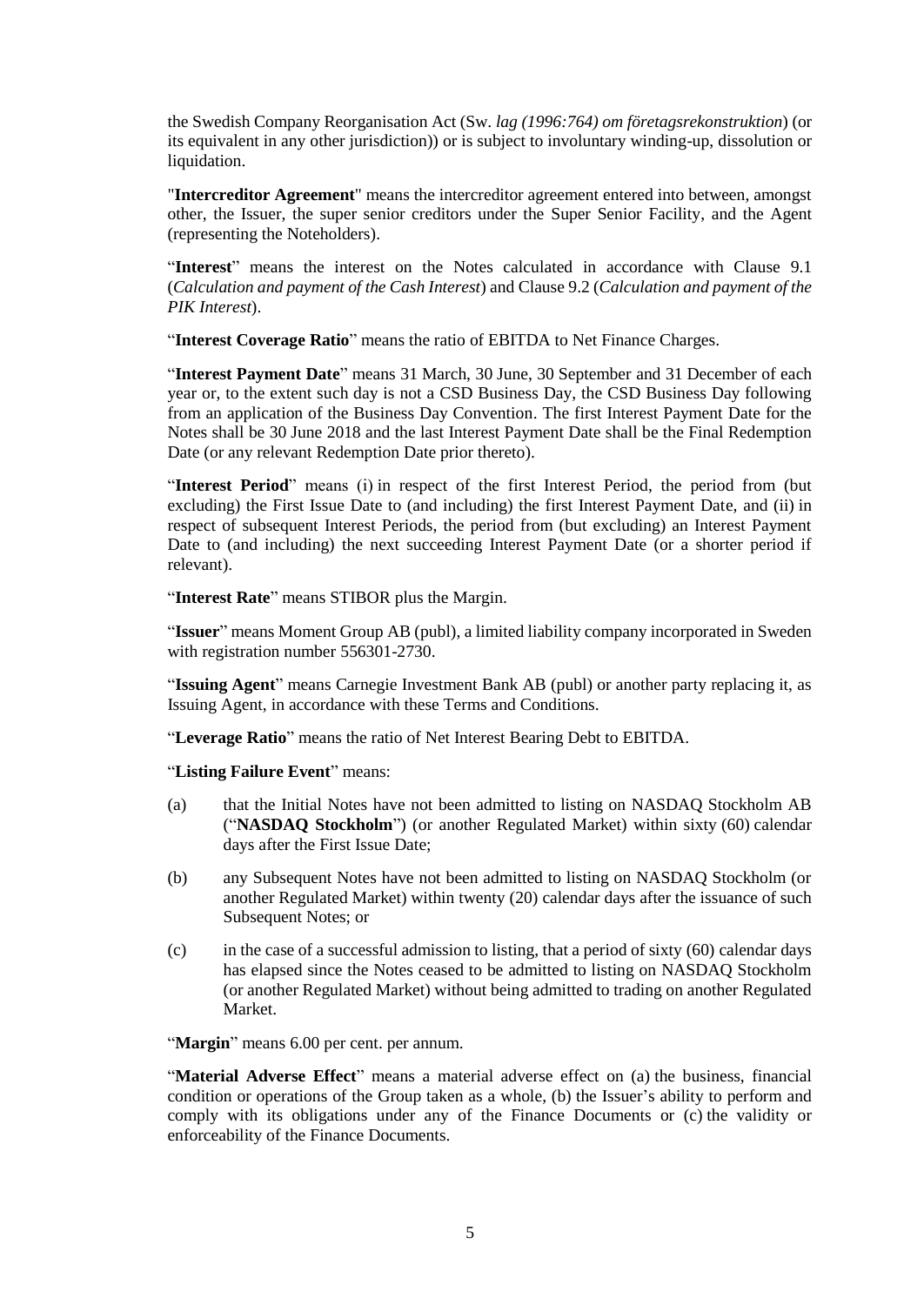"**Material Intercompany Loan**" means any intercompany loan provided by any Group Company to any of any other Group Company where:

- (a) the loan is expected to be outstanding for at least 12 months (the term to be determined by the Issuer);
- (b) the principal amount thereof is in an amount exceeding SEK 5,000,000 (or the equivalent thereof in another currency**);** and
- (c) the loan is not part of a cash pool.

"**Maturity Date**" means 28 March 2024.

"**Net Finance Charges**" means, for the Relevant Period, the Finance Charges according to the latest Financial Report(s), after deducting any interest payable for that Relevant Period to any Group Company and any interest income received by any Group Company on cash or cash equivalent investment.

"**Net Interest Bearing Debt**" means the aggregate interest bearing Financial Indebtedness of the Group, excluding:

- (a) any Financial Indebtedness owing by a wholly-owned Group Company to another wholly-owned Group Company;
- (b) any Notes owned by the Issuer or another Group Company;
- (c) any provisions such as earn outs which are treated as borrowings or financial indebtedness under IFRS; and
- (d) any pension and tax liabilities,

less cash and cash equivalents of the Group in accordance with IFRS.

"**Net Proceeds**" means the proceeds from a Note Issue after deduction has been made for the Transaction Costs payable by the Issuer to the Bookrunner and the Issuing Agent for the services provided in relation to the placement and issuance of the Notes.

"**Nominal Amount**" has the meaning set forth in Clause [2\(c\).](#page-13-1)

"**Nominal Interest Amount**" means an amount equal to the sum of (i) the Nominal Amount and (ii) the Accrued PIK Interest.

"**Note**" means a debt instrument (Sw. *skuldförbindelse*) for the Nominal Amount and of the type set forth in Chapter 1 Section 3 of the Central Securities Depositories and Financial Instruments Accounts Act and which are governed by and issued under these Terms and Conditions.

"**Note Issue**" means the Initial Note Issue and any Subsequent Note Issue.

"**Noteholder**" means the person who is registered on a Securities Account as direct registered owner (Sw. *direktregistrerade ägare*) or nominee (Sw. *förvaltare*) with respect to a Note.

"**Noteholders' Meeting**" means a meeting among the Noteholders held in accordance with Clause [18](#page-31-0) (*Noteholders' Meeting*).

"**Outstanding Nominal Amount**" means the total aggregate Nominal Amount of the Notes reduced by any amount redeemed, repaid and prepaid in accordance with these Terms and **Conditions**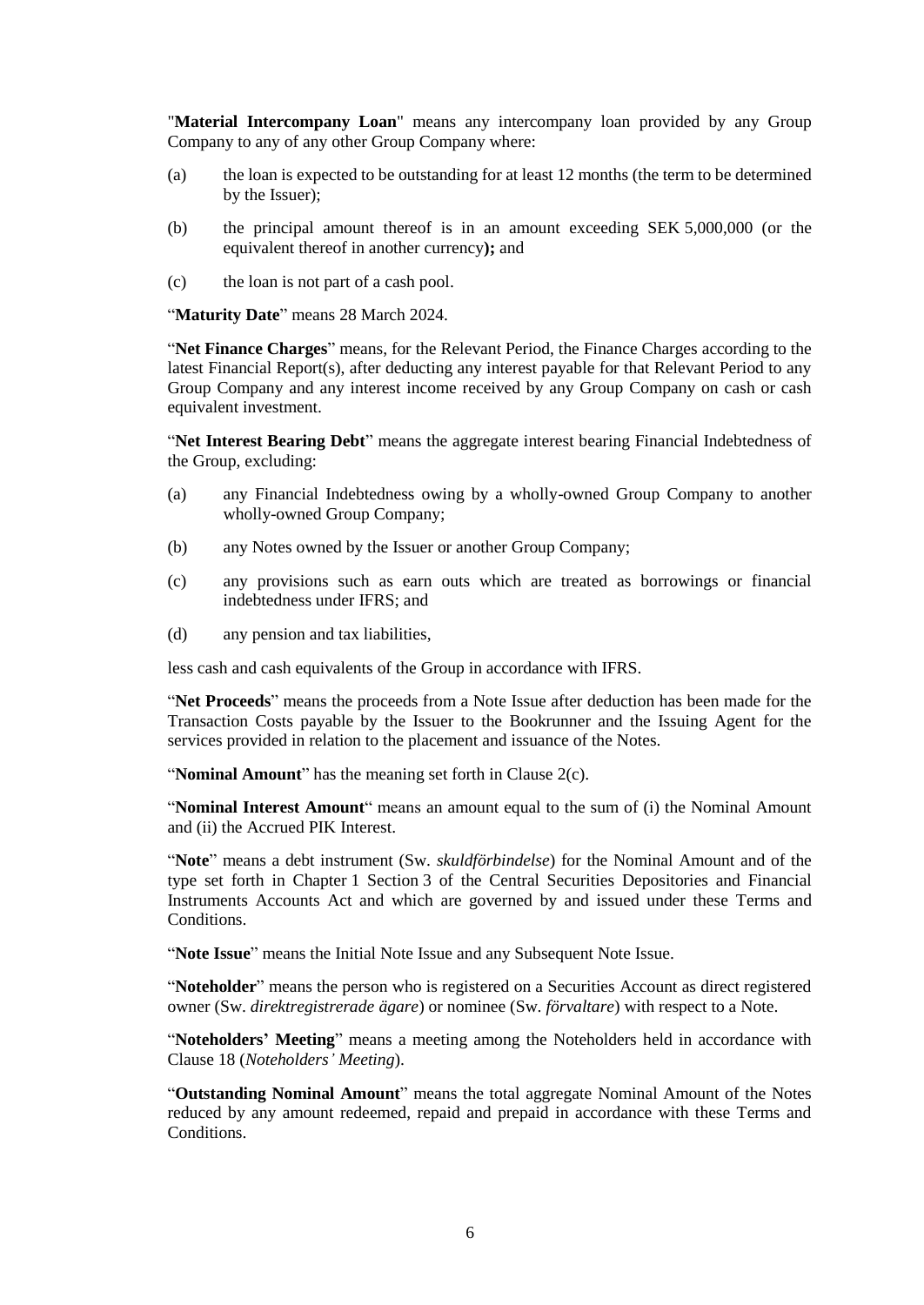"**Permitted Financial Indebtedness**" means any Financial Indebtedness (or the refinancing of any Financial Indebtedness):

- (a) arising under the Finance Documents;
- <span id="page-8-1"></span>(b) incurred under a Super Senior Facility in an amount not exceeding the Super Senior Headroom;
- (c) arising under any loan permitted by paragraph [\(b\)](#page-9-0) of the definition of "Permitted Financial Support";
- (d) in the form of any counter-indemnity obligation in respect of a guarantee, indemnity, note, standby or documentary letter of credit or any other instrument issued by a bank or financial institution in respect of an underlying liability in the ordinary course of business of a Group Company;
- (e) incurred under any advance or deferred purchase agreement on normal commercial terms by any Group Company from any of its trading partners in the ordinary course of its trading activities;
- <span id="page-8-4"></span>(f) incurred by the Issuer after the First Issue Date, *provided that* it complies with the Incurrence Test if tested *pro forma* immediately after the incurrence of such new Financial Indebtedness, and such Financial Indebtedness:
	- (i) is incurred as a result of a Subsequent Note Issue for the purpose of repayment of the Super Senior Facility; or
	- (ii) is unsecured and ranks *pari passu* or is subordinated to the obligations of the Issuer under the Finance Documents and has a final maturity date, or where applicable, early redemption dates or instalment dates which occur after the Maturity Date;
- <span id="page-8-2"></span>(g) of the Group incurred pursuant to any Finance Leases incurred in the ordinary course of the Group's business in a maximum amount of SEK 10,000,000 (or the equivalent) at any time;
- <span id="page-8-3"></span>(h) incurred as a result of any Group Company acquiring another entity after the First Issue Date which entity already had incurred Financial Indebtedness but not incurred or increased or having its maturity date extended in contemplation of, or since that acquisition, *provided that* (i) the Incurrence Test is met on a *pro forma* basis if tested immediately after the making of that acquisition, and (ii) such Financial Indebtedness is (A) repaid in full within 90 days of completion of such acquisition or (B) refinanced in full within 90 days of completion of such acquisition with the Issuer as the new borrower and is incurred as a result of (x) a Subsequent Note Issue, (y) *pari passu* with the Notes or (z) any Financial Indebtedness permitted under any other limb of this definition;
- (i) under any pension and tax liabilities incurred in the ordinary course of business;
- (j) incurred in connection with the redemption of the Notes in order to fully refinance the Notes and *provided further that* such Financial Indebtedness is subject to an escrow arrangement up until the redemption of the Notes, as applicable (taking into account the rules and regulations of the CSD), for the purpose of securing, *inter alia*, the redemption of the Notes;
- <span id="page-8-0"></span>(k) incurred under any working capital facility up to an amount not exceeding the lower of SEK 10,000,000 and 50 per cent. of EBITDA of the Group based on the most recent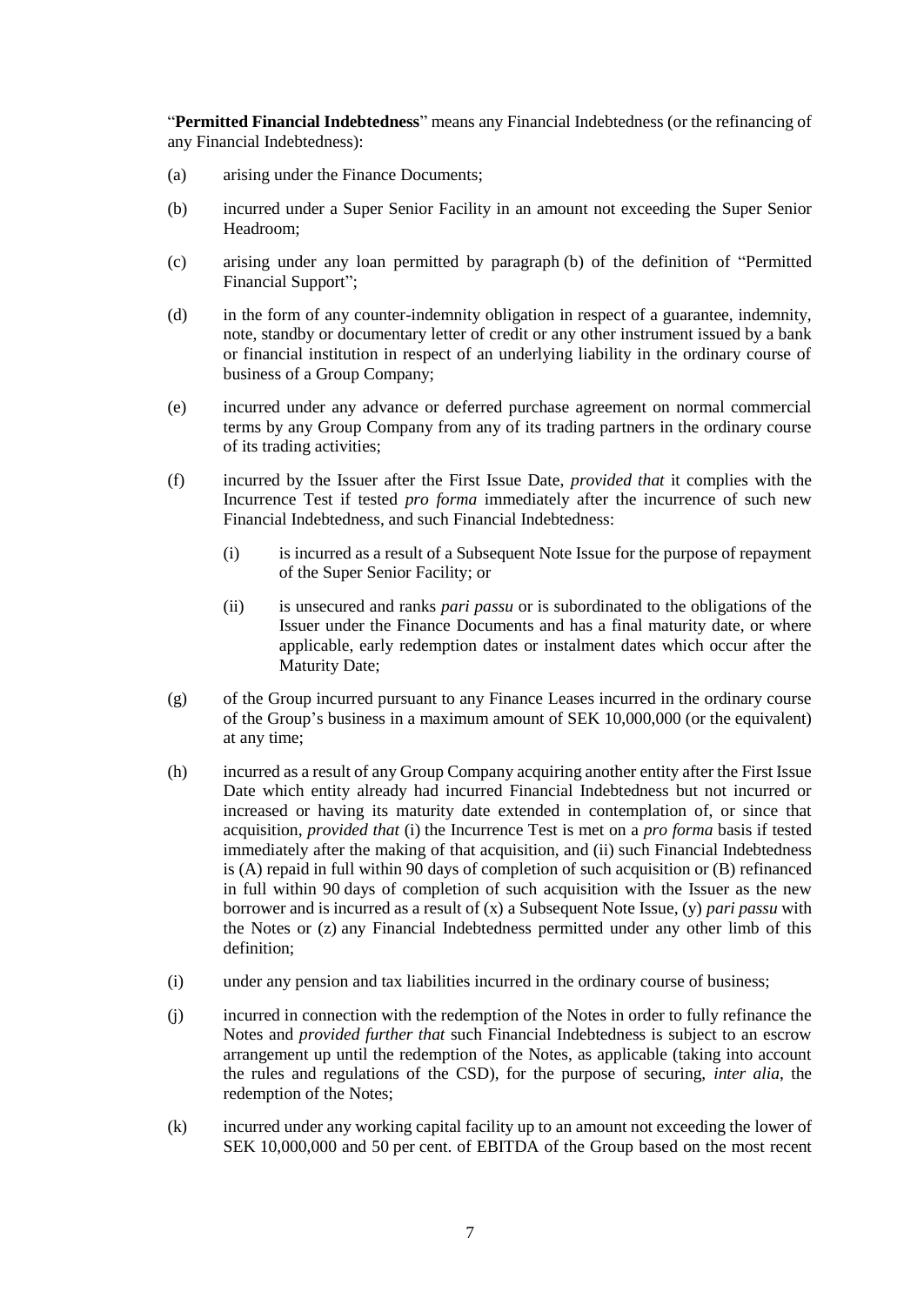quarterly financial reports, provided that no debt or commitment is outstanding under a Super Senior Facility;

- <span id="page-9-1"></span>(l) arising under a foreign exchange transaction or forward delivery entered into in connection with protection against fluctuation in currency rates or prices where the exposure arises in the ordinary course of business; but not any transaction for investment or speculative purposes;
- (m) in the form of provisions such as earn outs which are treated as borrowings or financial indebtedness under IFRS; or
- (n) not permitted by the preceding paragraphs and the outstanding amount of which does not exceed SEK 2,000,000.

"**Permitted Financial Support**" means any guarantee, loan or other financial support:

- (a) subsisting as a result of any Group Company acquiring another entity after the First Issue Date which entity already had guaranteed Financial Indebtedness permitted under paragraph [\(k\)](#page-8-0) of the definition of "Permitted Financial Indebtedness", *provided that* such guarantee is discharged and released in full upon the refinancing or repayment of such Financial Indebtedness as set out therein;
- <span id="page-9-0"></span>(b) provided by a Group Company to or for the benefit of another Group Company
- (c) which constitutes a credit or guarantee issued in respect of a liability incurred by another Group Company in the ordinary course of business;
- (d) arising by operation of law or in the ordinary course of trading and not as a result of any default or omission;
- (e) arising in the ordinary course of banking arrangements for the purposes of netting debt and credit balances of Group Companies;
- (f) for any rental obligations in respect of any real property leased by a Group Company in the ordinary course of business and on normal commercial terms;
- (g) any guarantee required by law or a court in connection with a merger, conversion or other reorganisation of a Group Company, *provided that* such guarantee is released and terminated as soon as reasonably practicable;
- (h) any guarantee issued in connection with tax or pension liabilities in the ordinary course of business of a Group Company; or
- (i) not permitted by the preceding paragraphs which in aggregate for the Group does not exceed SEK 5,000,000.

"**Permitted Security**" means any Security:

- (a) provided under the Finance Documents and otherwise permitted pursuant to the Intercreditor Agreement;
- (b) provided for any Super Senior Facility, permitted under paragraph [\(b\)](#page-8-1) of the definition of "Permitted Debt";
- (c) arising by operation of law or in the ordinary course of trading and not as a result of any default or omission;
- (d) arising in the ordinary course of banking arrangements for the purposes of netting debt and credit balances of Group Companies;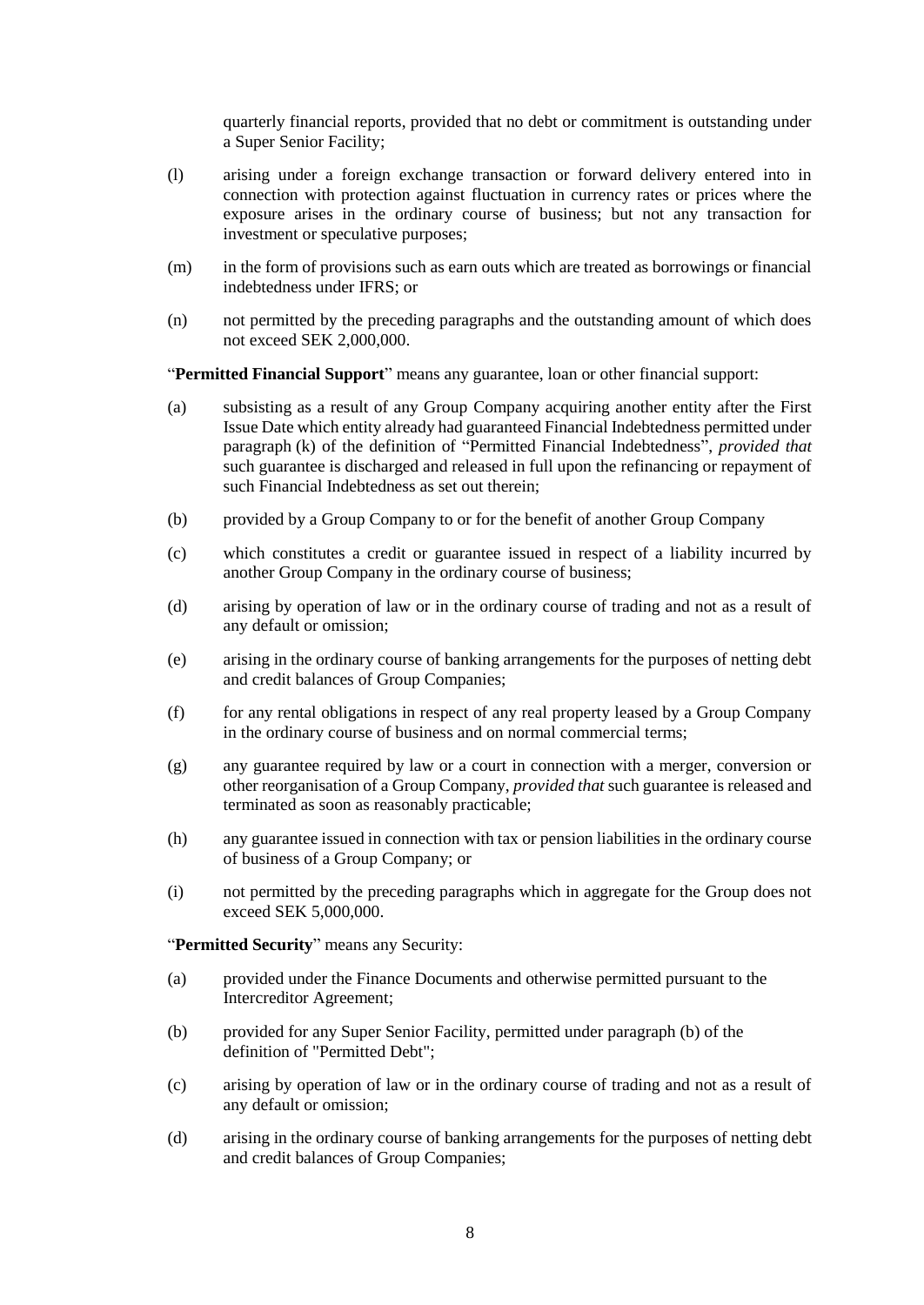- (e) in the form of rental deposits or other guarantees in respect of any lease agreement including in relation to real property entered into by a Group Company in the ordinary course of business and on normal commercial terms;
- (f) arising as a consequence of any finance lease or hire purchase contract permitted pursuant to paragraph [\(g\)](#page-8-2) of the definition of "Permitted Financial Indebtedness", but only creating Security over the relevant assets in question;
- (g) arising under any retention of title, hire purchase or conditional sale arrangement or arrangements having similar effect in respect of goods supplied to a Group Company in the ordinary course of trading and on the supplier's standard or usual terms and not arising as a result of any default or omission by any Group Company;
- (h) subsisting as a result of any Group Company acquiring another entity after the First Issue Date which entity already had provided security for Financial Indebtedness permitted under paragraph [\(h\)](#page-8-3) of the definition of "Permitted Financial Indebtedness", *provided that* such security is discharged and released in full upon the refinancing or repayment of such Financial Indebtedness as set out therein;
- (i) arising as a consequence of a working capital facility permitted pursuant to paragraph [\(k\)](#page-8-0) of the definition of "Permitted Financial Indebtedness";
- (j) affecting any asset acquired by any Group Company after the First Issue Date, *provided that* such Security is discharged and released in full within ninety (90) days of such acquisition;
- (k) created for the benefit of the providers of financing for the refinancing of the Notes in full, *provided that* any perfection requirements in relation thereto are not satisfied until after repayment of the Notes in full (other than with respect to an escrow account (if applicable) which may be perfected in connection with the incurrence of such Financial Indebtedness); or
- (l) provided in the form of cash or cash equivalents for any foreign exchange or interest hedge transaction permitted under paragraph [\(l\)](#page-9-1) of the definition of "Permitted Financial Indebtedness";
- (m) securing indebtedness the outstanding principal amount of which (when aggregated with the outstanding principal amount of any other indebtedness which has the benefit of security given by any Group Company other than any permitted under the preceding paragraphs) does not at any time exceed SEK 5,000,000.

"**Person**" means any individual, corporation, partnership, limited liability company, joint venture, association, joint-stock company, trust, unincorporated organisation, government, or any agency or political subdivision thereof, or any other entity, whether or not having a separate legal personality.

"**Quotation Day**" means, in relation to any period for which an interest rate is to be determined, two (2) Business Days before the first day of that period.

"**Record Date**" means the fifth (5) Business Day prior to (i) an Interest Payment Date, (ii) a Redemption Date, (iii) a date on which a payment to the Noteholders is to be made, or (iv) another relevant date, or in each case such other Business Day falling prior to a relevant date if generally applicable on the Swedish bond market.

"**Redemption Date**" means the date on which the relevant Notes are to be redeemed or repurchased in accordance with Clause [11](#page-18-0) (*Redemption and Repurchase of the Notes*).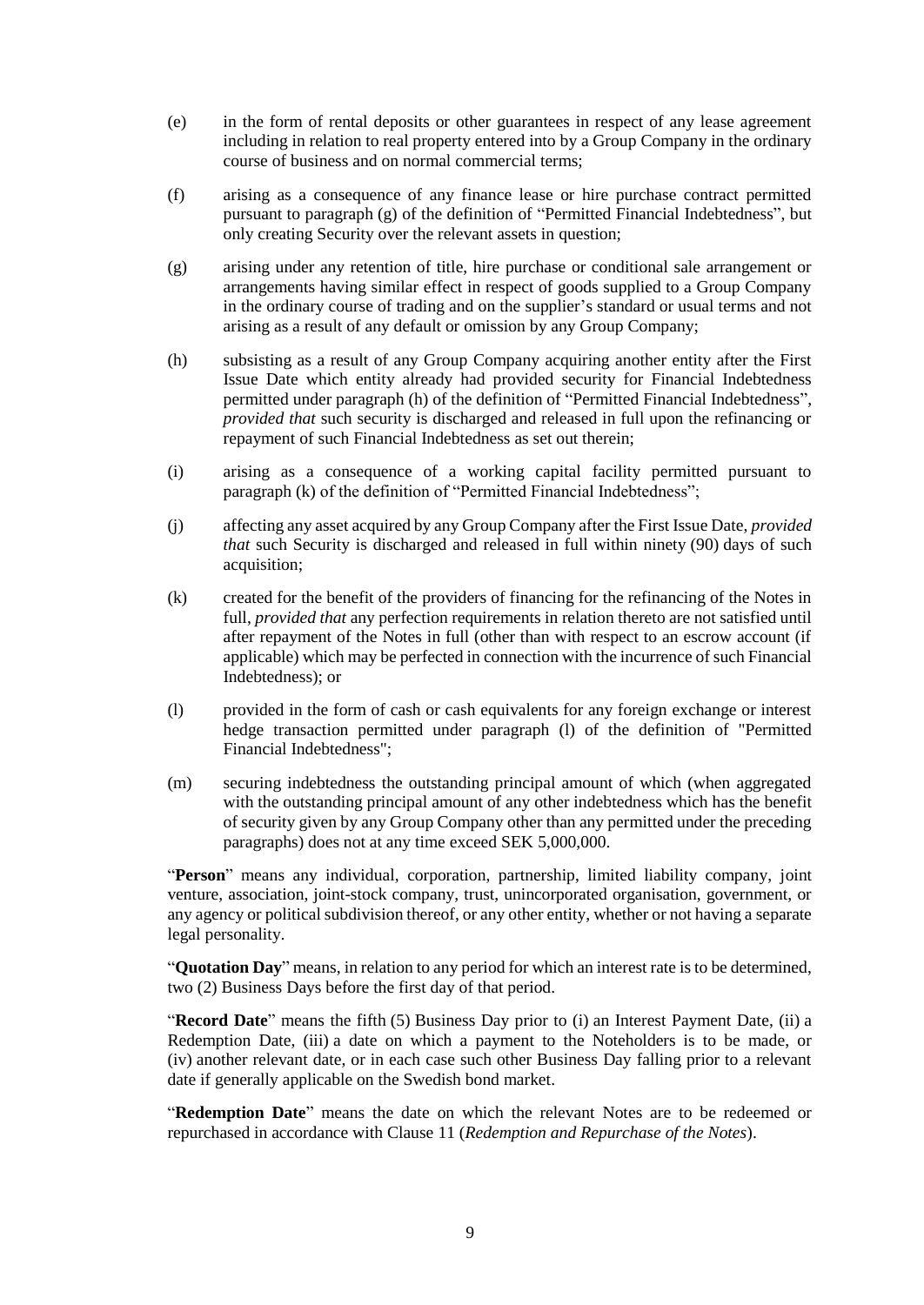"**Regulated Market**" means any regulated market (as defined in Directive 2004/39/EC on markets in financial instruments).

"**Relevant Period**" means each period of twelve (12) consecutive calendar months to the relevant test date.

"**Securities Account**" means the account for dematerialised securities maintained by the CSD pursuant to the Central Securities Depositories and Financial Instruments Accounts Act in which (i) an owner of such security is directly registered or (ii) an owner's holding of securities is registered in the name of a nominee.

"**Security**" means a mortgage, charge, pledge, lien, security assignment or other security interest securing any obligation of any person, or any other agreement or arrangement having a similar effect.

"**Security Agent**" means the security agent, appointed by the Secured Parties pursuant to the Intercreditor Agreement, holding the Transaction Security on behalf of the Secured Parties, being Intertrust (Sweden) AB, reg. no. 556625-5476, P.O. Box 16285, SE-103 25 Stockholm, Sweden on the First Issue Date.

"**Security Documents**" means the security documents pursuant to which the Transaction Security is created and any other document designated as a Security Document by the Issuer and the Security Agent.

"**Secured Obligations**" shall have the meaning given to such term in the Intercreditor Agreement.

"**Senior Finance Documents**" shall have the meaning given to such term in the Intercreditor Agreement..

"**SEK**" means the lawful currency of Sweden for the time being.

"**STIBOR**" means:

- (a) the applicable percentage rate per annum displayed on NASDAQ Stockholm's website for STIBOR fixing (or through another system or website replacing it) as of or around 11.00 a.m. on the Quotation Day for the offering of deposits in SEK and for a period comparable to the relevant Interest Period; or
- <span id="page-11-0"></span>(b) if no rate is available for the relevant Interest Period, the arithmetic mean of the rates (rounded upwards to four decimal places), as supplied to the Issuing Agent at its request quoted by leading banks in the Stockholm interbank market reasonably selected by the Issuing Agent, for deposits of SEK 100,000,000 for the relevant period; or
- (c) if no quotation is available pursuant to paragraph [\(b\)](#page-11-0) above, the interest rate which according to the reasonable assessment of the Issuing Agent best reflects the Interest Rate for deposits in SEK offered in the Stockholm interbank market for the relevant period; and

if any such rate is below zero, STIBOR will be deemed to be zero.

"**Subordinated Debt**" means any loan made to the Issuer as debtor, if such loan:

- (a) according to the Intercreditor Agreement is subordinated to the obligations of the Issuer under the Finance Documents;
- (b) according to its terms has a final redemption date or, when applicable, early redemption dates or instalment dates which occur after the Final Redemption Date; and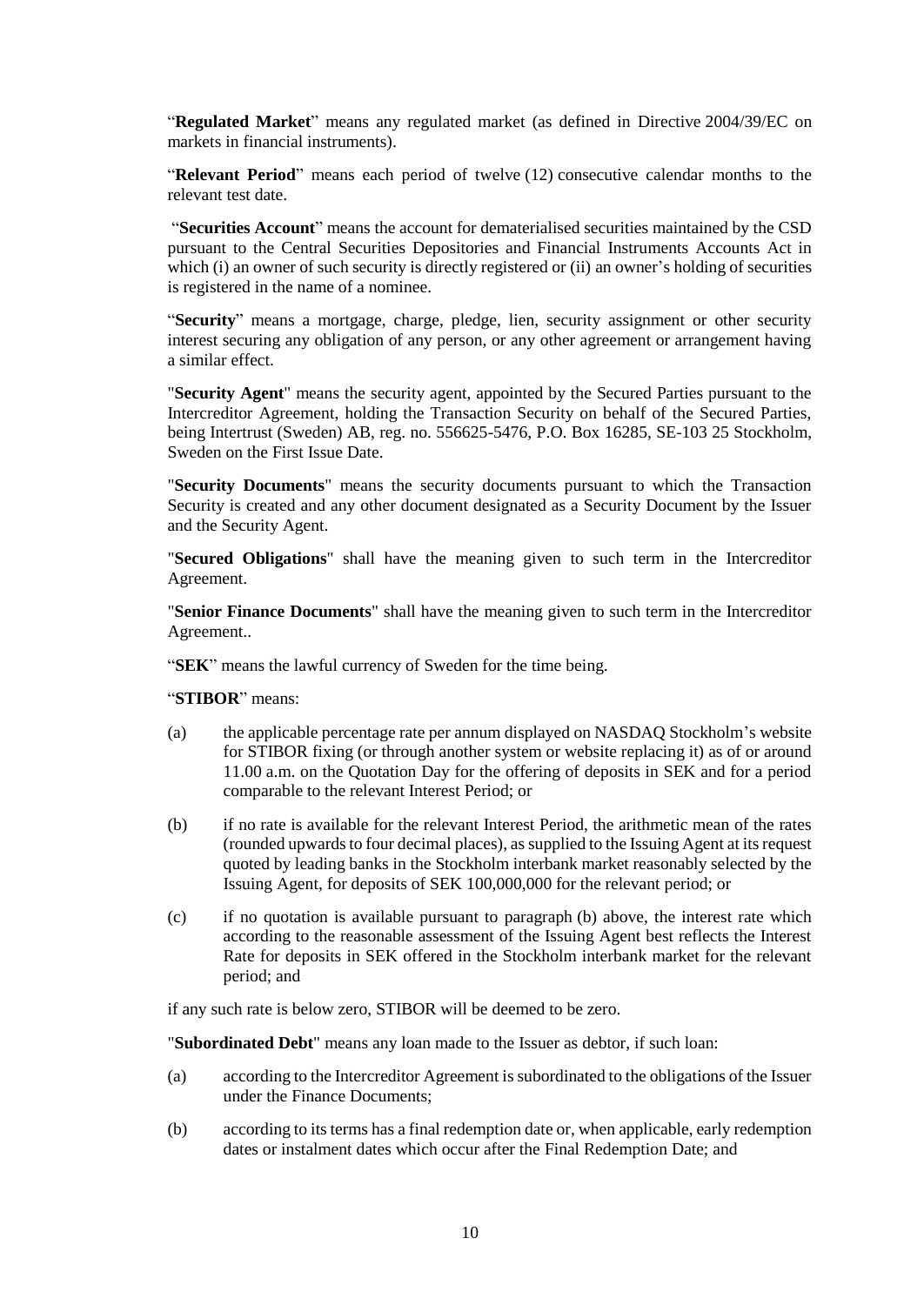(c) according to its terms yield only payment-in-kind interest and/or cash interest that is payable after the Final Redemption Date.

"**Subsequent Note Issue**" shall have the meaning given thereto in Clause [2\(e\).](#page-13-2)

"**Subsequent Notes**" means any Notes issued after the First Issue Date on one or more occasions.

"**Subsidiaries**" means, in respect of which such person, directly or indirectly, (i) owns shares or ownership rights representing more than fifty (50) per cent. of the total number of votes held by the owners, (ii) otherwise controls more than fifty (50) per cent. of the total number of votes held by the owners, or (iii) has the power to appoint and remove all, or the majority of, the members of the board of directors or other governing body.

"**Super Senior Debt**" has the meaning given thereto in the Intercreditor Agreement.

"**Super Senior Facility"** has the meaning given thereto in the Intercreditor Agreement.

"**Super Senior Headroom**" has the meaning given thereto in the Intercreditor Agreement.

"**Transaction Costs**" means all fees, costs and expenses, stamp, registration and other taxes incurred by the Issuer or any other Group Company in connection with (i) the Note Issue, and (ii) a Subsequent Note Issue.

"**Transaction Security**" shall have the meaning given to such term in the Intercreditor Agreement.

"Written Procedure" means the written or electronic procedure for decision making among the Noteholders in accordance with Clause [19](#page-32-0) (*Written Procedure*).

#### **1.2 Construction**

- (a) Unless a contrary indication appears, any reference in these Terms and Conditions to:
	- (i) "**assets**" includes present and future properties, revenues and rights of every description:
	- (ii) any agreement or instrument is a reference to that agreement or instrument as supplemented, amended, novated, extended, restated or replaced from time to time;
	- (iii) a "**regulation**" includes any regulation, rule or official directive, request or guideline (whether or not having the force of law) of any governmental, intergovernmental or supranational body, agency, department or regulatory, self-regulatory or other authority or organisation;
	- (iv) an Event of Default is continuing if it has not been remedied or waived;
	- (v) a provision of law is a reference to that provision as amended or re-enacted; and
	- (vi) a time of day is a reference to Stockholm time.
- (b) When ascertaining whether a limit or threshold specified in SEK has been attained or broken, an amount in another currency shall be counted on the basis of the rate of exchange for such currency against SEK for the previous Business Day, as published by the Swedish Central Bank (Sw. *Riksbanken*) on its website (www.riksbank.se). If no such rate is available, the most recently published rate shall be used instead.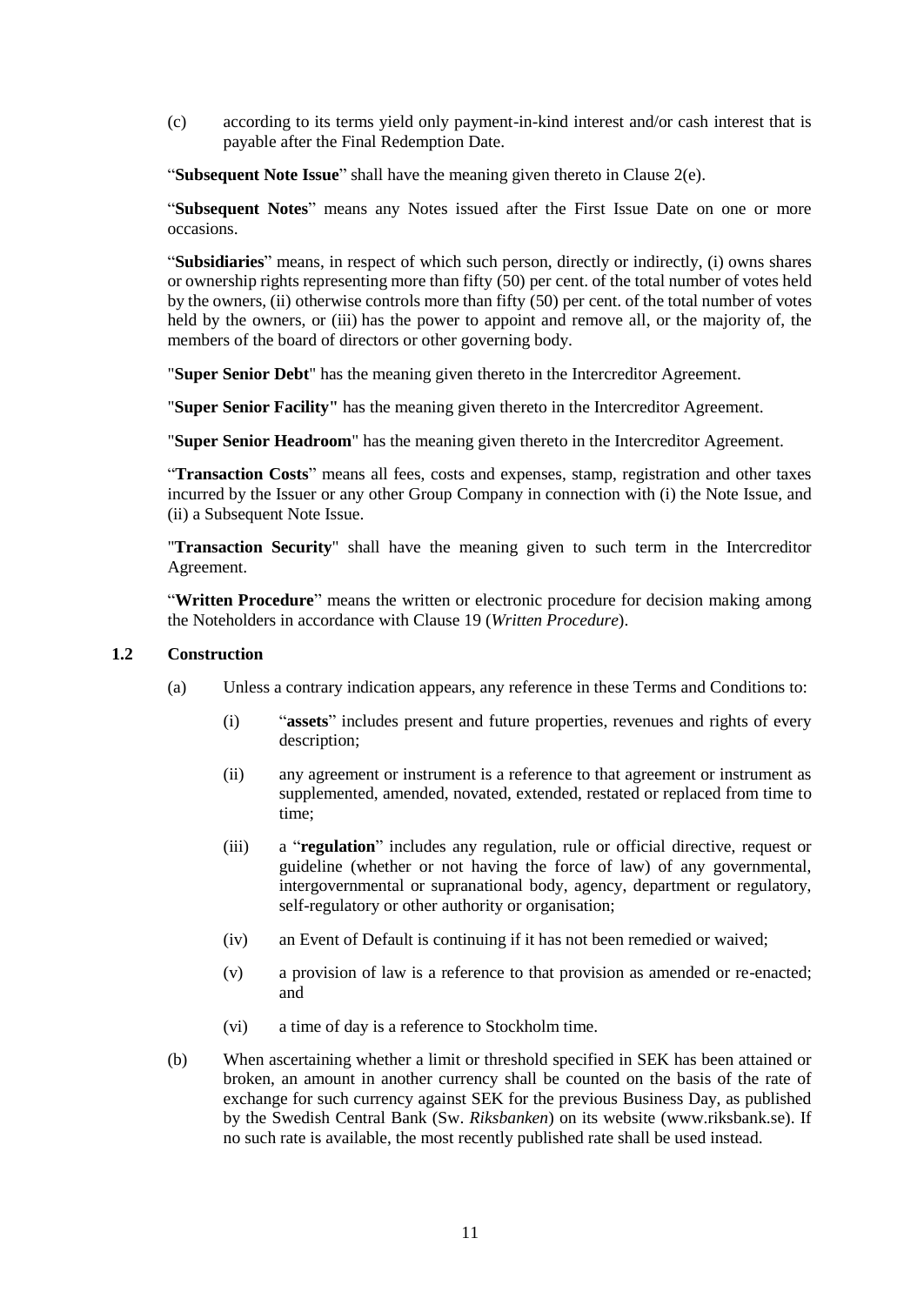- (c) A notice shall be deemed to be sent by way of press release if it is made available to the public within Sweden promptly and in a non-discriminatory manner.
- (d) No delay or omission of the Agent, the Security Agent or of any Noteholder to exercise any right or remedy under the Finance Documents shall impair or operate as a waiver of any such right or remedy.

# <span id="page-13-0"></span>**2. Status of the Notes**

- (a) The Notes are denominated in SEK and each Note is constituted by these Terms and Conditions. The Issuer undertakes to make payments in relation to the Notes and to comply with these Terms and Conditions.
- (b) By subscribing for Notes, each initial Noteholder agrees that the Notes shall benefit from and be subject to the Finance Documents and by acquiring Notes, each subsequent Noteholder confirms such agreement.
- <span id="page-13-1"></span>(c) The initial nominal amount of each Initial Note is SEK 100,000 (the "**Nominal Amount**"), with a minimum subscription and allocation amount of SEK 1,100,000. The total Nominal Amount of the Initial Notes is SEK 200,000,000. All Initial Notes are issued on a fully paid basis at an issue price of one hundred (100) per cent. of the Nominal Amount.
- (d) As from the Effective Date, part of the Nominal Amount including any Accrued PIK Interest has been forgiven pursuant to the Written Procedure for which notice was given 21 December 2020, resulting in that the nominal amount of each Note as of the Effective Date is SEK 54,619 and the total Outstanding Nominal Amount being SEK 109,238,000.
- <span id="page-13-2"></span>(e) The Issuer may, on one or several occasions after the First Issue Date, issue Subsequent Notes (each such issue, a "**Subsequent Note Issue**"), until the total aggregate amount under such Subsequent Note Issue(s) and the Initial Note Issue equals SEK 200,000,000, always *provided that* the Incurrence Test (tested *pro forma* including such issue) is met. Any Subsequent Notes shall benefit from and be subject to the Finance Documents, and, for the avoidance of doubt, the ISIN, the interest rate, the nominal amount and the final maturity applicable to the Initial Notes shall apply to Subsequent Notes. The issue price of the Subsequent Notes may be set at par, at a premium or at a discount compared to the Nominal Amount. Each Subsequent Note shall entitle its holder to Interest in accordance with Clause [9.1\(a\),](#page-16-3) and otherwise have the same rights as the Initial Notes.
- (f) The Notes constitute direct, unconditional, unsubordinated and secured obligations of the Issuer and shall at all times rank (i) without any preference among them and (ii) at least *pari passu* with all direct, unconditional, unsubordinated and unsecured obligations of the Issuer, except (A) those obligations which are mandatorily preferred by law and (B) the super senior ranking of the Super Senior Debt in accordance with the Intercreditor Agreement.
- (g) The Notes are freely transferable but the Noteholders may be subject to purchase or transfer restrictions with regard to the Notes, as applicable, under local laws to which a Noteholder may be subject. Each Noteholder must ensure compliance with such restrictions at its own cost and expense.
- (h) No action is being taken in any jurisdiction that would or is intended to permit a public offering of the Notes or the possession, circulation or distribution of any document or other material relating to the Issuer or the Notes in any jurisdiction other than Sweden, where action for that purpose is required. Each Noteholder must inform itself about,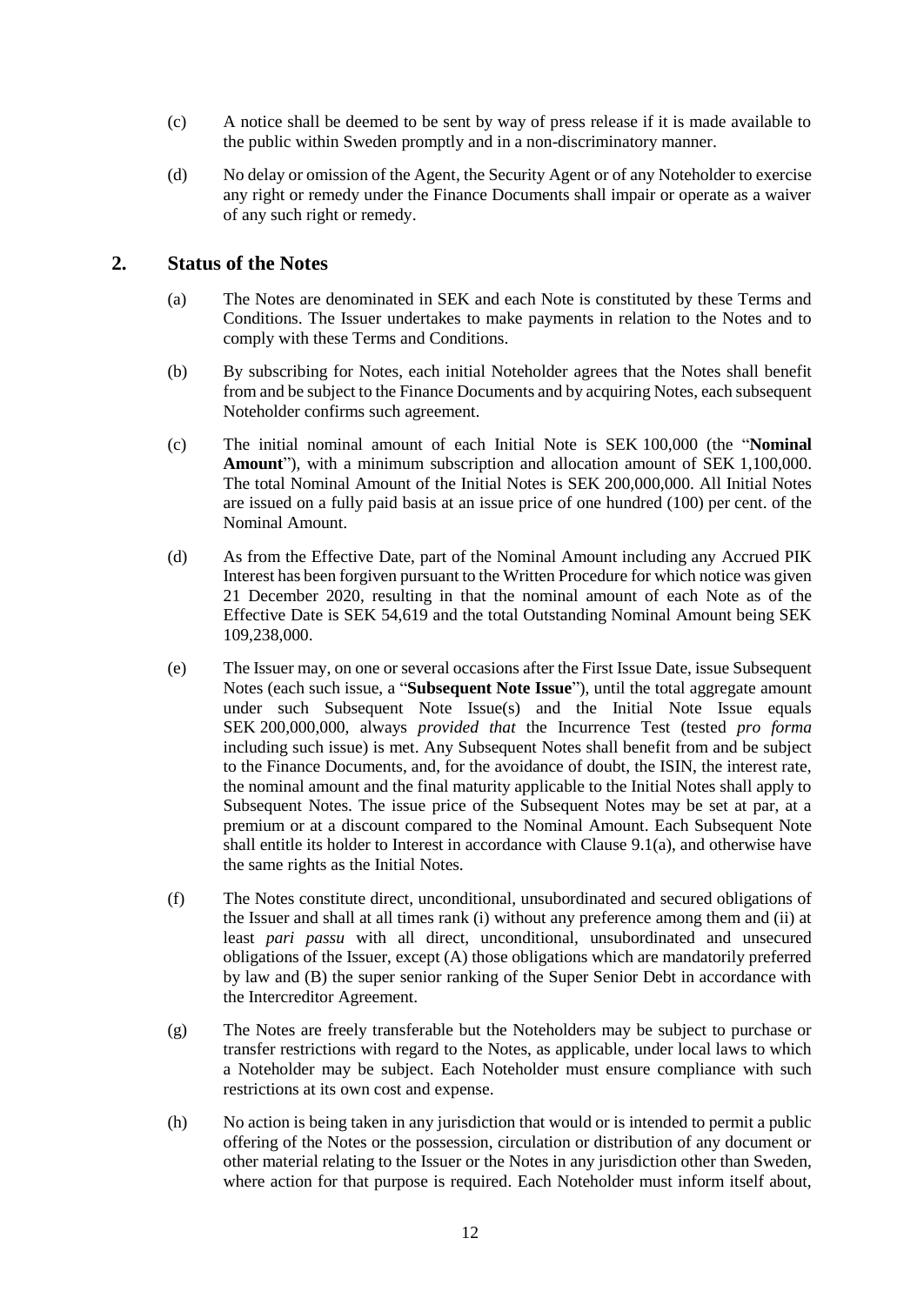and observe, any applicable restrictions to the transfer of material relating to the Issuer or the Notes.

# <span id="page-14-0"></span>**3. Use of Proceeds**

The Net Proceeds of the Initial Note Issue shall be used to (i) refinance Existing Debt, (ii) finance general corporate purposes (including acquisitions) and (iii) finance Transaction Costs.

# <span id="page-14-1"></span>**4. Conditions Precedent**

- (a) The Agent's approval of the disbursement of the Net Proceeds of the Initial Note Issue to the Issuer is subject to the following documents being received by the Agent:
	- (i) constitutional documents and corporate resolutions (approving the relevant Finance Documents and authorising a signatory/-ies to execute the Finance Documents) for the Issuer;
	- (ii) copies of the Finance Documents, duly executed;
	- (iii) evidence, by way of a funds flow statement and a release letter, that the Existing Debt will be repaid in full (and that the Issuer at the relevant time will have sufficient funds for such repayment), and that any guarantee or security created in respect thereof will be fully released immediately upon disbursement of funds; and
	- (iv) a legal opinion from White & Case Advokat AB addressed to the Agent in respect of capacity and due execution of the Issuer and the validity and enforceability of the Finance Documents.
- (b) The Agent may assume that the documentation and evidence delivered to it is accurate, legally valid, enforceable, correct and true, and the Agent does not have to verify or assess the contents of any such documentation. The conditions precedent are not reviewed by the Agent from a legal or commercial perspective of the Noteholders.

# <span id="page-14-2"></span>**5. Transfer Restrictions**

The Notes are freely transferable and may be pledged, subject to the following:

- (a) Noteholders may be subject to purchase or transfer restrictions with regard to the Notes, as applicable from time to time under local laws to which a Noteholder may be subject (due e.g. to its nationality, its residency, its registered address, its place(s) for doing business). Each Noteholder must ensure compliance with local laws and regulations applicable at own cost and expense.
- (b) Notwithstanding the above, a Noteholder which has purchased the Notes in contradiction to mandatory restrictions applicable may nevertheless utilise its voting rights under these Terms and Conditions.

# <span id="page-14-3"></span>**6. Notes in Book-Entry Form**

(a) The Notes will be registered for the Noteholders on their respective Securities Accounts and no physical notes will be issued. Accordingly, the Notes will be registered in accordance with the Central Securities Depositories and Financial Instruments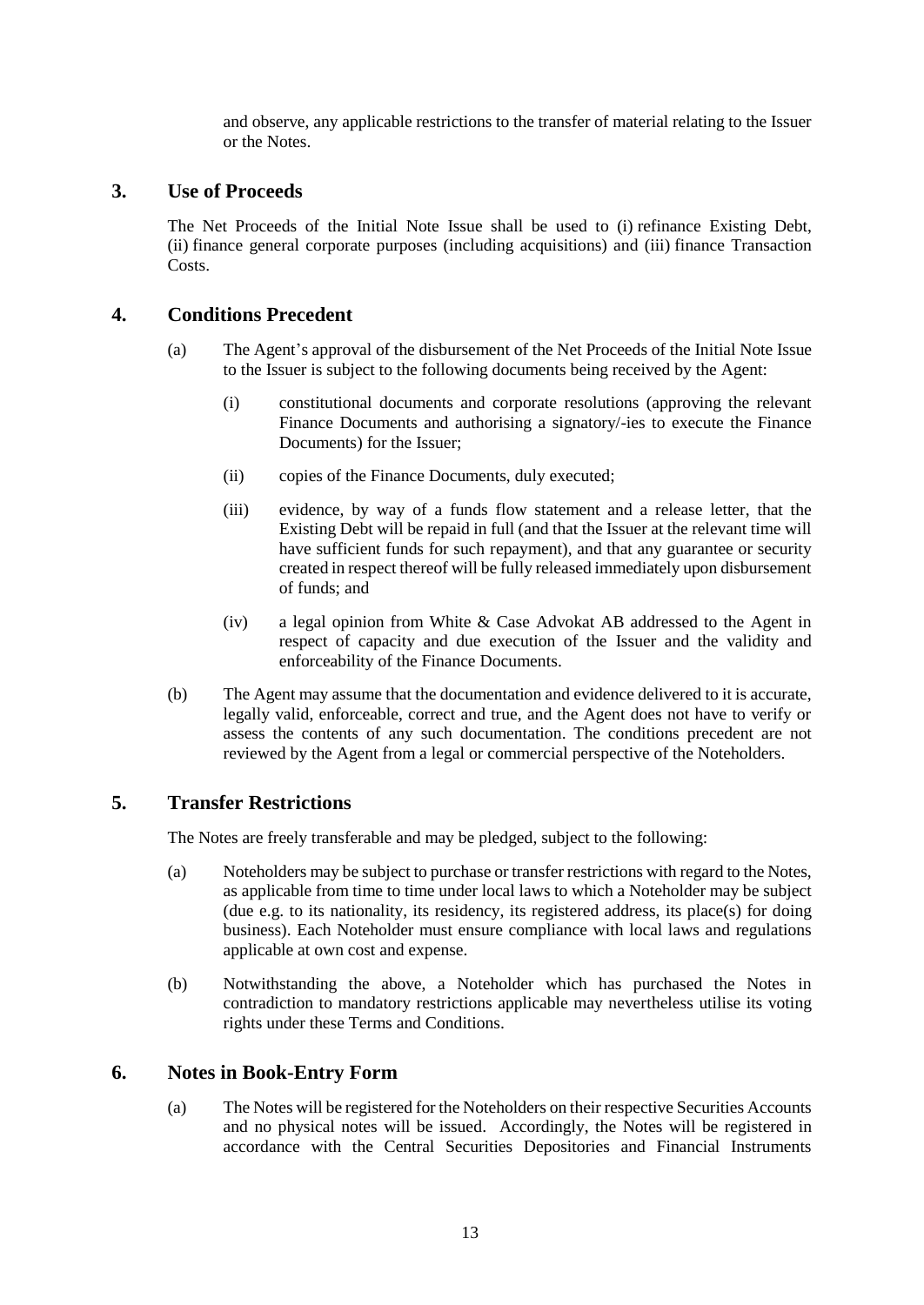Accounts Act. Registration requests relating to the Notes shall be directed to an Account Operator.

- (b) Those who according to assignment, the provisions of the Swedish Children and Parents Code (Sw. *föräldrabalken (1949:381)*), conditions of will or deed of gift or otherwise have acquired a right to receive payments in respect of a Note shall register their entitlements to receive payment in accordance with the Central Securities Depositories and Financial Instruments Accounts Act.
- (c) The Issuer (and the Agent when permitted under the CSD's applicable regulations) shall be entitled to obtain information from the debt register (Sw. *skuldbok*) kept by the CSD in respect of the Notes. At the request of the Agent, the Issuer shall promptly obtain such information and provide it to the Agent.
- (d) For the purpose of or in connection with any Noteholders' Meeting under Clause [18](#page-31-0) (*Noteholders' Meeting*) or any direct communication to the Noteholders under Clause [19](#page-32-0) (*Written Procedure*), the Issuing Agent shall be entitled to obtain information from the debt register kept by the CSD in respect of the Notes.
- (e) The Issuer shall issue any necessary power of attorney to such persons employed by the Agent, as notified by the Agent, in order for such individuals to independently obtain information directly from the debt register kept by the CSD in respect of the Notes. The Issuer may not revoke any such power of attorney unless directed by the Agent or unless consent thereto is given by the Noteholders.

# <span id="page-15-0"></span>**7. Right to Act on Behalf of a Noteholder**

- (a) If any person other than a Noteholder wishes to exercise any rights under the Finance Documents, it must obtain a power of attorney or other proof of authorisation from the Noteholder or a successive, coherent chain of powers of attorney or proofs of authorisation starting with the Noteholder and authorising such person.
- <span id="page-15-2"></span>(b) A Noteholder may issue one or several powers of attorney or other proof of authorisation to third parties to represent it in relation to some or all of the Notes held by it. Any such representative may act independently under the Finance Documents in relation to the Notes for which such representative is entitled to represent the Noteholder and may further delegate its right to represent the Noteholder by way of a further power of attorney.
- (c) The Agent shall only have to examine the face of a power of attorney or other proof of authorisation that has been provided to it pursuant to Clause [7\(b\)](#page-15-2) and may assume that it has been duly authorised, is valid, has not been revoked or superseded and that it is in full force and effect, unless otherwise is apparent from its face or the Agent has actual knowledge to the contrary.

# <span id="page-15-3"></span><span id="page-15-1"></span>**8. Payments in Respect of the Notes**

- (a) Any payment or repayment under the Finance Documents, or any amount due in respect of a repurchase of any Notes requested by a Noteholder pursuant to these Terms and Conditions, shall be made to such person who is registered as a Noteholder on a Securities Account on the Record Date immediately preceding the relevant payment date.
- (b) If a Noteholder has registered, through an Account Operator, that principal and interest shall be deposited in a certain bank account, such deposits will be effected by the CSD on the relevant payment date. In other cases, payments will be transferred by the CSD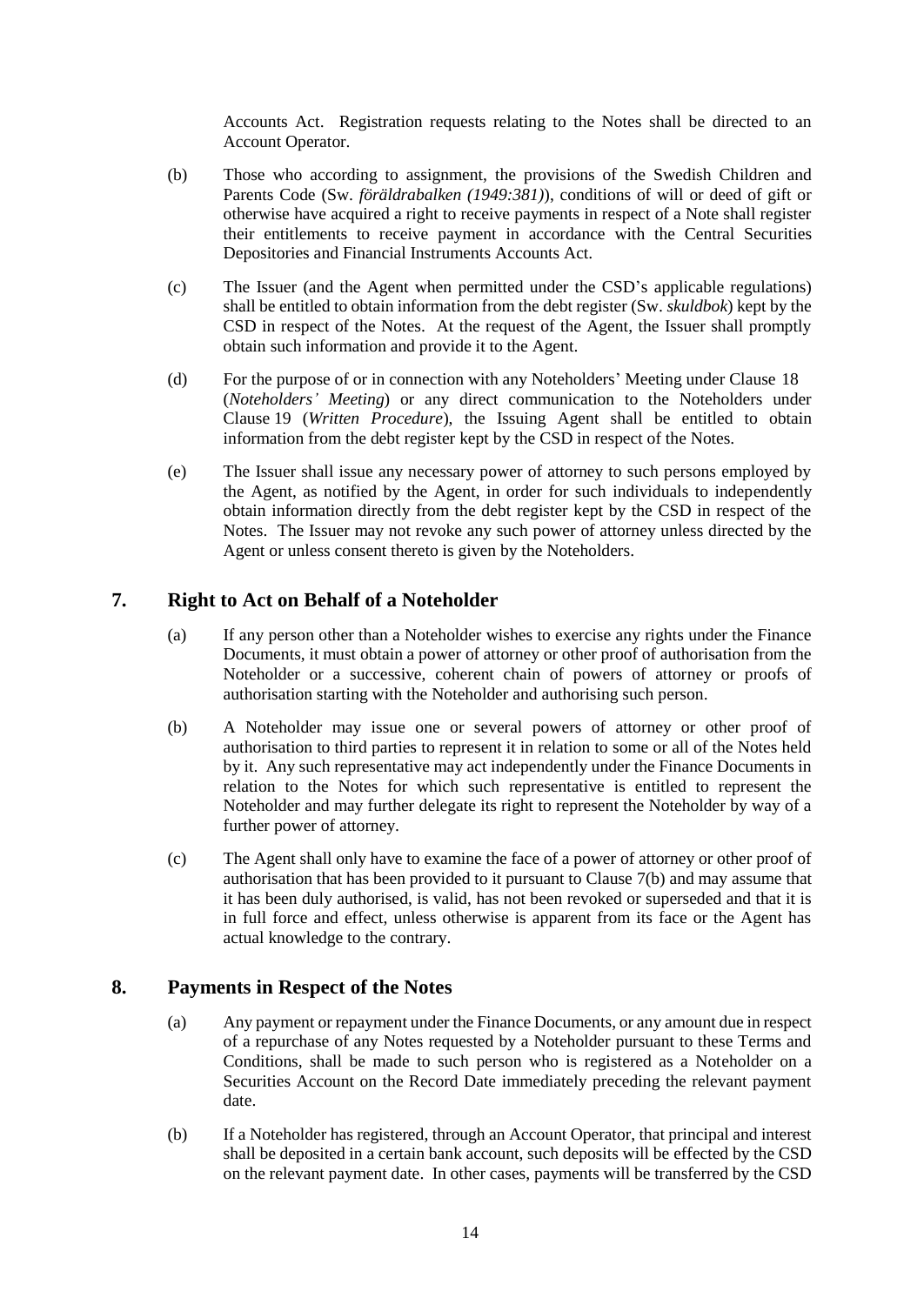to the Noteholder at the address registered with the CSD on the Record Date. Should the CSD, due to a delay on behalf of the Issuer or some other obstacle, not be able to effect payments as aforesaid, the Issuer shall procure that such amounts are paid to the persons who are registered as Noteholders on the relevant Record Date as soon as possible after such obstacle has been removed.

- (c) If, due to any obstacle for the CSD, the Issuer cannot make a payment or repayment, such payment or repayment may be postponed until the obstacle has been removed. Interest shall accrue in accordance with Clause [9.5](#page-17-1) during such postponement.
- (d) If payment or repayment is made in accordance with this Clause [8,](#page-15-1) the Issuer and the CSD shall be deemed to have fulfilled their obligation to pay, irrespective of whether such payment was made to a person not entitled to receive such amount, unless the Issuer or the CSD (as applicable) was aware that the payment was being made to a person not entitled to receive such amount.
- (e) The Issuer is not liable to gross-up any payments under the Finance Documents by virtue of any withholding tax, public levy or the similar.

# <span id="page-16-0"></span>**9. Interest**

# <span id="page-16-3"></span><span id="page-16-1"></span>**9.1 Calculation and payment of the Cash Interest**

- (a) Each Initial Note carries Interest at the Interest Rate from (but excluding) the First Issue Date up to (and including) the relevant Redemption Date. Any Subsequent Note will carry Interest at the Interest Rate from (but excluding) the Interest Payment Date falling immediately prior to its issuance up to (and including) the relevant Redemption Date.
- (b) Payment of Interest in respect of the Notes shall be made to the Noteholders on each Interest Payment Date for the preceding Interest Period.

#### <span id="page-16-2"></span>**9.2 Calculation and payment of the PIK Interest**

- (a) For Interest payable on the Interest Payment Date due on 31 March 2020 an equal amount shall be added to the Nominal Amount for such Note.
- (b) Interest payable on the Interest Payment Date falling on 30 June 2020 and 30 September 2020 shall on the relevant Interest Date accrue on each Note for each Interest Period from (but excluding) the First Issue Date up to (and including) the relevant Redemption Date with an amount equal to the applicable Margin applied to the Nominal Interest Amount (the "**PIK Interest**").
- (c) Subject to Clause [9.2\(d\)](#page-16-4) below, all Accrued PIK Interest shall be paid in full on the Maturity Date.
- <span id="page-16-4"></span>(d) All Accrued PIK Interest and any PIK Interest accruing during the current Interest Period shall become immediately payable if, during that Interest Period, all amounts due in respect of the Notes shall be immediately due and payable under Clause [15.10](#page-27-1) (*Acceleration of the Notes*) or if the Notes are redeemed or repurchased in accordance with Clause [11](#page-18-0) (*Redemption and Repurchase of the Notes*).
- (e) It is noted that the forgiveness debt resolved in the Written Procedure was applied first against all Accrued PIK Interest and that no Accrued PIK Interest (whether or not capitalised) remains outstanding after the Effective Date.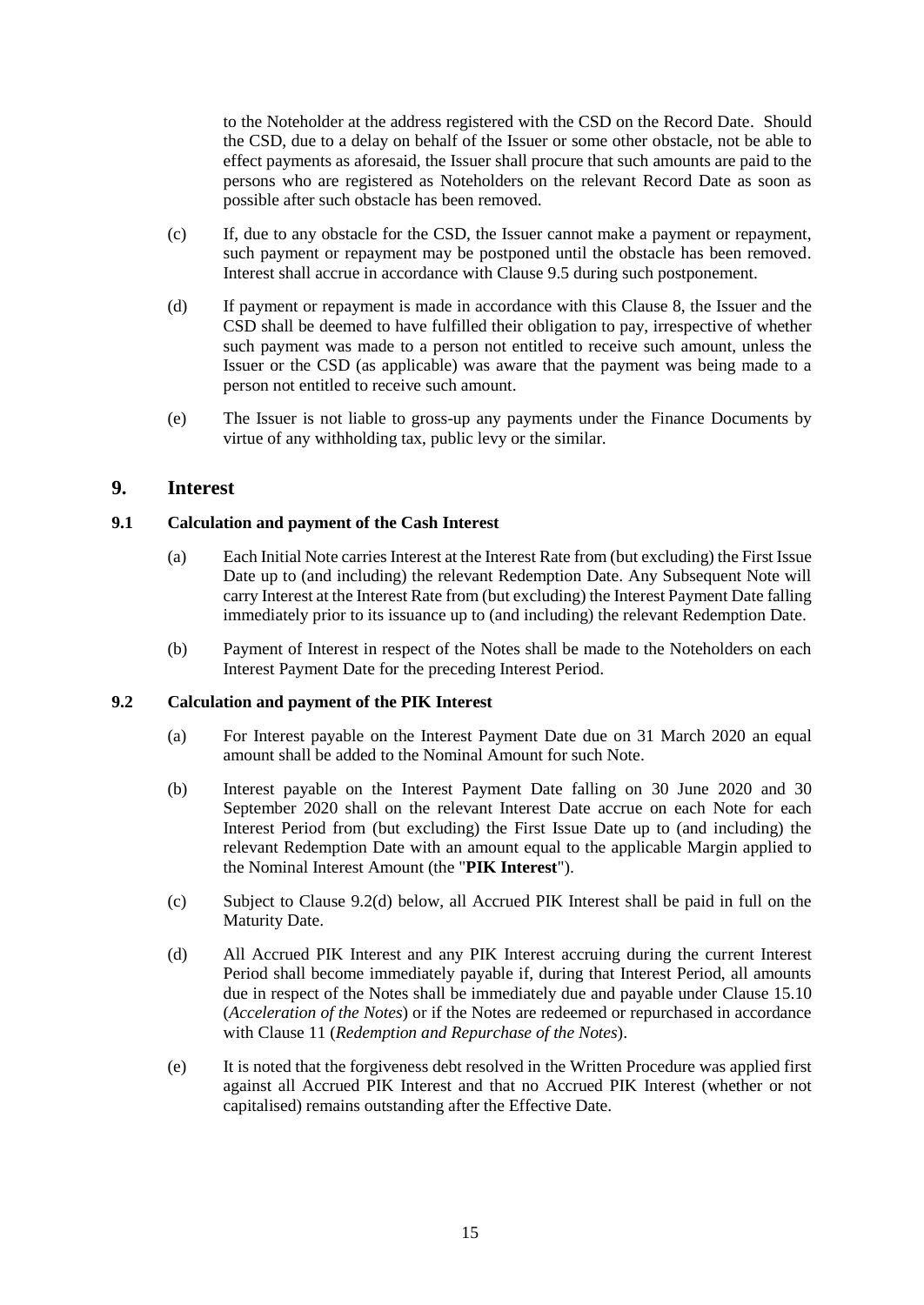#### **9.3 Calculation of the Nominal Interest Amount**

For each Interest Period, the Issuer shall calculate and provide information on the Nominal Interest Amount as per the Interest Payment Date for the relevant Interest Period. Information on the calculation for an Interest Period shall be provided by the Issuer to Euroclear no later than six (6) Business Days before the relevant Interest Payment Date.

#### **9.4 Interest Periods**

- (a) Interest accrues during an Interest Period.
- (b) Interest shall be calculated on the basis of the actual number of days in the Interest Period in respect of which payment is being made divided by 360 (actual/360-days basis).

#### <span id="page-17-1"></span>**9.5 Default Interest**

If the Issuer fails to pay any amount payable by it under the Finance Documents on its due date, default interest shall accrue on the overdue amount from (but excluding) the due date up to (and including) the date of actual payment at a rate which is two (2) per cent. higher than the Interest Rate for such Interest Period. Accrued default interest shall not be capitalised. No default interest shall accrue where the failure to pay was solely attributable to the Agent or the CSD, in which case the Interest Rate shall apply instead.

# <span id="page-17-0"></span>**10. Transaction Security and Guarantees**

- (a) The Noteholders appoints the Security Agent to act as its agent in all matters relating to the Transaction Security, the Security Documents, the Guarantees and the Guarantee Agreement, including any legal or arbitration proceeding relating to the perfection, preservation, protection or enforcement of the Transaction Security and the Guarantees and acknowledges and agrees that the rights, obligations, role of and limitations of liability for the Security Agent is further regulated in the Intercreditor Agreement.
- (b) Subject to the Intercreditor Agreement, as continuing Security for the due and punctual fulfilment of the Secured Obligations, the Issuer, the Guarantors and each Group Company party to any Security Document and/or the Guarantee Agreement will grant the Transaction Security and the Guarantees (as applicable) to the Secured Parties represented by the Security Agent on the terms set out in each Security Document and the Guarantee Agreement (as applicable).
- (c) The Transaction Security will secure the Notes as from the Effective Date and the Noteholders agree that the Transaction Security before such date only will secure obligations in connection with the Super Senior Facility.
- (d) The Security Agent shall hold the Transaction Security and the Guarantees on behalf of the Secured Parties in accordance with the Security Documents, the Guarantee Agreement and the Intercreditor Agreement (as applicable). The Issuer shall, and shall procure that the Guarantors and each Group Company party to any Security Document and/or the Guarantee Agreement (as applicable) will, enter into the Security Documents and/or the Guarantee Agreement and perfect the Transaction Security in accordance with the Security Documents.
- (e) Unless and until the Security Agent has received instructions to the contrary in accordance with the Intercreditor Agreement, the Security Agent shall (without first having to obtain the Noteholders' consent) be entitled to enter into agreements with the Issuer or a third party or take any other actions, if it is, in the Security Agent's opinion, necessary for the purpose of maintaining, altering, releasing or enforcing the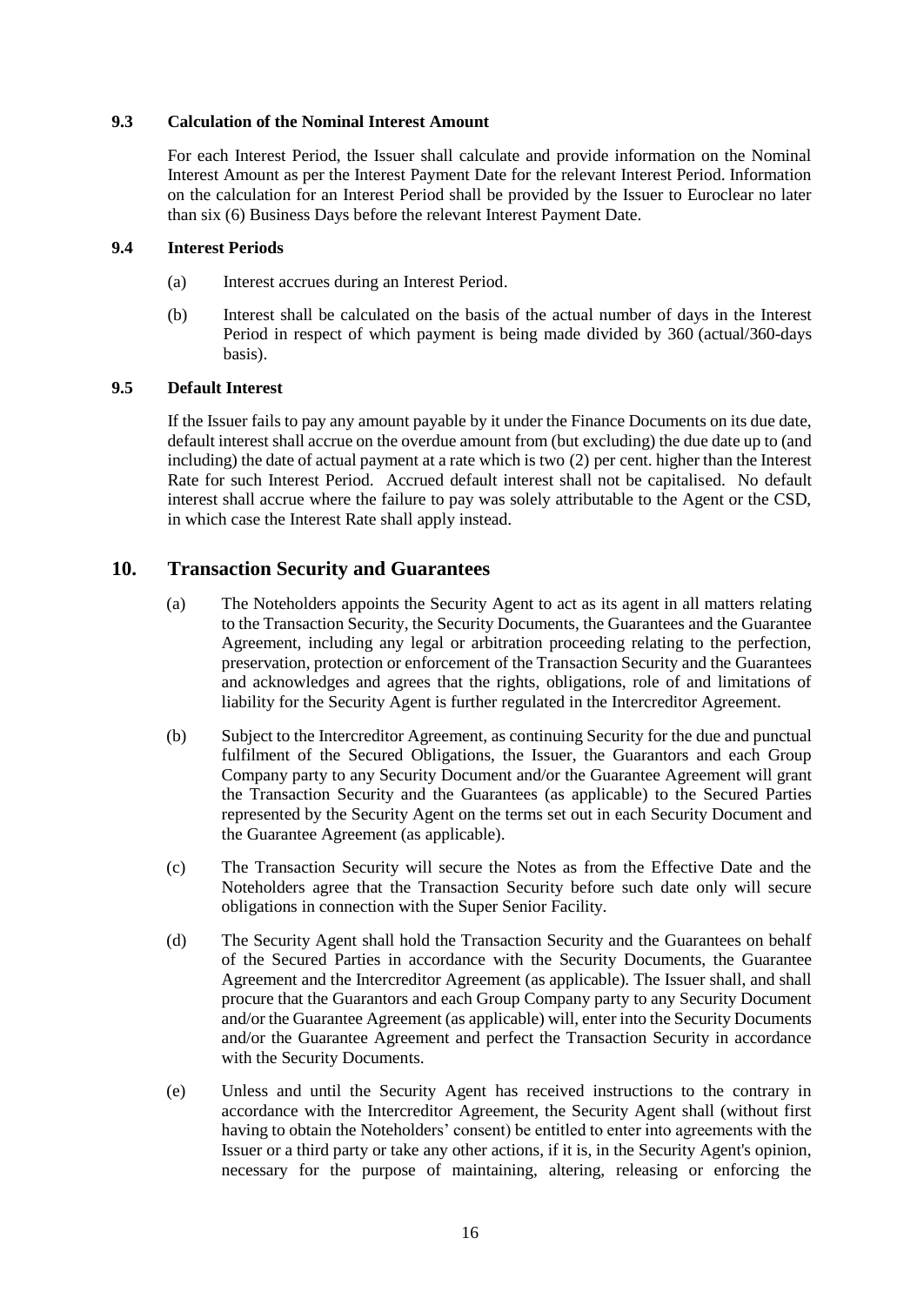Transaction Security or the Guarantees, creating further Security or Guarantees for the benefit of the Secured Parties or for the purpose of settling the Noteholders', the super senior creditor's under the Super Senior Facility, or the Issuer's rights to the Transaction Security or the Guarantees, in each case in accordance with the terms of the Finance Documents and provided that such agreements or actions are not detrimental to the interest of the Noteholders.

- (f) The Agent shall be entitled to give instructions relating to the Transaction Security and the Guarantees to the Security Agent in accordance with the Intercreditor Agreement.
- (g) The Issuer shall procure that, security is created over the shares in each new Subsidiary and that such new Subsidiary shall accede to the Intercreditor Agreement and enter into a Guarantee Agreement and security equivalent to the Transaction Security (to the extent legally permissible and subject to appropriate limitations).
- (h) The Issuer shall procure that Transaction Security is created over Material Intercompany Loans.

# <span id="page-18-0"></span>**11. Redemption and Repurchase of the Notes**

#### **11.1 Redemption at Maturity**

Unless redeemed earlier in accordance with this Clause [11,](#page-18-0) the Issuer shall redeem all, but not only some, of the outstanding Notes in full on the Maturity Date with an amount per Note equal to the Outstanding Nominal Amount together with accrued but unpaid Interest. If the Maturity Date is not a Business Day, then the redemption shall occur on the first following Business Day.

#### **11.2 Issuer's Purchase of Notes**

The Issuer and any other Group Company may, subject to applicable law, at any time and at any price purchase Notes on the market or in any other way. The Notes held by the Issuer or any other Group Company may at the Issuer's discretion be retained or sold by the Issuer or any other Group Company but may not be cancelled.

#### <span id="page-18-3"></span><span id="page-18-1"></span>**11.3 Voluntary Total Redemption (Call Option)**

- (a) The Issuer may redeem all, but not only some, of the Notes on any CSD Business Day before the Maturity Date at a price equal to 100 per cent of the Outstanding Nominal Amount (plus any accrued but unpaid Interest).
- (b) Redemption in accordance with Clause [11.3\(a\)](#page-18-1) shall be made by the Issuer giving not less than ten (10), but no more than twenty (20), Business Days' notice to the Noteholders and the Agent. Any such notice shall specify the Redemption Date and the applicable call option amount in accordance with Clause [11.3\(a\)](#page-18-1) and is irrevocable but may, at the Issuer's discretion, contain one or more conditions precedent. Upon expiry of such notice and the fulfilment of the conditions precedent (if any), the Issuer is bound to redeem the Notes in full at the applicable amounts.

#### <span id="page-18-4"></span><span id="page-18-2"></span>**11.4 Early Redemption Due to Illegality (Call Option)**

- (a) The Issuer may redeem all, but not some only, of the outstanding Notes at an amount per Note equal to the Nominal Amount together with accrued but unpaid Interest if it is or becomes unlawful for the Issuer to perform its obligations under the Finance Documents.
- (b) The applicability of Clause [11.4\(a\)](#page-18-2) shall be supported by a legal opinion issued by a reputable law firm.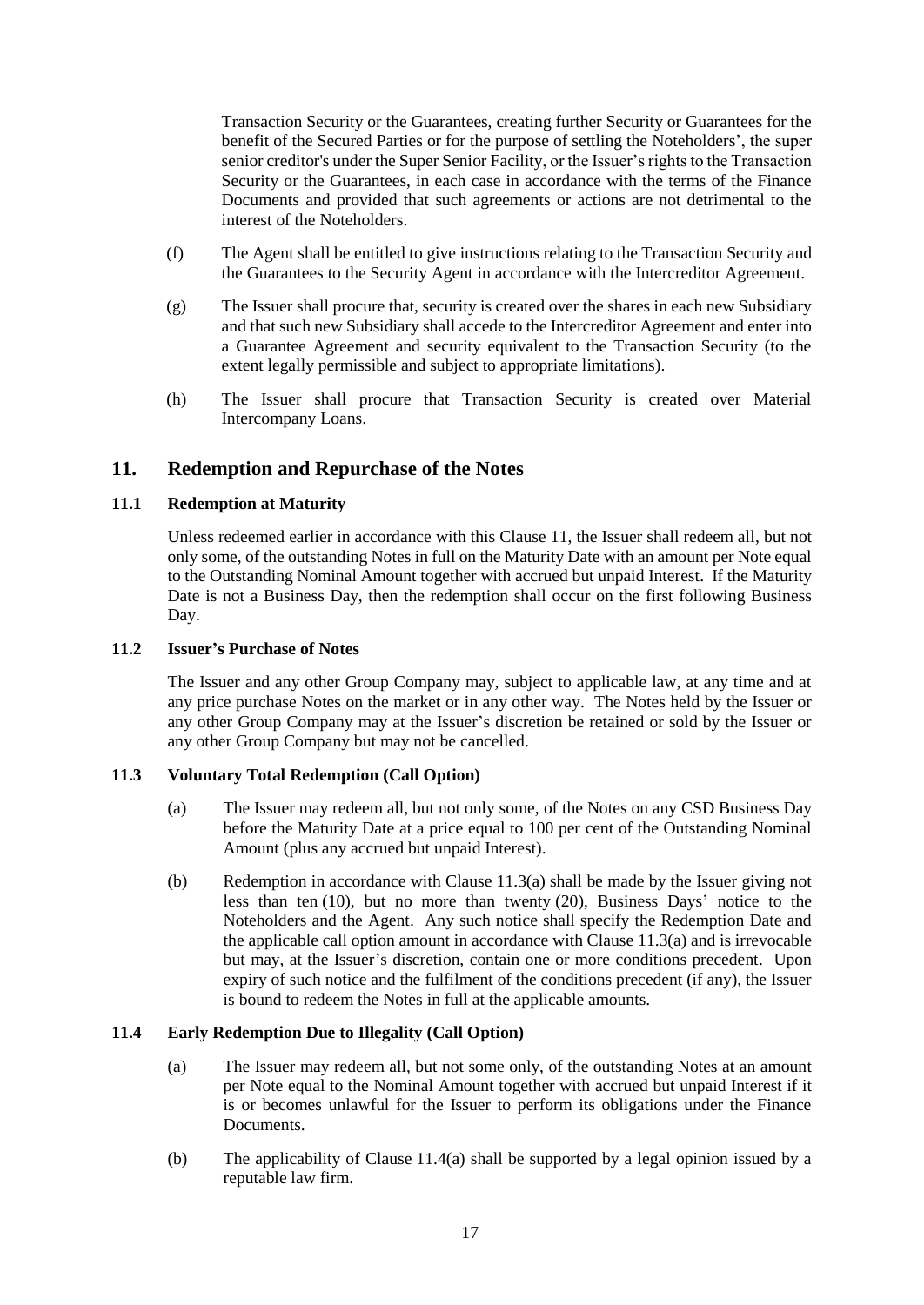(c) The Issuer may give notice of redemption pursuant to Clause [11.4\(a\)](#page-18-2) no later than twenty (20) Business Days after having received actual knowledge of any event specified therein (after which time period such right shall lapse). The Notice from the Issuer is irrevocable, shall specify the Redemption Date and the Record Date on which a person shall be registered as a Noteholder to receive the amounts due on such Redemption Date. The Issuer is bound to redeem the Notes in full at the applicable amount on the specified Redemption Date.

# <span id="page-19-5"></span><span id="page-19-2"></span>**11.5 Mandatory Repurchase Due to a Change of Control Event or Listing Failure Event (Put Option)**

- (a) Upon the occurrence of a Change of Control Event or a Listing Failure Event occurring, each Noteholder shall have the right to request that all, or only some, of its Notes be repurchased at a price per Note equal to one hundred and one (101) per cent. of the Outstanding Nominal Amount together with accrued but unpaid Interest, during a period of thirty (30) Business Days following effective receipt of a notice from the Issuer of the Change of Control Event or Listing Failure Event pursuant to Clause [12.1\(d\)](#page-20-0) (after which time period such right shall lapse).
- (b) The notice from the Issuer pursuant to Clause [12.1\(d\)](#page-20-0) shall specify the Record Date and the Redemption Date and include instructions about the actions that a Noteholder needs to take if it wants Notes held by it to be repurchased. If a Noteholder has so requested, and acted in accordance with the instructions in the notice from the Issuer, the Issuer, or a person designated by the Issuer, shall repurchase the relevant Notes and the repurchase amount shall fall due on the Redemption Date specified in the notice given by the Issuer pursuant to Clause  $12.1(d)$ . The Redemption Date must fall no later than twenty (20) Business Days after the end of the period referred to in sub-clause [\(a\)](#page-19-2) above.

# <span id="page-19-0"></span>**12. Information to Noteholders**

#### <span id="page-19-3"></span><span id="page-19-1"></span>**12.1 Information from the Issuer**

- <span id="page-19-4"></span>(a) The Issuer shall make the following information available to the Noteholders by publication on the website of the Issuer (provided that, in relation to any such information published after 30 June 2018, they shall be available in the English language):
	- (i) starting with the year ending 31 December 2017, as soon as the same become available, but in any event within four (4) months after the end of each financial year, the annual audited consolidated financial statements of the Group, including a profit and loss account, a balance sheet, a cash flow statement and management commentary or report from the Issuer's board of directors;
	- (ii) starting with the quarter ending 31 March 2018, as soon as the same become available, but in any event within two (2) months after the end of each quarter of its financial year, the quarterly interim unaudited consolidated reports of the Group, including a profit and loss account, a balance sheet, a cash flow statement and management commentary or report from the Issuer's board of directors; and
	- (iii) any other information required by the Swedish Securities Markets Act (Sw. *lag (2007:582) om värdepappersmarknaden*), Regulation No 596/2014 on market abuse (*Market Abuse Regulation*), as applicable and the rules and regulations of the Regulated Market on which the Notes are admitted to trading.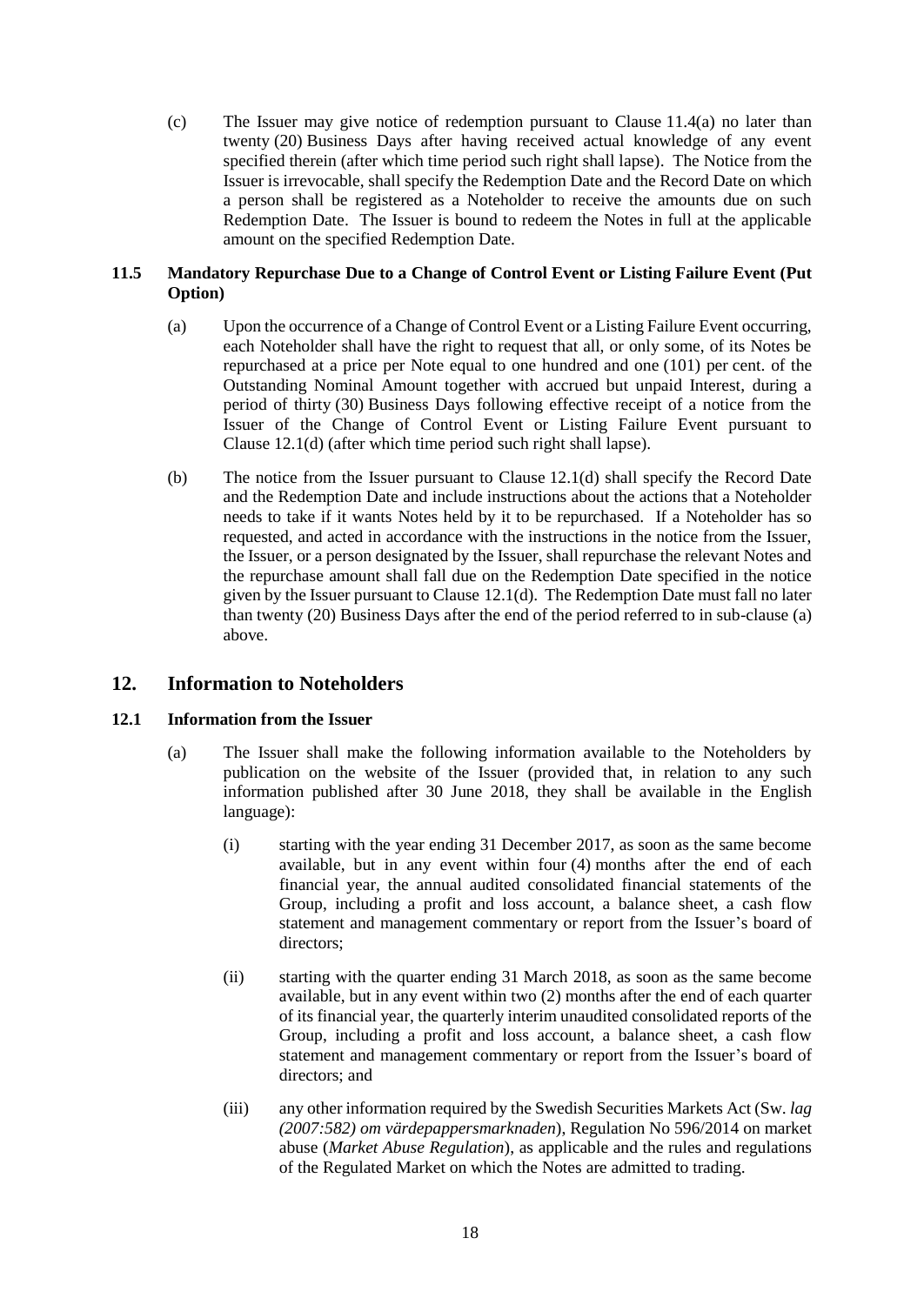- (b) When the financial statements and other information are made available to the Noteholders pursuant to Clause [12.1\(a\),](#page-19-3) the Issuer shall send copies of such financial statements and other information to the Agent.
- (c) The Issuer shall submit a Compliance Certificate to the Agent in connection with:
	- (i) the incurrence of debt pursuant to paragraph [\(f\)](#page-8-4) or [\(h\)](#page-8-3) of the definition of "Permitted Financial Indebtedness",
	- (ii) the making of a Restricted Payment in accordance with part (i) of Clause [14.2](#page-22-1) (*Distributions*);
	- (iii) the delivery of the annual audited consolidated financial statements pursuant to Clause  $12.1(a)(i)$ ; and
	- (iv) the Agent's request, within twenty (20) days from such request.
- <span id="page-20-0"></span>(d) The Issuer shall promptly notify the Agent (and, as regards a Change of Control Event or Listing Failure Event, the Noteholders and the Agent) upon becoming aware of the occurrence of (i) a Change of Control Event or a Listing Failure Event, or (ii) an Event of Default, or any event or circumstance which would (with the expiry of a grace period, the giving of notice, the making of any determination or any combination of the foregoing) constitute an Event of Default (in accordance with Clause 14.10(c), and shall provide the Agent with such further information as the Agent may request (acting reasonably) following receipt of such notice.
- (e) The Issuer is only obliged to inform the Agent according to this Clause [12.1](#page-19-1) if informing the Agent would not conflict with any applicable laws or, when the Notes are listed, the Issuer's registration contract with the Regulated Market. If such a conflict would exist pursuant to the listing contract with the Regulated Market or otherwise, the Issuer shall however be obliged to either seek approval from the Regulated Market or undertake other reasonable measures, including entering into a non-disclosure agreement with the Agent, in order to be able to timely inform the Agent according to this Clause [12.1.](#page-19-1)

# **12.2 Information from the Agent**

Subject to the restrictions of any applicable law and regulation, the Agent is entitled to disclose to the Noteholders any event or circumstance directly or indirectly relating to the Issuer or the Notes. Notwithstanding the foregoing, the Agent may if it considers it to be beneficial to the interests of the Noteholders delay disclosure or refrain from disclosing certain information other than in respect of a Change of Control Event, a Listing Failure Event or an Event of Default that has occurred and is continuing.

#### <span id="page-20-1"></span>**12.3 Publication of Finance Documents**

- (a) The latest version of these Terms and Conditions (including any document amending these Terms and Conditions) shall be available on the websites of the Issuer and the Agent.
- (b) The latest versions of the Finance Documents shall be available to the Noteholders at the office of the Agent during normal business hours.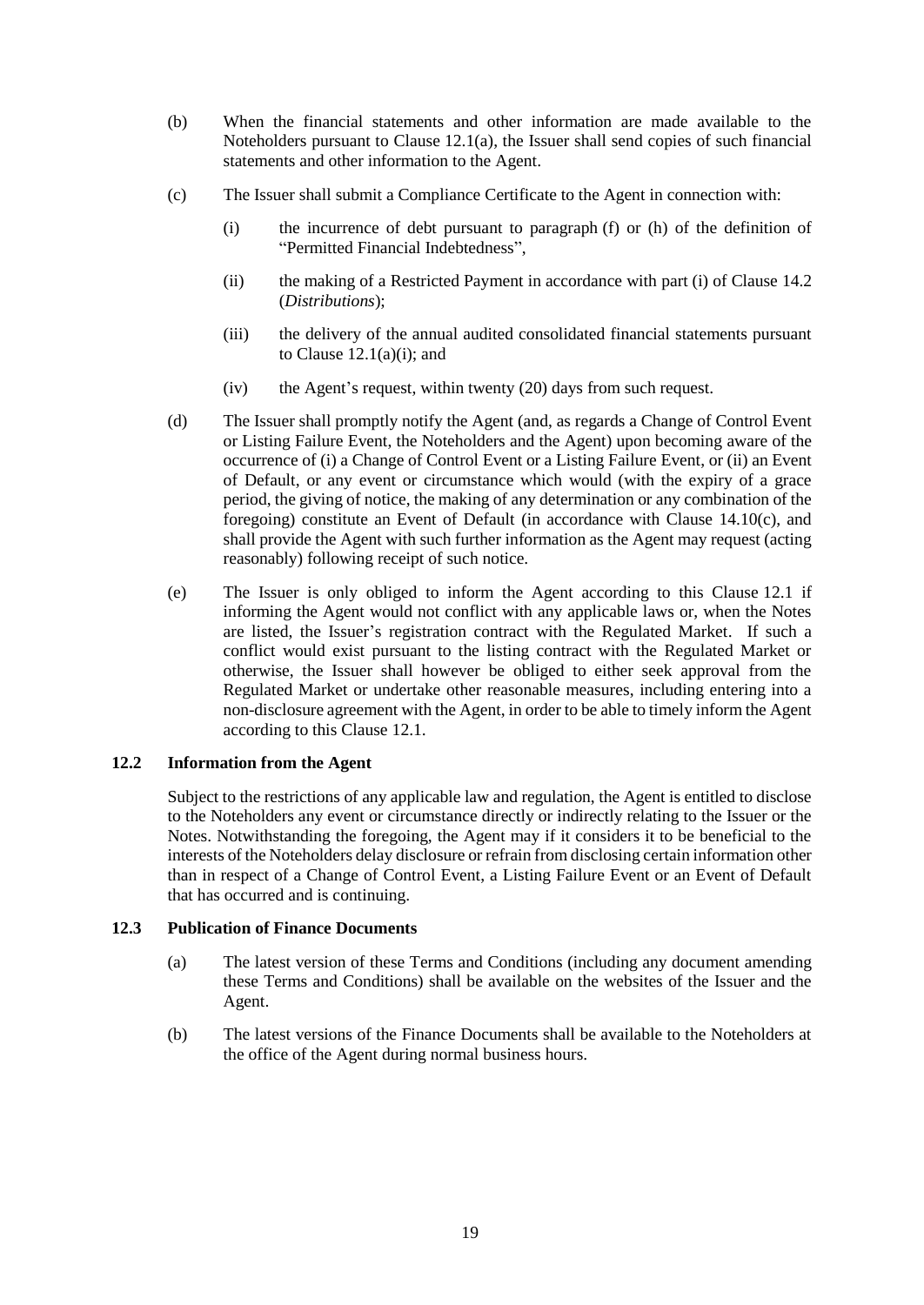# <span id="page-21-0"></span>**13. Financial Undertakings**

#### <span id="page-21-1"></span>**13.1 Incurrence Test**

The Incurrence Test is met if:

- (a) the Leverage Ratio is less than 3.00:1.00;
- (b) the Interest Coverage Ratio is equal to or greater than 2.00:1.00; and
- (c) no Event of Default is continuing or would occur upon the incurrence.

#### **13.2 Calculation of Leverage Ratio**

The Leverage Ratio shall be calculated as follows:

- (a) The calculation shall be made as per a testing date determined by the Issuer, falling no earlier than in the period one month prior to the incurrence of the new Financial Indebtedness or the making of a Restricted Payment.
- (b) The amount of Net Interest Bearing Debt shall be measured on the relevant testing date, however so that:
	- (i) the full commitment of any new Financial Indebtedness in respect of which the Incurrence Test shall be made (after deducting any Financial Indebtedness which shall be refinanced at the time of incurrence of such new Financial Indebtedness) shall be added to the Net Interest Bearing Debt; and
	- (ii) any cash balance/proceeds resulting from the incurrence of such new Financial Indebtedness shall not reduce the Net Interest Bearing Debt.

# **13.3 Calculation of the Interest Coverage Ratio**

The calculation of the Interest Coverage Ratio shall be made for the Relevant Period ending on the last day of the period covered by the most recent Financial Report.

# **13.4 Adjustments to EBITDA**

The figures for EBITDA, Finance Charges and Net Finance Charges for the Relevant Period ending on the last day of the period covered by the most recent Financial Report (including when necessary, financial statements published before the First Issue Date), shall be used for both the Leverage Ratio and the Interest Coverage Ratio (as applicable), but adjusted so that:

- <span id="page-21-2"></span>(a) entities acquired or disposed of by the Group during the Relevant Period, or after the end of the Relevant Period but before the relevant testing date, shall be included or excluded (as applicable), *pro forma*, for the entire Relevant Period;
- (b) any entity to be acquired with the proceeds from the new Financial Indebtedness shall be included, *pro forma*, for the entire Relevant Period;
- (c) the full run rate effect of all cost savings and cost synergies reasonably projected by the Issuer as being obtainable during the twelve (12) month period following the date of the completion of such acquisition shall be taken into account, *provided that* the aggregate amount of such cost savings and cost synergies may (for such purposes) not exceed the higher of:
	- (i) SEK 5,000,000; and
	- (ii) ten (10) per cent. of the *pro forma* EBITDA (as per [\(a\)](#page-21-2) above) in the Relevant Period,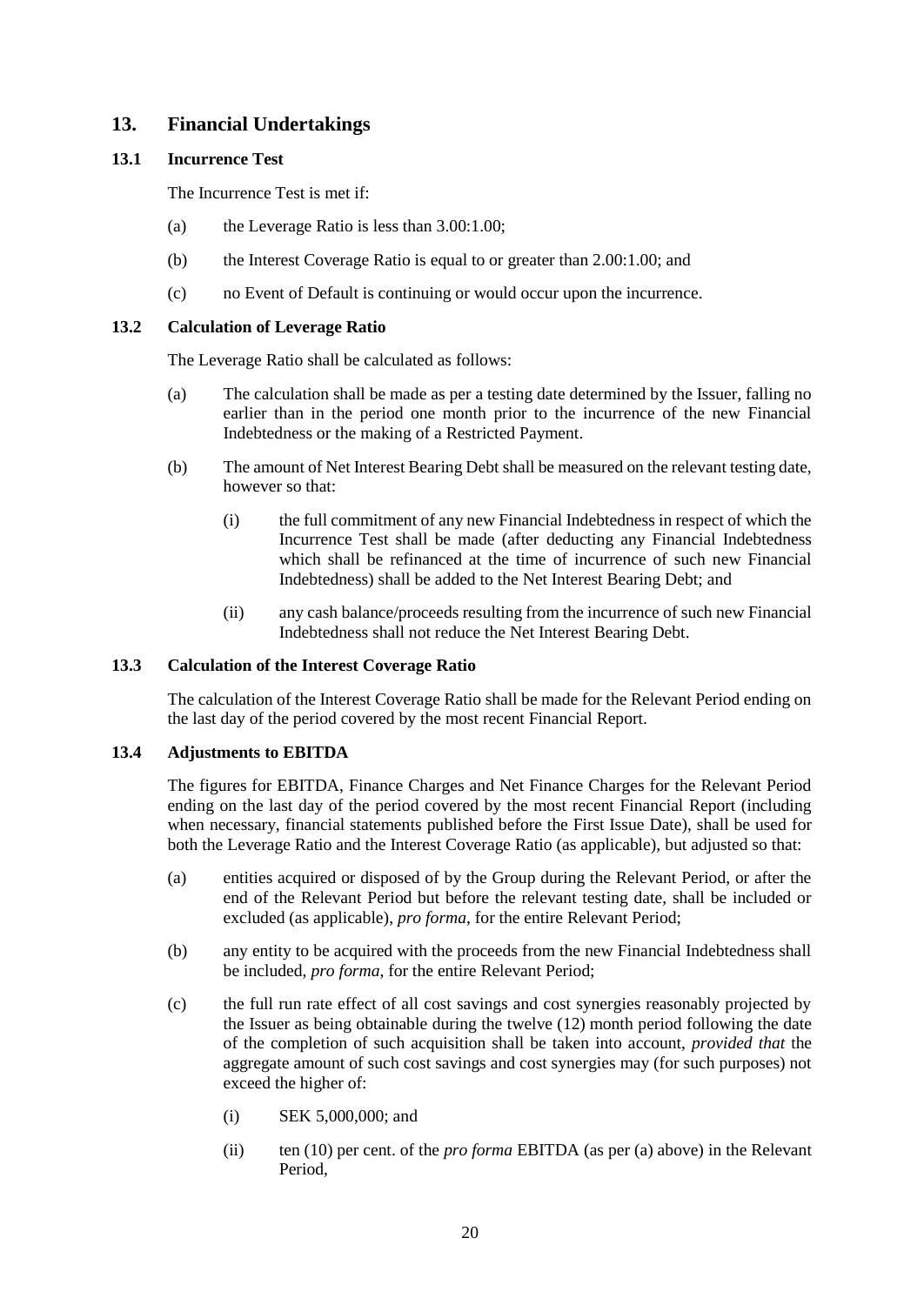unless the aggregate amount of such cost savings and cost synergies is independently verified by the auditor or a reputable independent third party advisor to the Issuer (and a copy of the relevant report providing such certification must be delivered with the relevant Compliance Certificate) in which case the aggregate amount of such cost savings and cost synergies shall be as set out in such report;

- (d) any Finance Charges in relation to any Note that has been repurchased, and not resold, by any Group Company during the Relevant Period, or after the end of the Relevant Period but before the relevant testing date, shall be excluded, *pro forma*, for the entire Relevant Period; and
- (e) any Finance Charges in relation to new Financial Indebtedness incurred in relation to an entity acquired during the Relevant Period shall be included, *pro forma*, for the entire Relevant Period.

# <span id="page-22-0"></span>**14. General Undertakings**

## **14.1 General**

The Issuer undertakes to (and shall, where applicable, procure that each other Group Company will) comply with the undertakings set out in this Clause [14](#page-22-0) for as long as any Notes remain outstanding.

#### <span id="page-22-1"></span>**14.2 Distributions**

The Issuer shall not, and shall procure that none of its Subsidiaries will:

- <span id="page-22-2"></span>(a) pay any dividend on its shares (other than to the Issuer or a wholly-owned Subsidiary of the Issuer);
- (b) repurchase any of its own shares;
- (c) redeem its share capital or other restricted equity with repayment to shareholders;
- (d) grant any loans (other than to the Issuer or a wholly-owned Subsidiary of the Issuer); or
- <span id="page-22-3"></span>(e) make any other similar distribution or transfers of value (Sw. *värdeöverföringar*) to the direct or indirect shareholder of the Issuer or pay any consultancy fees or management fees to any direct or indirect Shareholder, or any Affiliates of such shareholder (other than to the Issuer or a directly or indirectly wholly-owned Subsidiary of the Issuer),

(items [\(a\)](#page-22-2) to [\(e\)](#page-22-3) above are together referred to as "**Restricted Payments**" and each individually referred to as a "**Restricted Payment**"), *provided however that* a Restricted Payment may be made by the Issuer, if and to the extent necessary to comply with mandatory provisions of the Swedish Companies Act relating to dividend distributions to minority shareholders, *provided that*, the Issuer in such case shall ensure that any such dividends shall be paid at the lowest level allowed by applicable law and *provided that* an equivalent amount is repaid pro rata with respect to the Super Senior Facility and the Notes.

#### **14.3 Acquisitions**

The Issuer shall not, and shall ensure that no other Group Company will, acquire any company, shares, securities, business or undertaking (or any interest in any of them), or invest in any joint venture company or similar arrangement with any person other than any acquisitions in the same line of business as the Group provided that,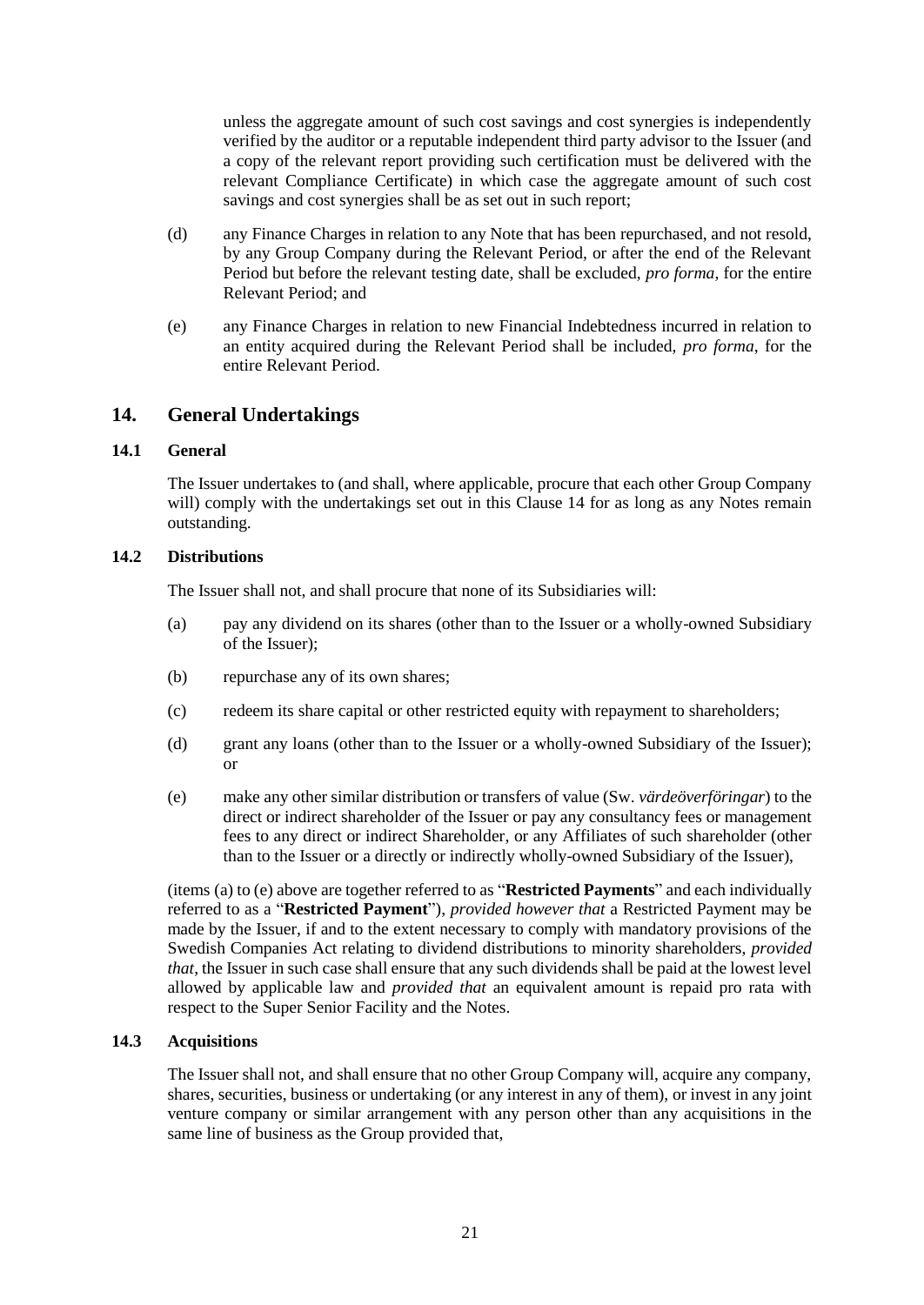- (a) such acquisition is made by way of acquisition of shares in a limited liability company or as an asset transfer where the buyer is a Subsidiary of the Issuer established or acquired for such purpose and which do not carry out any other business or holds any other assets;
- (b) neither the Issuer nor any other Group Company provides Financial Support for Financial Indebtedness incurred by an acquired company; and
- (c) the total consideration for such acquisitions does not exceed an aggregate of SEK 20,000,000 during the tenure of the Notes.

#### **14.4 Disposals**

Subject to the terms of the Intercreditor Agreement, the Issuer shall not, and shall procure that none of its Subsidiaries will, sell or otherwise dispose of any business, assets or shares in any Subsidiary other than:

- (a) disposals made by a Group Company to another Group Company;
- (b) in the ordinary course of business of the disposing entity;
- (c) disposals of obsolete and redundant assets;
- <span id="page-23-0"></span>(d) disposal of accounts receivables by way of non-recourse factoring or invoice discounting;
- (e) in addition to paragraphs (a)[-\(d\)](#page-23-0) above, disposals (other than disposal of shares in a Guarantor or disposals of a material part of the business of a Guarantor), provided that the Group applies the net proceeds from such disposal in reinvestment in the same line of business within 6 months from the disposal, and if no such reinvestment takes place within such reinvestment period, the net proceeds from such disposal shall be applied in partial repayment (and retirement) of outstanding amounts under the Super Senior Facility, and if, no amounts are outstanding under a Super Senior Facility, the Notes by way of reducing the Nominal Amount of each Note *pro rata* within 2 months following the end of the reinvestment period,
- (f) disposals of all shares in each of Hamburger Börs AB, Kungsportshuset i Göteborg AB, 2Entertain Norge A/S and/or Nöjespatrullen Showrestaurant AB, provided that such disposal is made primarily for cash and that the Group applies the net proceeds from such disposal in partial repayment (and retirement) of outstanding amounts under the Super Senior Facility, and if, no amounts are outstanding under a Super Senior Facility, the Notes by way of reducing the Nominal Amount of each Note *pro rata* within 2 months following the disposal,

provided that the transaction (other than in respect of paragraph (a) above) is carried out at fair market value and on arm's length terms.

The repayment per Note in accordance with paragraphs  $(e) - (f)$  above shall equal the repaid percentage of the Nominal Amount (rounded down to the nearest SEK 1.00).

# **14.5 Financial Indebtedness**

The Issuer shall not, and shall ensure that no other Group Company will, incur or maintain any Financial Indebtedness other than Permitted Financial Indebtedness.

#### **14.6 Negative Pledge**

The Issuer shall not, and shall procure that none of its Subsidiaries will, provide, prolong or renew any security over any of its/their assets (present or future) to secure Financial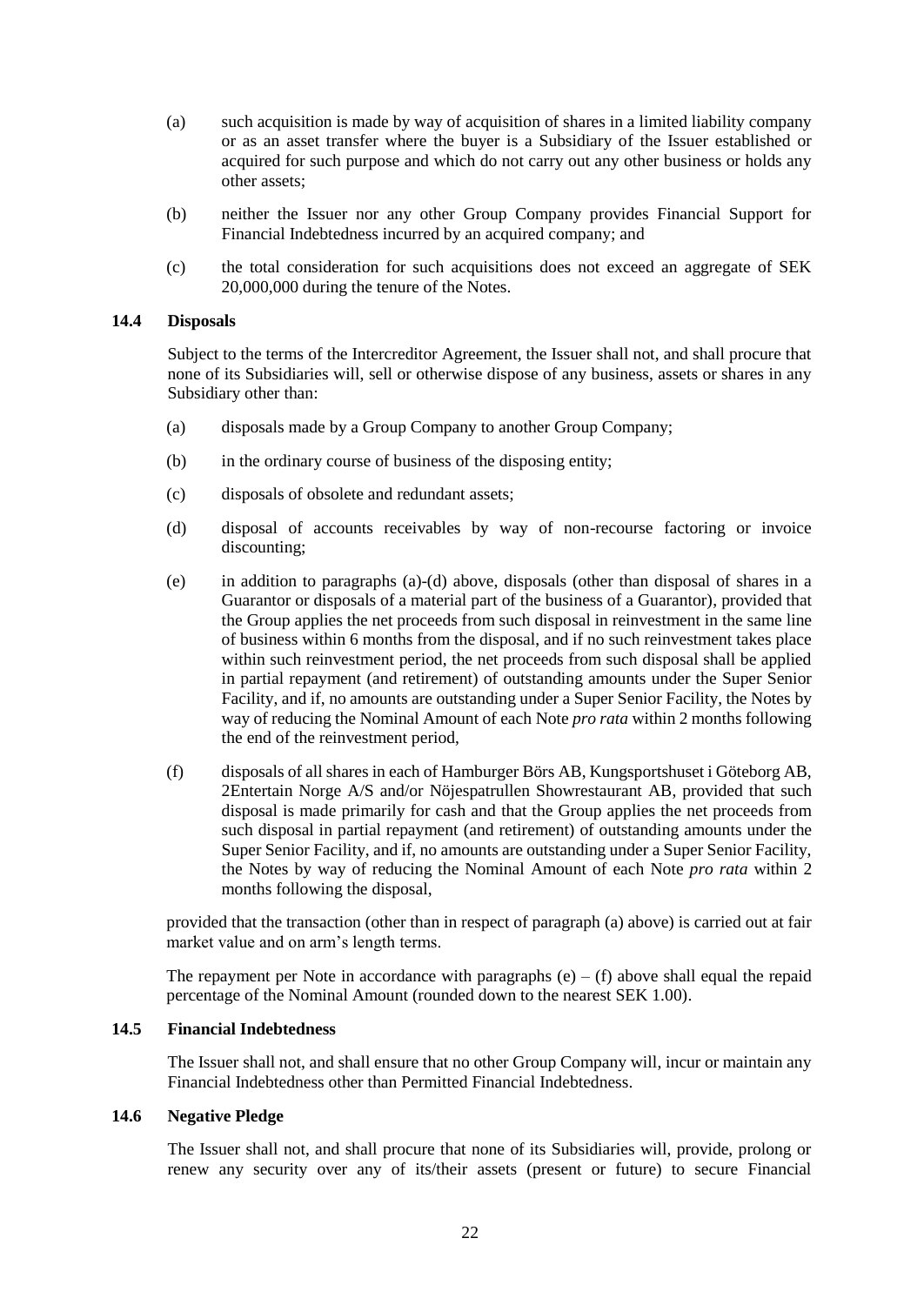Indebtedness, *provided however that* each Group Company has the right to provide, retain, prolong or renew, any Permitted Security.

#### **14.7 Financial Support**

The Issuer shall not, and shall ensure that no other Group Company will, grant or allow to subsist any loans or guarantees, or otherwise voluntarily assume any financial liability (whether actual or contingent) in respect of any obligation of any third party other than Permitted Financial Support.

#### **14.8 Nature of Business**

The Issuer shall ensure that no substantial change is made to the general nature of the business carried on by it or by the Group as of the First Issue Date.

#### **14.9 Corporate Status**

For the purposes of The Council of Regulation (EU) 2015/848 of 20 May 2015 on insolvency proceedings (recast) (the "**Regulation**"), the Issuer's centre of main interest (as that term is used in Article 3(1) of the Regulation) shall be situated in its original jurisdiction of incorporation and it shall have no "establishment" (as that term is used in Article 2(10) of the Regulation) in any other jurisdiction.

#### **14.10 Holding Company**

The Issuer shall not trade, carry on any business or own any material assets or incur any liabilities, except for:

- (a) the provision of administrative services to other Group Companies of a type customarily provided by a holding company;
- (b) ownership of shares in any company, cash and cash equivalents;
- (c) issuance of the Notes;
- (d) any intercompany loans; or
- (e) as otherwise permitted under this Clause [14.](#page-22-0)

#### **14.11 Authorisations**

The Issuer shall, and shall ensure that all other Group Companies will, obtain, comply with, renew and do all that is necessary to maintain in full force and effect any licences, authorisation or any other consents required to enable it to carry on its business where failure to do so would have a Material Adverse Effect.

#### **14.12 Insurances**

The Issuer shall, and shall ensure that all other Group Companies will, maintain insurances on and in relation to its business and assets against those risks and to the extent as is usual for companies carrying on the same or substantially similar business, where failure to do so could have a Material Adverse Effect.

#### **14.13 Compliance with Laws**

The Issuer shall, and shall ensure that all other Group Companies will, comply in all material respects with all laws and regulations, including but not limited to the rules and regulations of NASDAQ Stockholm, NASDAQ First North or any other market place on which the Issuer's shares are listed, it or they may be subject to from time to time to the extent that failure to comply with such laws and regulations would have a Material Adverse Effect.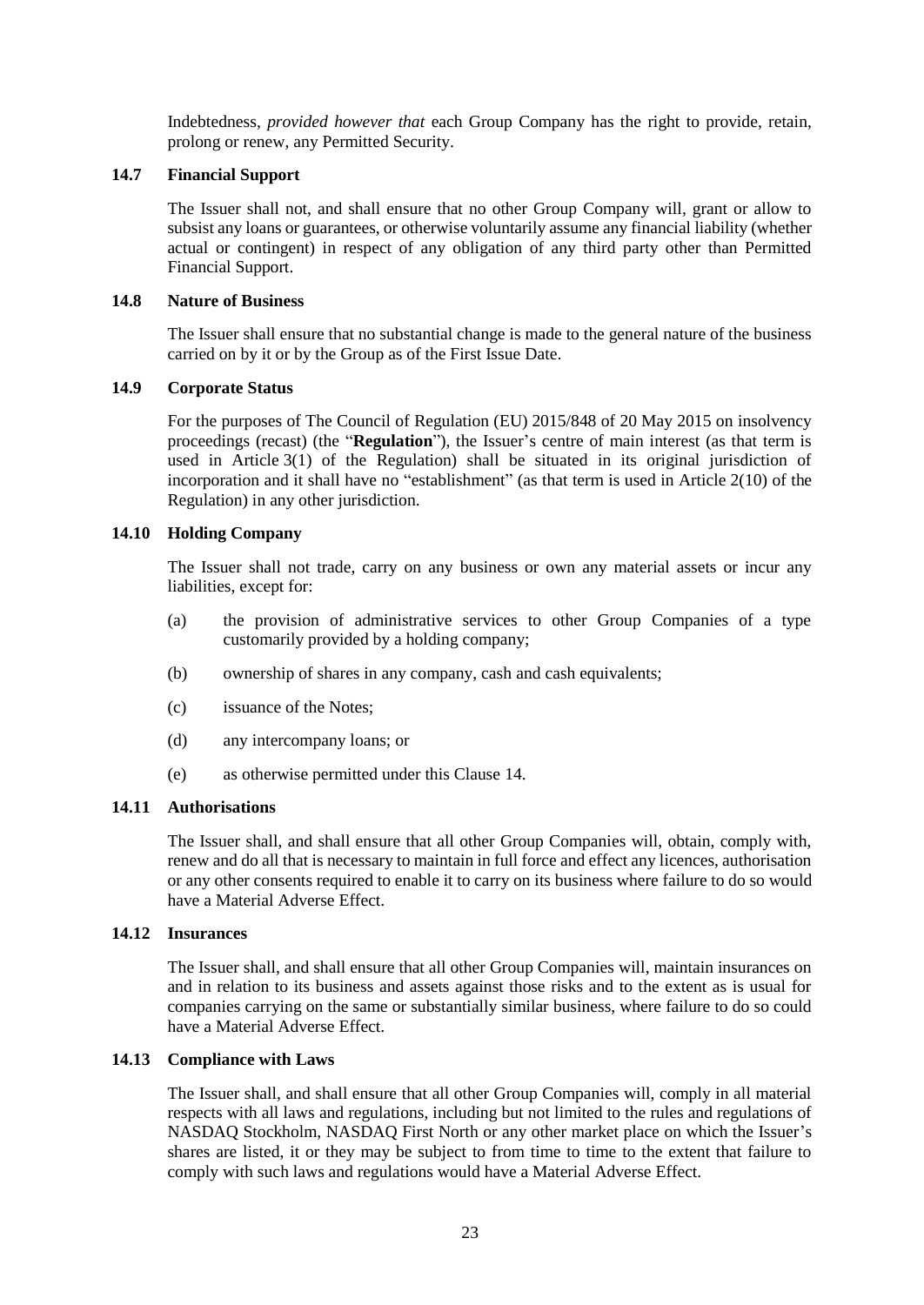#### **14.14 Arm's Length Basis:**

The Issuer shall not, and shall ensure that no Group Company will, enter into any transaction with any person except on arm's length terms and for fair market value.

#### **14.15 Listing**

The Issuer shall, without prejudice to the rights of any Noteholder pursuant to Clause [11.5](#page-19-5) (*Mandatory Repurchase Due to a Change of Control Event or Listing Failure Event (Put Option*)), (i) ensure that the Initial Note Issue is admitted to trading on the regulated market of NASDAQ Stockholm or another EU regulated market within six (6) months after the First Issue Date, (ii) ensure that the Notes once admitted to trading, continue to be listed up to and including the last day on which the admission to trading reasonably can subsist, pursuant to the then applicable regulations of the relevant stock exchange and the CSD and (iii) ensure that, upon any Subsequent Note Issue, the volume of Notes admitted to trading on the relevant exchange is increased accordingly as soon as practicable.

#### **14.16 Renegotiation of lease commitments**

The Issuer undertakes to use (and shall procure that each Group Company uses) all its efforts (having due regard to the ongoing COVID-19 crisis) to renegotiate its lease commitments with a view to decreasing or deferring (as the case may be) as far as possible the costs associated with the leasing of the Group's premises.

# <span id="page-25-0"></span>**15. Events of Default and Acceleration of the Notes**

Each of the events or circumstances set out in this Clause [15](#page-25-0) (other than Clause [15.10](#page-27-1) (*Acceleration of the Notes*)) is an Event of Default.

#### <span id="page-25-1"></span>**15.1 Non-Payment**

The Issuer fails to pay an amount on the date it is due in accordance with the Finance Documents unless its failure to pay is caused by administrative or technical error and payment is made within five (5) Business Days of the due date.

#### **15.2 Other Obligations**

A party (other than the Agent) does not comply with its obligations under the Finance Documents, in any other way than as set out under Clause [15.1](#page-25-1) (*Non-Payment*) above, *provided that* the Agent has requested the Issuer in writing to remedy such failure and the Issuer has not remedied the failure within 20 Business Days from such request (if the failure or violation is not capable of being remedied, the Agent may declare the Notes due and payable without such prior written request).

#### <span id="page-25-2"></span>**15.3 Payment Cross Default and Cross-Acceleration**

Any Financial Indebtedness of a Group Company is not paid when due as extended by any originally applicable grace period or is declared to be due and payable prior to its specified maturity as a result of an event of default (however described), *provided that* no Event of Default will occur under this Clause [15.3](#page-25-2) if the aggregate amount of Financial Indebtedness that has fallen due is less than SEK 5,000,000 (or the equivalent) and *provided that* it does not apply to any Financial Indebtedness owed to a Group Company.

#### **15.4 Insolvency**

Other than in relation to the German Subsidiary,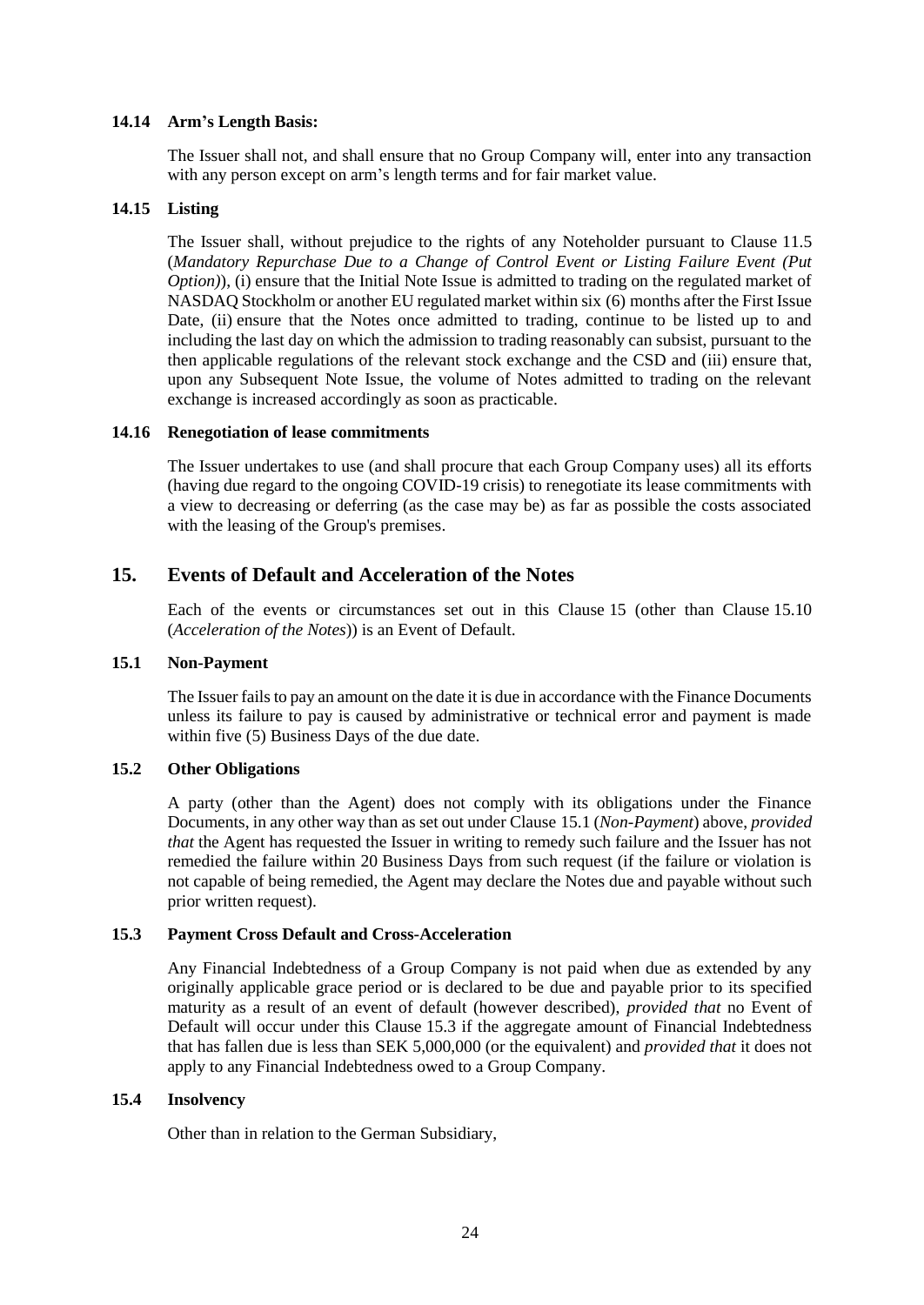- (a) any Group Company is unable or admits inability to pay its debts as they fall due or is declared to be unable to pay its debts under applicable law, suspends making payments on its debts generally or, by reason of actual or anticipated financial difficulties, commences negotiations with its creditors generally (except for holders of Notes) with a view to rescheduling its Financial Indebtedness.
- (b) a moratorium is declared in respect of the Financial Indebtedness of any Group Company.

#### **15.5 Insolvency Proceedings**

Any corporate action, legal proceedings or other procedures are taken (other than (i) proceedings or petitions which are being disputed in good faith and are discharged, stayed or dismissed within sixty (60) days of commencement or, if earlier, the date on which it is advertised, and (ii), in relation to Subsidiaries, solvent liquidations) in relation to:

- (a) the suspension of payments, winding-up, dissolution, administration or reorganisation (by way of voluntary agreement, scheme of arrangement or otherwise) of any Group Company; or
- (b) the appointment of a liquidator, receiver, administrator, administrative receiver, compulsory manager or other similar officer in respect of any Group Company or any of its assets,

or any analogous procedure or step is taken in any jurisdiction in respect of any Group Company, provided that it shall be permitted for the German Subsidiary and the Danish Subsidiary to initiate formal insolvency proceedings if, in the reasonable opinion of the Issuer, such proceedings would be value enhancing for the Group taken as a whole and not adverse to the interest of the Noteholders under the Finance Documents.

#### **15.6 Mergers and Demergers**

A decision is made that any Group Company shall be demerged or merged if such merger or demerger is likely to have a Material Adverse Effect, *provided that* a merger between Subsidiaries only or between the Issuer and a Subsidiary, where the Issuer is the surviving entity, shall not be an Event of Default, and a merger involving the Issuer, where the Issuer is not the surviving entity, shall always be considered an Event of Default and *provided that* the Issuer may not be demerged.

#### **15.7 Creditors' Process**

Any enforcement of security, expropriation, attachment, sequestration, distress or execution or any analogous process in any jurisdiction affects any asset or assets of any Group Company having an aggregate value of an amount equal to or exceeding SEK 5,000,000 (or the equivalent) and is not discharged within sixty (60) days.

#### **15.8 Unlawfulness, Invalidity, Repudiation**

It becomes impossible or unlawful for the Issuer or any other Group Company to fulfil or perform any of the provisions of the Finance Documents.

#### <span id="page-26-0"></span>**15.9 Continuation of the Business**

The Issuer or any other Group Company ceases to carry on its business if such discontinuation is likely to have a Material Adverse Effect.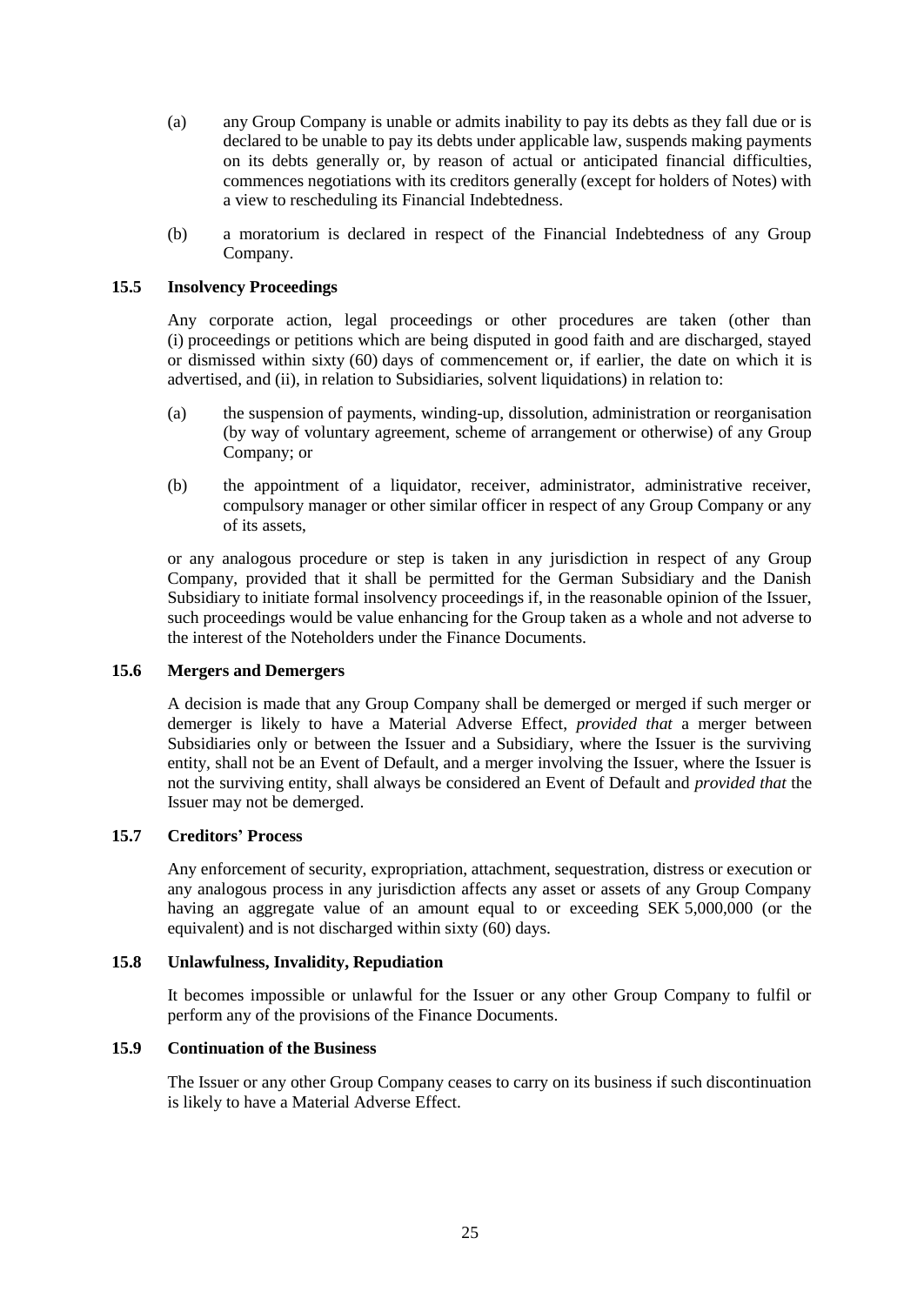#### <span id="page-27-2"></span><span id="page-27-1"></span>**15.10 Acceleration of the Notes**

- (a) Upon the occurrence of an Event of Default which is continuing, but subject to the terms of the Intercreditor Agreement, the Agent is entitled to, on behalf of the Noteholders (i) by notice to the Issuer, declare all, but not only some, of the outstanding Notes due and payable together with any other amounts payable under the Finance Documents, immediately or at such later date as the Agent determines (but such date may not fall after the Maturity Date), and (ii) exercise any or all of its rights, remedies, powers and discretions under the Finance Documents.
- (b) The Agent may not accelerate the Notes in accordance with Clause [15.10\(a\)](#page-27-2) by reference to a specific Event of Default if it is no longer continuing or if it has been decided, on a Noteholders Meeting or by way of a Written Procedure, to waive such Event of Default (temporarily or permanently).
- (c) The Issuer shall promptly notify the Agent (with full particulars) upon becoming aware of the occurrence of any event or circumstance which constitutes an Event of Default, or any event or circumstance which would (with the expiry of a grace period, the giving of notice, the making of any determination or any combination of any of the foregoing) constitute an Event of Default, and shall provide the Agent with such further information as it may reasonably request in writing following receipt of such notice. Should the Agent not receive such information, the Agent is entitled to assume that no such event or circumstance exists or can be expected to occur, *provided that* the Agent does not have actual knowledge of such event or circumstance.
- (d) The Agent shall notify the Noteholders of an Event of Default within five (5) Business Days of the date on which the Agent received actual knowledge of that an Event of Default has occurred and is continuing. The Agent shall, within twenty (20) Business Days of the date on which the Agent received actual knowledge of that an Event of Default has occurred and is continuing, decide if the Notes shall be so accelerated. If the Agent decides not to accelerate the Notes, the Agent shall promptly seek instructions from the Noteholders in accordance with Clause [17](#page-29-0) (*Decisions by Noteholders*). The Agent shall always be entitled to take the time necessary to consider whether an occurred event constitutes an Event of Default.
- (e) If the Noteholders (in accordance with these Terms and Conditions) instruct the Agent to accelerate the Notes, the Agent shall promptly declare the Notes due and payable and take such actions as, in the opinion of the Agent, may be necessary or desirable to enforce the rights of the Noteholders under the Finance Documents, unless the relevant Event of Default is no longer continuing.
- (f) If the right to accelerate the Notes is based upon a decision of a court of law, an arbitral tribunal or a government authority, it is not necessary that the decision has become enforceable under law or that the period of appeal has expired in order for cause of acceleration to be deemed to exist.
- (g) In the event of an acceleration of the Notes in accordance with this Clause [15.10,](#page-27-1) the Issuer shall redeem all Notes at an amount equal to the redemption amount specified in Clause  $11.3(a)$  for the relevant period, as applicable considering when the acceleration occurs, and shall for the non-call period (until the First Call Date) be the price set out in sub-paragraph (a) of Clause [11.3\(a\)](#page-18-1) plus accrued and unpaid interest.

# <span id="page-27-0"></span>**16. Distribution of Proceeds**

(a) All payments by the Issuer relating to the Notes and the Finance Documents following an acceleration of the Notes in accordance with Clause [15](#page-25-0) (*Events of Default and*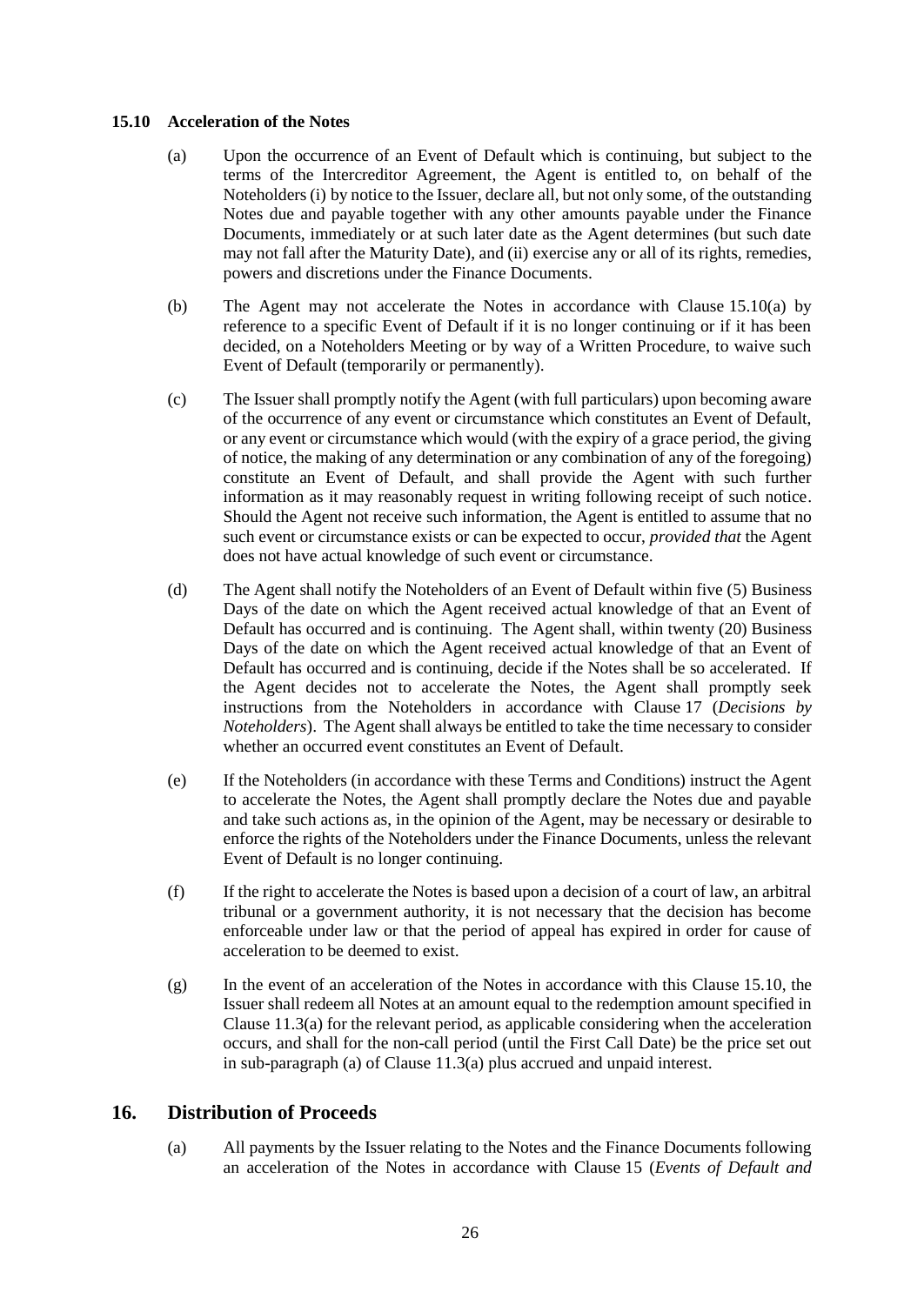*Acceleration of the Notes*) and any proceeds received from an enforcement of the Transaction Security or the Guarantees (in the case of Guarantees to the extent proceeds from the Guarantees can be applied towards satisfaction of the Secured Obligations) shall be distributed in accordance with the Intercreditor Agreement.

- (b) Funds that the Agent receives (directly or indirectly) in connection with the acceleration of the Bonds or the enforcement of the Transaction Security or the Guarantees constitute escrow funds (Sw. *redovisningsmedel*) and must be promptly turned over to the Security Agent to be applied in accordance with the Intercreditor Agreement.
- <span id="page-28-0"></span>(c) Funds received by the Agent in accordance with the Intercreditor Agreement to be applied to satisfy obligations relating to the Notes shall be distributed in the following order of priority, in accordance with the instructions of the Agent:
	- (i) first, in or towards payment *pro rata* of (A) all unpaid fees, costs, expenses and indemnities payable by the Issuer to the Agent in accordance with the Agency Agreement (other than any indemnity given for liability against the Noteholders), (B) other costs, expenses and indemnities relating to the acceleration of the Notes or the protection of the Noteholders' rights as may have been incurred by the Agent, (C) any costs incurred by the Agent for external experts that have not been reimbursed by the Issuer in accordance with Clause  $21.2(g)$ , and (D) any costs and expenses incurred by the Agent in relation to a Noteholders' Meeting or a Written Procedure that have not been reimbursed by the Issuer in accordance with Clause [17\(m\),](#page-31-1) together with default interest in accordance with Clause [9.5](#page-17-1) on any such amount calculated from the date it was due to be paid or reimbursed by the Issuer;
	- (ii) secondly, in or towards payment *pro rata* of accrued but unpaid Interest under the Notes (Interest due on an earlier Interest Payment Date to be paid before any Interest due on a later Interest Payment Date);
	- (iii) thirdly, in or towards payment *pro rata* of any unpaid principal under the Notes: and
	- (iv) fourthly, in or towards payment *pro rata* of any other costs or outstanding amounts unpaid under the Finance Documents, including default interest in accordance with Clause [9.5](#page-17-1) on delayed payments of Interest and repayments of principal under the Notes.

<span id="page-28-1"></span>Any excess funds after the application of proceeds in accordance with paragraphs [\(i\)](#page-28-0) to [\(iv\)](#page-28-1) above shall be paid to the Issuer.

- (d) If a Noteholder or another party has paid any fees, costs, expenses or indemnities referred to in Clause  $16(c)(i)$ , such Noteholder or other party shall be entitled to reimbursement by way of a corresponding distribution in accordance with Clause  $16(c)(i)$ .
- (e) Funds that the Agent receives (directly or indirectly) in connection with the acceleration of the Notes constitute escrow funds (Sw. *redovisningsmedel*) and must be held on a separate interest-bearing account on behalf of the Noteholders and the other interested parties. The Agent shall arrange for payments of such funds in accordance with this Clause [16](#page-27-0) as soon as reasonably practicable.
- (f) If the Issuer or the Agent shall make any payment under this Clause [16,](#page-27-0) the Issuer or the Agent, as applicable, shall notify the Noteholders of any such payment at least fifteen (15) Business Days before the payment is made. The Notice from the Issuer shall specify the Redemption Date and also the Record Date on which a person shall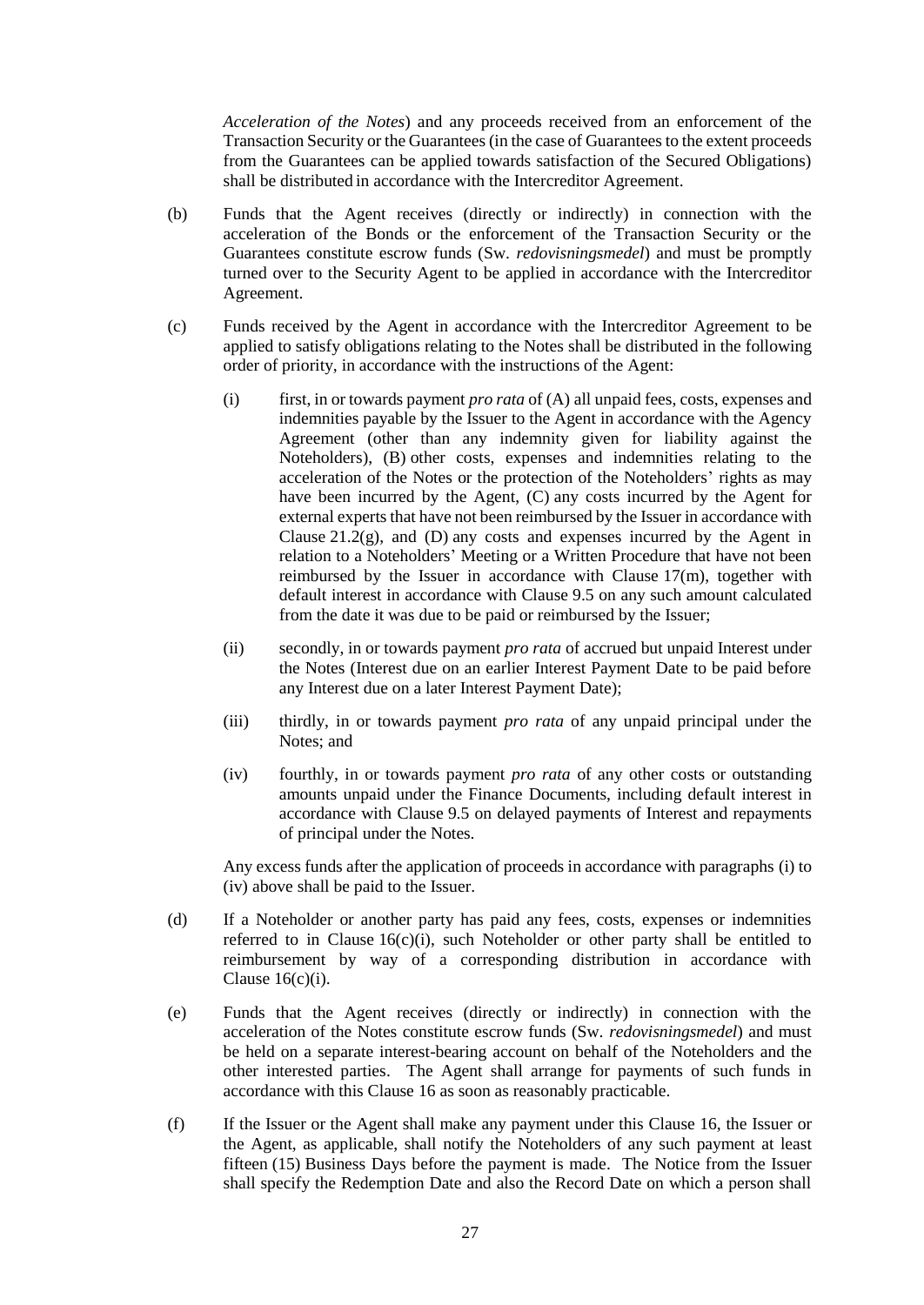be registered as a Noteholder to receive the amounts due on such Redemption Date. Notwithstanding the foregoing, for any Interest due but unpaid the Record Date specified in Clause [8\(a\)](#page-15-3) shall apply.

# <span id="page-29-0"></span>**17. Decisions by Noteholders**

- (a) A request by the Agent for a decision by the Noteholders on a matter relating to the Finance Documents shall (at the option of the Agent) be dealt with at a Noteholders' Meeting or by way of a Written Procedure.
- (b) Any request from the Issuer or a Noteholder (or Noteholders) representing at least ten (10) per cent. of the Adjusted Nominal Amount (such request may only be validly made by a person who is a Noteholder on the Business Day immediately following the day on which the request is received by the Agent and shall, if made by several Noteholders, be made by them jointly) for a decision by the Noteholders on a matter relating to the Finance Documents shall be directed to the Agent and dealt with at a Noteholders' Meeting or by way a Written Procedure, as determined by the Agent. The person requesting the decision may suggest the form for decision-making, but if it is in the Agent's opinion more appropriate that a matter is dealt with at a Noteholders' Meeting than by way of a Written Procedure, it shall be dealt with at a Noteholders' Meeting.
- <span id="page-29-1"></span>(c) The Agent may refrain from convening a Noteholders' Meeting or instigating a Written Procedure if (i) the suggested decision must be approved by any person in addition to the Noteholders and such person has informed the Agent that an approval will not be given, or (ii) the suggested decision is not in accordance with applicable laws or regulation.
- (d) Should the Agent not convene a Noteholders' Meeting or instigate a Written Procedure in accordance with these Terms and Conditions, without Clause [17\(c\)](#page-29-1) being applicable, the Issuer or Noteholder(s) requesting a decision by the Noteholders may convene such Noteholders' Meeting or instigate such Written Procedure, as the case may be, instead. The Issuing Agent shall upon request provide the Issuer or the convening Noteholder(s) with such information available in the debt register (*skuldbok*) kept by the CSD in respect of the Notes as may be necessary in order to convene and hold the Noteholders' Meeting or instigate and carry out the Written Procedure, as the case may be.
- (e) Only a person who is, or who has been provided with a power of attorney or other proof of authorisation pursuant to Clause [7](#page-15-0) (*Right to Act on Behalf of a Noteholder*) from a person who is, registered as a Noteholder:
	- $(i)$  on the Business Day specified in the notice pursuant to Clause [18\(c\)](#page-31-2) in respect of a Noteholders' Meeting, or
	- (ii) on the Business Day specified in the communication pursuant to Clause [19\(c\),](#page-32-2) in respect of a Written Procedure,

may exercise voting rights as a Noteholder at such Noteholders' Meeting or in such Written Procedure, *provided that* the relevant Notes are included in the definition of Adjusted Nominal Amount.

<span id="page-29-2"></span>(f) The following matters shall require the consent of Noteholders representing at least sixty-six and two thirds (66 2/3) per cent. of the Adjusted Nominal Amount for which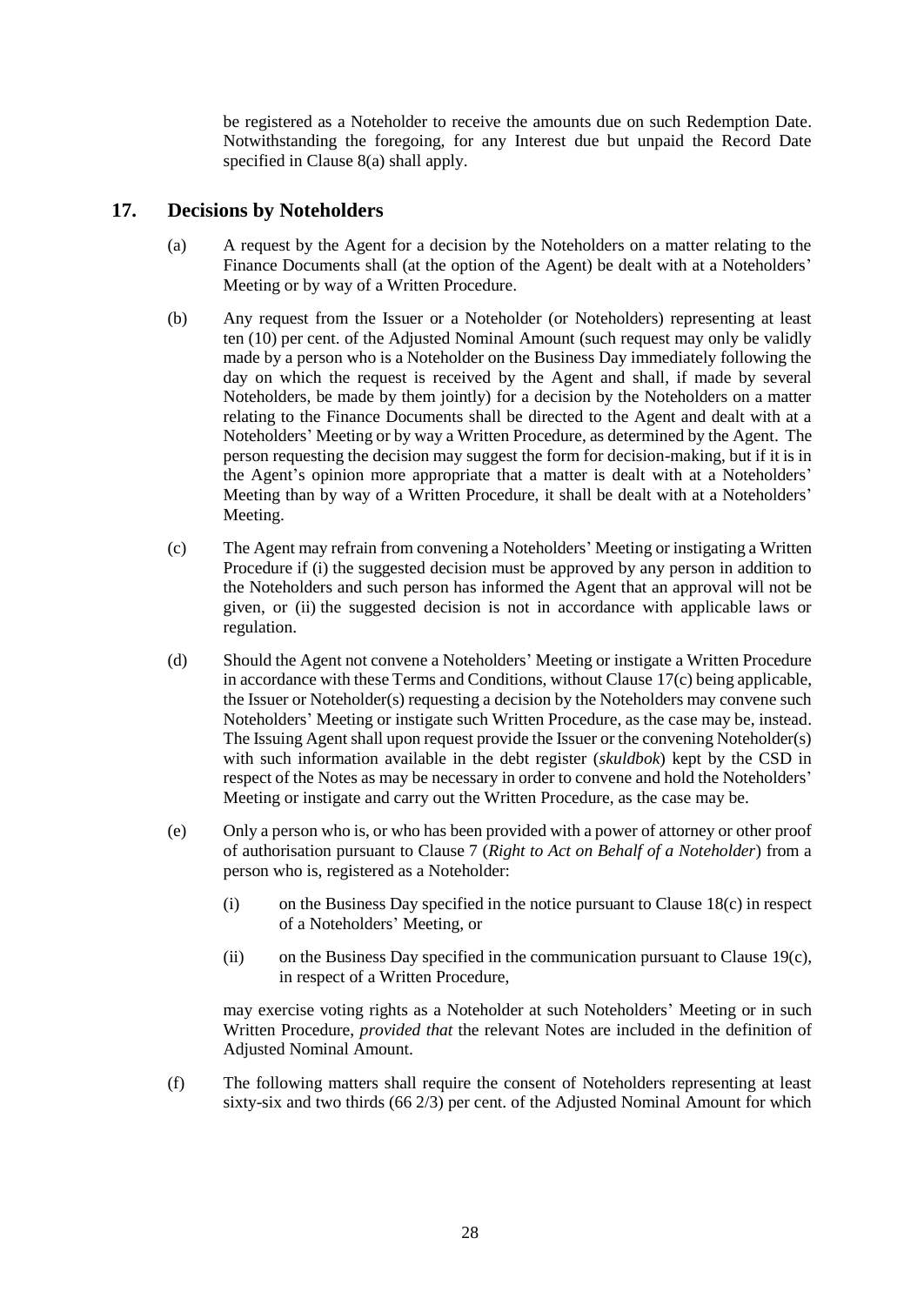Noteholders are voting at a Noteholders' Meeting or for which Noteholders reply in a Written Procedure in accordance with the instructions given pursuant to Clause [19\(c\):](#page-32-2)

- (i) waive a breach of or amend an undertaking set out in Clause [14](#page-22-0) (*General Undertakings*);
- (ii) reduce the principal amount, interest rate or interest amount which shall be paid by the Issuer;
- (iii) amend any payment day for principal or interest amount or waive any breach of a payment undertaking, or
- (iv) amend the provisions regarding the majority requirements under these Terms and Conditions.
- <span id="page-30-1"></span>(g) Any matter not covered by Clause [17\(f\)](#page-29-2) shall require the consent of Noteholders representing more than fifty (50) per cent. of the Adjusted Nominal Amount for which Noteholders are voting at a Noteholders' Meeting or for which Noteholders reply in a Written Procedure in accordance with the instructions given pursuant to Clause [19\(c\).](#page-32-2)
- <span id="page-30-0"></span>(h) Quorum at a Noteholders' Meeting or in respect of a Written Procedure only exists if a Noteholder (or Noteholders) representing at least representing at least fifty (50) per cent. of the Adjusted Nominal Amount in case of a matter pursuant to Clause [17\(f\),](#page-29-2) and otherwise twenty (20) per cent. of the Adjusted Nominal Amount:
	- (i) if at a Noteholders' Meeting, attend the meeting in person or by telephone conference (or appear through duly authorised representatives); or
	- (ii) if in respect of a Written Procedure, reply to the request.

If a quorum exists for some but not all of the matters to be dealt with at a Noteholders' meeting or by a Written Procedure, decisions may be taken in the matters for which a quorum exists.

- (i) If a quorum does not exist at a Noteholders' Meeting or in respect of a Written Procedure, the Agent or the Issuer shall convene a second Noteholders' Meeting (in accordance with Clause [18\(a\)\)](#page-31-3) or initiate a second Written Procedure (in accordance with Clause [19\(a\)\)](#page-32-3), as the case may be, *provided that* the relevant proposal has not been withdrawn by the person(s) who initiated the procedure for Noteholders' consent. The quorum requirement in Clause [17\(h\)](#page-30-0) shall not apply to such second Noteholders' Meeting or Written Procedure.
- (j) Any decision which extends or increases the obligations of the Issuer or the Agent, or limits, reduces or extinguishes the rights or benefits of the Issuer or the Agent, under the Finance Documents shall be subject to the Issuer's or the Agent's consent, as applicable.
- (k) A Noteholder holding more than one Note need not use all its votes or cast all the votes to which it is entitled in the same way and may in its discretion use or cast some of its votes only.
- (l) The Issuer may not, directly or indirectly, pay or cause to be paid any consideration to or for the benefit of any Noteholder for or as inducement to any consent under these Terms and Conditions, unless such consideration is offered to all Noteholders that consent at the relevant Noteholders' Meeting or in a Written Procedure within the time period stipulated for the consideration to be payable or the time period for replies in the Written Procedure, as the case may be.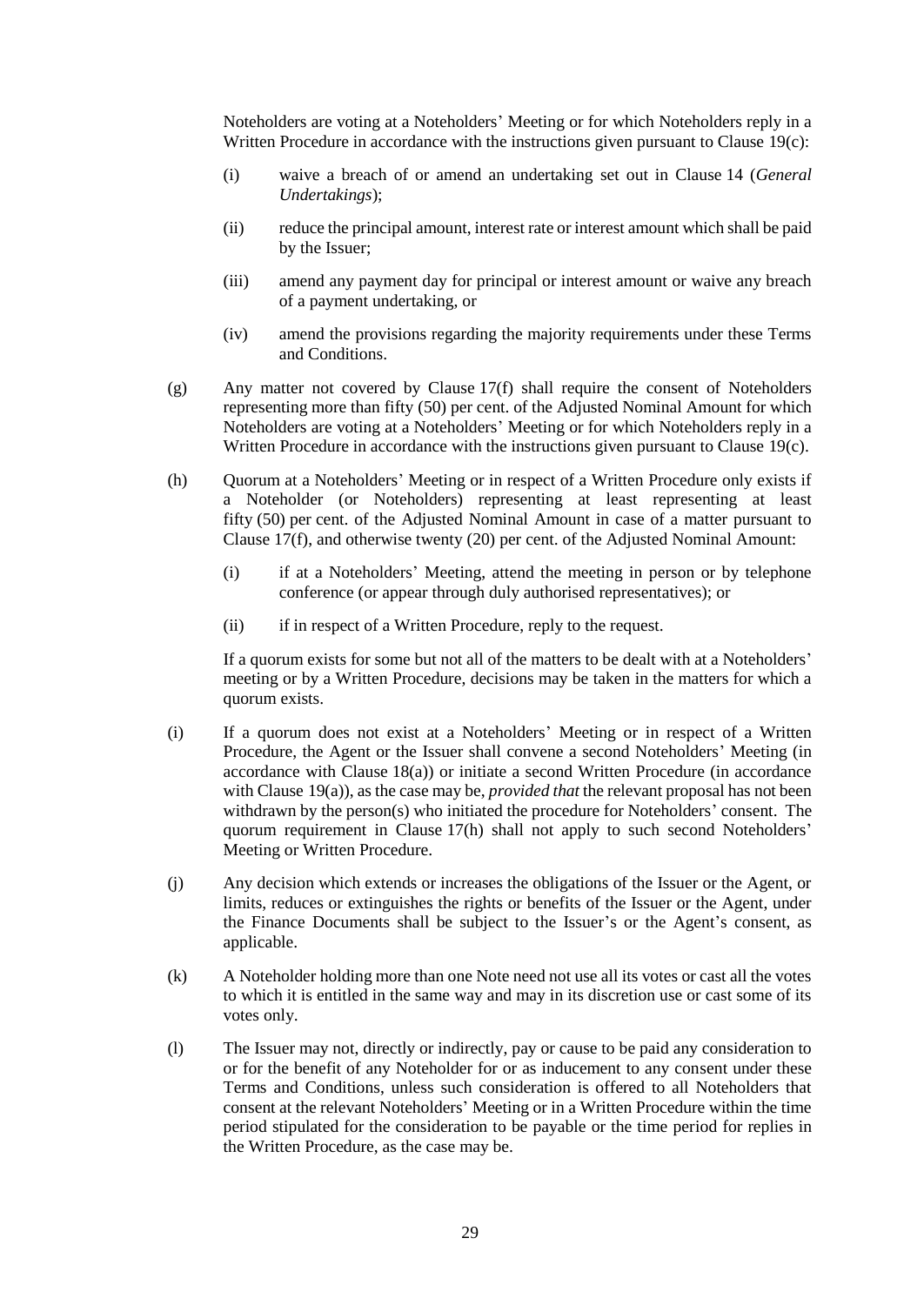- <span id="page-31-1"></span>(m) A matter decided at a duly convened and held Noteholders' Meeting or by way of Written Procedure is binding on all Noteholders, irrespective of them being present or represented at the Noteholders' Meeting or responding in the Written Procedure. The Noteholders that have not adopted or voted for a decision shall not be liable for any damages that this may cause other Noteholders.
- (n) All reasonable costs and expenses incurred by the Issuer or the Agent for the purpose of convening a Noteholders' Meeting or for the purpose of carrying out a Written Procedure, including reasonable fees to the Agent, shall be paid by the Issuer.
- (o) If a decision shall be taken by the Noteholders on a matter relating to the Finance Documents, the Issuer shall promptly at the request of the Agent provide the Agent with a certificate specifying the number of Notes owned by Group Companies, irrespective of whether such person is directly registered as owner of such Notes. The Agent shall not be responsible for the accuracy of such certificate or otherwise be responsible for determining whether a Note is owned by a Group Company.
- <span id="page-31-4"></span>(p) Information about decisions taken at a Noteholders' Meeting or by way of a Written Procedure shall promptly be sent by notice to the Noteholders and published on the websites of the Issuer and the Agent, *provided that* a failure to do so shall not invalidate any decision made or voting result achieved. The minutes from the relevant Noteholders' Meeting or Written Procedure shall at the request of a Noteholder be sent to it by the Issuer or the Agent, as applicable.

# <span id="page-31-3"></span><span id="page-31-0"></span>**18. Noteholders' Meeting**

- (a) The Agent shall convene a Noteholders' Meeting as soon as practicable and in any event no later than five (5) Business Days after receipt of a request from the Issuer or the Noteholder(s) (or such later date as may be necessary for technical or administrative reasons) by sending a notice thereof to each person who is registered as a Noteholder on a date selected by the Agent which is no more than five (5) Business Days earlier than the date on which the notice is sent.
- (b) Should the Issuer want to replace the Agent, it may convene a Noteholders' Meeting in accordance with Clause [18\(a\)](#page-31-3) with a copy to the Agent. After a request from the Noteholders pursuant to Clause [21.4\(c\),](#page-35-0) the Issuer shall no later than five (5) Business Days after receipt of such request (or such later date as may be necessary for technical or administrative reasons) convene a Noteholders' Meeting in accordance with Clause [18\(a\).](#page-31-3)
- <span id="page-31-2"></span>(c) The notice pursuant to Clause [18\(a\)](#page-31-3) shall include (i) time for the meeting, (ii) place for the meeting, (iii) a specification of the Business Day on which a person must be registered as a Noteholder in order to be entitled to exercise voting rights, (iv) agenda for the meeting (including each request for a decision by the Noteholders) and (v) a form of power of attorney. Only matters that have been included in the notice may be resolved upon at the Noteholders' Meeting. Should prior notification by the Noteholders be required in order to attend the Noteholders' Meeting, such requirement shall be included in the notice.
- (d) The Noteholders' Meeting shall be held no earlier than fifteen (15) Business Days and no later than thirty (30) Business Days after the effective date of the notice.
- (e) Without amending or varying these Terms and Conditions, the Agent may prescribe such further regulations regarding the convening and holding of a Noteholders' Meeting as the Agent may deem appropriate. Such regulations may include a possibility for Noteholders to vote without attending the meeting in person.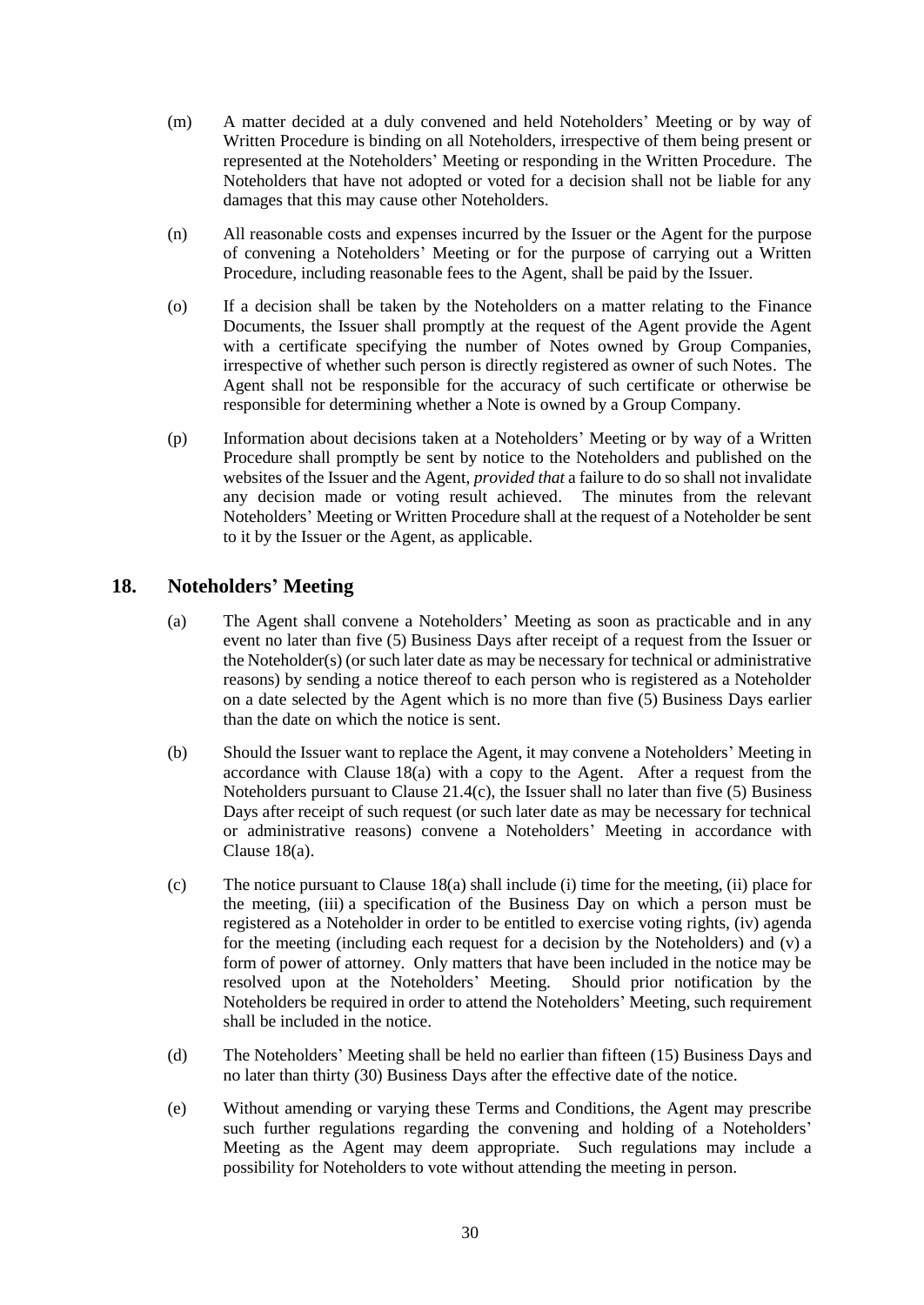# <span id="page-32-3"></span><span id="page-32-0"></span>**19. Written Procedure**

- (a) The Agent shall instigate a Written Procedure as soon as practicable and in any event no later than five (5) Business Days after receipt of a valid request from the Issuer or the Noteholder(s) (or such later date as may be necessary for technical or administrative reasons) by sending a communication to each such person who is registered as a Noteholder on the Business Day prior to the date on which the communication is sent.
- (b) Should the Issuer want to replace the Agent, it may send a communication in accordance with Clause [19\(a\)](#page-32-3) to each Noteholder with a copy to the Agent.
- <span id="page-32-2"></span>(c) A communication pursuant to Clause [19\(a\)](#page-32-3) shall include (i) each request for a decision by the Noteholders, (ii) a description of the reasons for each request, (iii) a specification of the Business Day on which a person must be registered as a Noteholder in order to be entitled to exercise voting rights, (iv) instructions and directions on where to receive a form for replying to the request (such form to include an option to vote yes or no for each request) as well as a form of power of attorney, and (v) the stipulated time period within which the Noteholder must reply to the request (such time period to last at least fifteen (15) Business Days from the communication pursuant to Clause [19\(a\)\)](#page-32-3). If the voting shall be made electronically, instructions for such voting shall be included in the communication.
- (d) When the requisite majority consents of the total Adjusted Nominal Amount pursuant to Clauses  $17(f)$  and  $17(g)$  have been received in a Written Procedure, the relevant decision shall be deemed to be adopted pursuant to Clause  $17(f)$  or  $17(g)$ , as the case may be, even if the time period for replies in the Written Procedure has not yet expired.

# <span id="page-32-4"></span><span id="page-32-1"></span>**20. Amendments and Waivers**

- (a) The Issuer and the Agent (acting on behalf of the Noteholders) may agree to amend the Finance Documents or waive any provision in a Finance Document, *provided that*:
	- (i) in the opinion of the Agent and/or as confirmed by a reputable external expert engaged by the Agent (if the Agent reasonably considers it necessary to engage such expert), such amendment or waiver is not detrimental to the interest of the Noteholders as a group;
	- (ii) such amendment or waiver is made solely for the purpose of rectifying obvious errors and mistakes;
	- (iii) such amendment or waiver is required by applicable law, a court ruling or a decision by a relevant authority;
	- (iv) such amendment (in the reasonable opinion of the Agent) will not negatively affect the Noteholders or the Agent and is necessary (in the reasonable opinion of the Agent) for the purpose of the listing of the Notes; or
	- (v) such amendment or waiver has been duly approved by the Noteholders in accordance with Clause [17](#page-29-0) (*Decisions by Noteholders*).
- (b) The consent of the Noteholders is not necessary to approve the particular form of any amendment to the Finance Documents. It is sufficient if such consent approves the substance of the amendment or waiver.
- <span id="page-32-5"></span>(c) The Agent shall promptly notify the Noteholders of any amendments or waivers made in accordance with Clause  $20(a)$ , setting out the date from which the amendment or waiver will be effective, and ensure that any amendments to the Finance Documents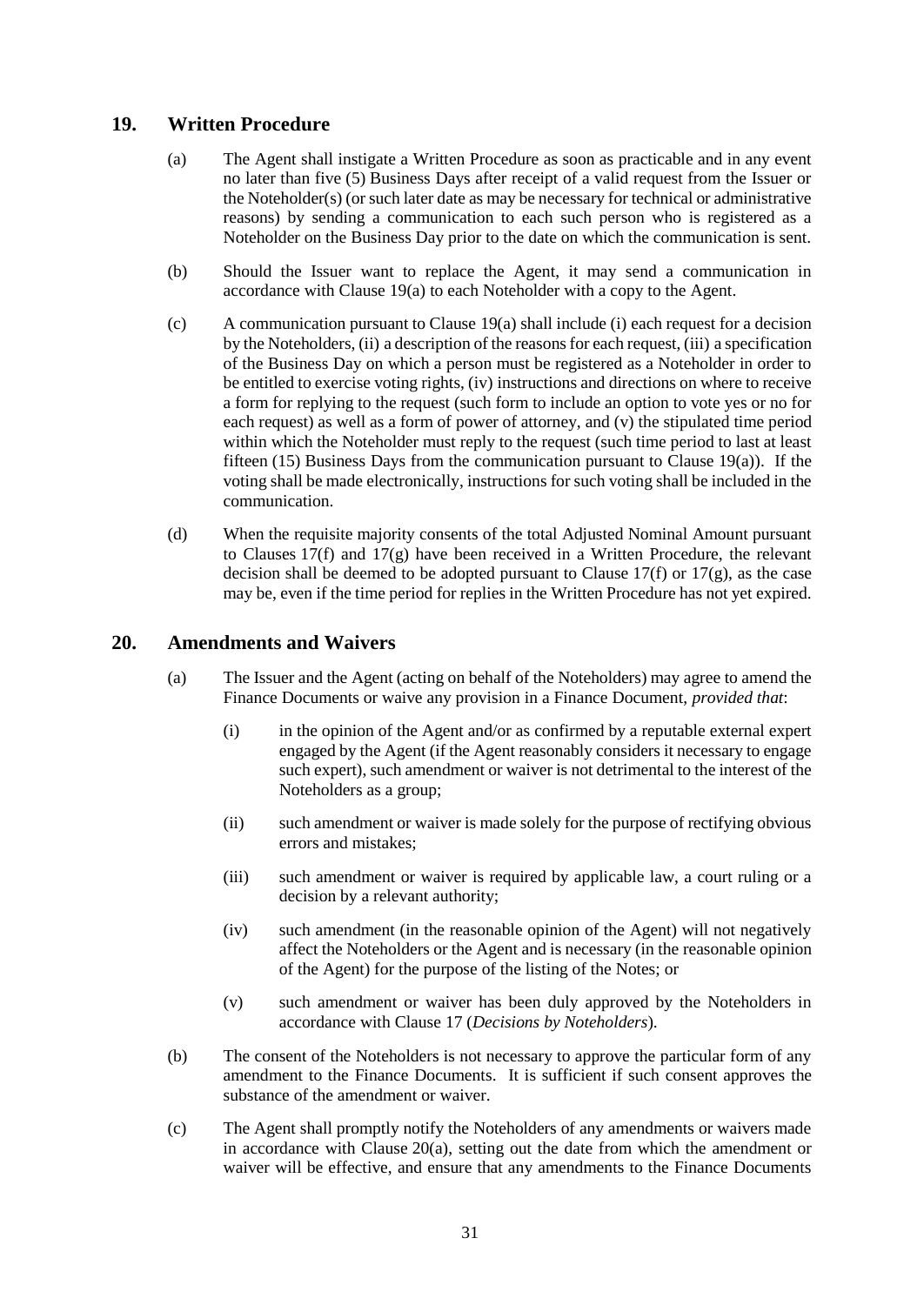are published on the website of the Agent in the manner stipulated in Clause [12.3](#page-20-1) (*Publication of Finance Documents*). The Issuer shall ensure that any amendments to the Finance Documents are duly registered with the CSD and each other relevant organisation or authority.

(d) An amendment to the Finance Documents shall take effect on the date determined by the Noteholders' Meeting, in the Written Procedure or by the Agent, as the case may be.

# <span id="page-33-0"></span>**21. Appointment and Replacement of the Agent**

#### <span id="page-33-1"></span>**21.1 Appointment of Agents**

- (a) By subscribing for Notes, each initial Noteholder appoints the Agent to act as its agent in all matters relating to the Notes and the Finance Documents, and authorises the Agent to act on its behalf (without first having to obtain its consent, unless such consent is specifically required by these Terms and Conditions) in any legal or arbitration proceedings relating to the Notes held by such Noteholder, including the winding-up, dissolution, liquidation, company reorganisation (Sw. *företagsrekonstruktion*) or bankruptcy (Sw. *konkurs*) (or its equivalent in any other jurisdiction) of the Issuer.
- (b) By acquiring Notes, each subsequent Noteholder confirms the appointment and authorisation for the Agent and the Security Agent to act on its behalf, as set forth in Clause [21.1\(a\)](#page-33-1) and these Terms and Conditions
- <span id="page-33-2"></span>(c) Each Noteholder shall immediately upon request provide the Agent and the Secuirty Agent with any such documents, including a written power of attorney (in form and substance satisfactory to the Agent) that the Agent deems necessary for the purpose of exercising its rights and/or carrying out its duties under the Finance Documents. The Agent is under no obligation to represent a Noteholder that does not comply with such request.
- (d) The Issuer shall promptly upon request provide the Agent with any documents and other assistance (in form and substance satisfactory to the Agent), that the Agent deems necessary for the purpose of exercising its rights and/or carrying out its duties under the Finance Documents.
- (e) The Agent is entitled to fees for its work and to be indemnified for costs, losses and liabilities on the terms set out in the Finance Documents and the Agency Agreement and the Agent's obligations as Agent under the Finance Documents are conditioned upon the due payment of such fees and indemnifications.
- (f) The Agent may act as agent or trustee for several issues of securities issued by or relating to the Issuer or other Group Companies notwithstanding potential conflicts of interest.

#### **21.2 Duties of the Agent**

- (a) The Agent shall represent the Noteholders in accordance with the Finance Documents. The Agent is not responsible for the content, valid execution, legal validity or enforceability of the Finance Documents.
- (b) When acting in accordance with the Finance Documents, the Agent is always acting with binding effect on behalf of the Noteholders. The Agent shall act in the best interests of the Noteholders as a group and carry out its duties under the Finance Documents in a reasonable, proficient and professional manner, with reasonable care and skill.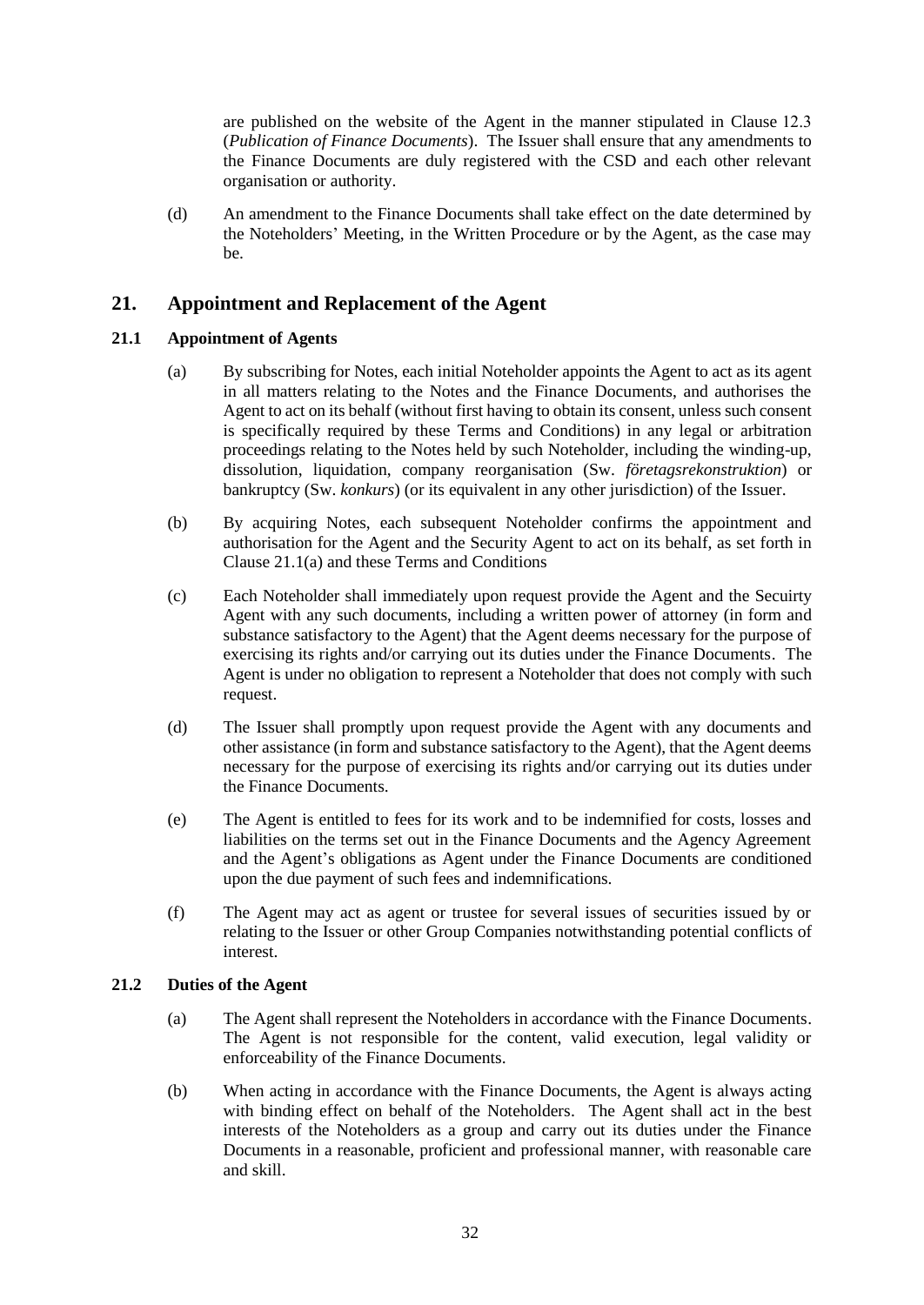- (c) The Agent is entitled to delegate its duties to other professional parties, but the Agent shall remain liable for the actions of such parties under the Finance Documents.
- (d) The Agent shall treat all Noteholders equally and, when acting pursuant to the Finance Documents, act with regard only to the interests of the Noteholders and shall not be required to have regard to the interests or to act upon or comply with any direction or request of any other person, other than as explicitly stated in the Finance Documents.
- (e) The Agent is entitled to engage external experts when carrying out its duties under the Finance Documents and/or related documents. The Issuer shall on demand by the Agent pay all costs for external experts engaged after the occurrence of an Event of Default, or for the purpose of investigating or considering (i) an event or circumstance which the Agent reasonably believes is or may lead to an Event of Default, (ii) a matter relating to the Issuer which the Agent reasonably believes may be detrimental to the interests of the Noteholders under the Finance Documents or (iii) as otherwise agreed between the Issuer and the Agent. Any compensation for damages or other recoveries received by the Agent from external experts engaged by it for the purpose of carrying out its duties under the Finance Documents shall be distributed in accordance with Clause [16](#page-27-0) (*Distribution of Proceeds*).
- (f) The Agent shall enter into agreements with the CSD, and comply with such agreement and the CSD regulations applicable to the Agent, as may be necessary in order for the Agent to carry out its duties under the Finance Documents.
- <span id="page-34-0"></span>(g) Notwithstanding any other provision of the Finance Documents to the contrary, the Agent is not obliged to do or omit to do anything if it would or might in its reasonable opinion constitute a breach of any law or regulation.
- <span id="page-34-1"></span>(h) If in the Agent's reasonable opinion the cost, loss or liability which it may incur (including reasonable fees to the Agent) in complying with instructions of the Noteholders, or taking any action at its own initiative, will not be covered by the Issuer, or the Noteholders (as applicable), the Agent may refrain from acting in accordance with such instructions, or taking such action, until it has received such funding or indemnities (or adequate security has been provided therefore) as it may reasonably require.
- <span id="page-34-2"></span>(i) The Agent shall give a notice to the Noteholders (i) before it ceases to perform its obligations under the Finance Documents by reason of the non-payment by the Issuer of any fee or indemnity due to the Agent under the Finance Documents or the Agency Agreement or (ii) if it refrains from acting for any reason described in Clause [21.2\(h\).](#page-34-1)

#### **21.3 Limited Liability for the Agent**

- (a) The Agent will not be liable to the Noteholders for damage or loss caused by any action taken or omitted by it under or in connection with any Finance Document, unless directly caused by its negligence or wilful misconduct. The Agent shall never be responsible for indirect loss with the exception of gross negligence and wilful misconduct.
- (b) The Agent shall not be considered to have acted negligently if it has acted in accordance with advice from or opinions of reputable external experts addressed to the Agent or if the Agent has acted with reasonable care in a situation when the Agent considers that it is detrimental to the interests of the Noteholders to delay the action in order to first obtain instructions from the Noteholders.
- (c) The Agent shall not be liable for any delay (or any related consequences) in crediting an account with an amount required pursuant to the Finance Documents to be paid by the Agent to the Noteholders, *provided that* the Agent has taken all necessary steps as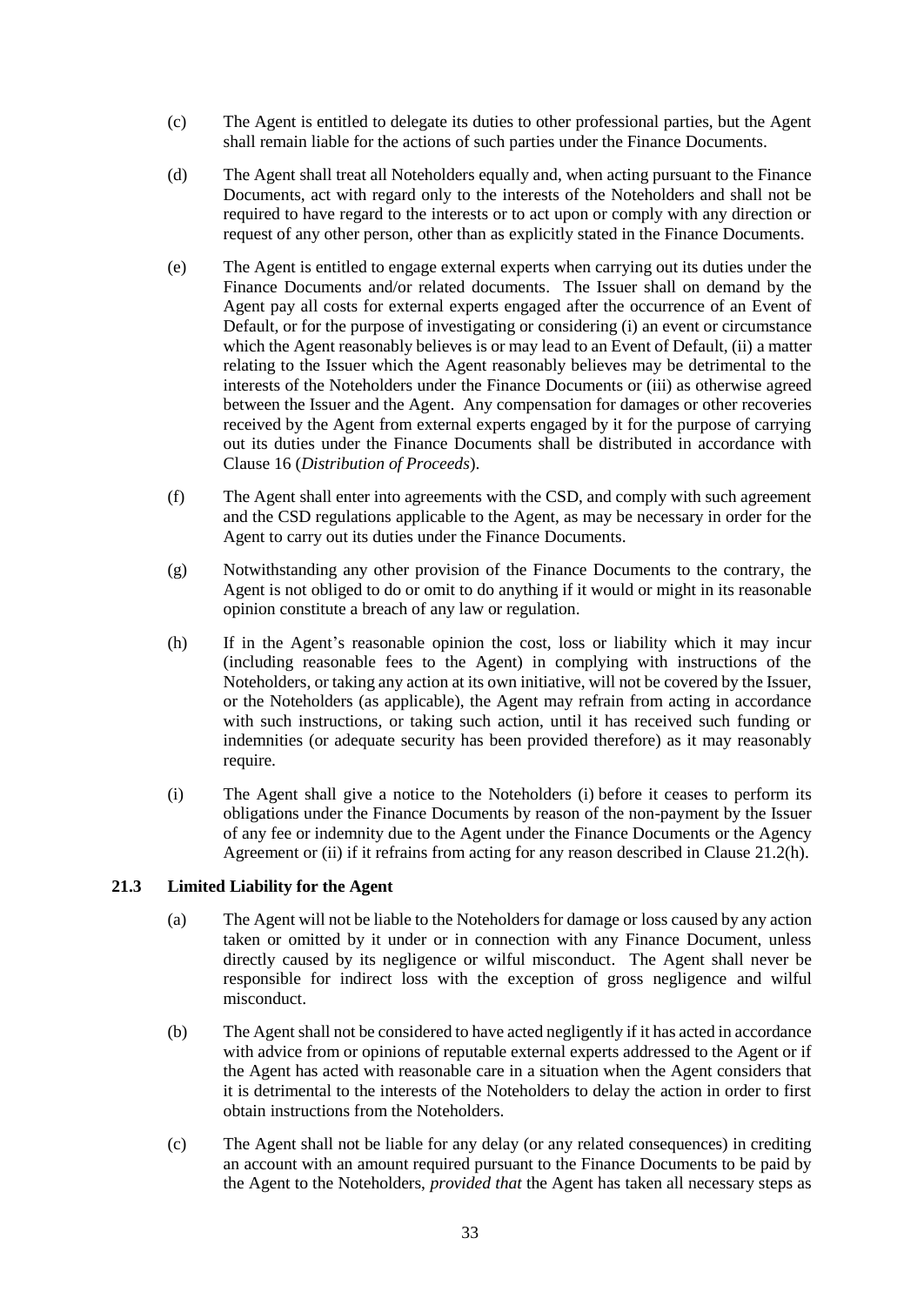soon as reasonably practicable to comply with the regulations or operating procedures of any recognised clearing or settlement system used by the Agent for that purpose.

- (d) The Agent shall have no liability to the Noteholders or the Issuer for damage caused by the Agent when acting in accordance with instructions of the Noteholders given to the Agent in accordance with these Terms and Conditions.
- (e) Any liability towards the Issuer which is incurred by the Agent in acting under, or in relation to, the Finance Documents shall not be subject to set-off against the obligations of the Issuer to the Noteholders under the Finance Documents.

#### <span id="page-35-2"></span>**21.4 Replacement of the Agent**

- (a) Subject to Clause [21.4\(f\),](#page-35-1) the Agent may resign by giving notice to the Issuer and the Noteholders, in which case the Noteholders shall appoint a successor Agent at a Noteholders' Meeting convened by the retiring Agent or by way of Written Procedure initiated by the retiring Agent.
- (b) Subject to Clause [21.4\(f\),](#page-35-1) if the Agent is Insolvent, the Agent shall be deemed to resign as Agent and the Issuer shall within ten (10) Business Days appoint a successor Agent which shall be an independent financial institution or other reputable company which regularly acts as agent under debt issuances.
- <span id="page-35-0"></span>(c) A Noteholder (or Noteholders) representing at least ten (10) per cent. of the Adjusted Nominal Amount may, by notice to the Issuer (such notice may only be validly given by a person who is a Noteholder on the Business Day immediately following the day on which the notice is received by the Issuer and shall, if given by several Noteholders, be given by them jointly), require that a Noteholders' Meeting is held for the purpose of dismissing the Agent and appointing a new Agent. The Issuer may, at a Noteholders' Meeting convened by it or by way of Written Procedure initiated by it, propose to the Noteholders that the Agent be dismissed and a new Agent appointed.
- (d) If the Noteholders have not appointed a successor Agent within ninety (90) days after (i) the earlier of the notice of resignation was given or the resignation otherwise took place or (ii) the Agent was dismissed through a decision by the Noteholders, the Issuer shall appoint a successor Agent which shall be an independent financial institution or other reputable company which regularly acts as agent under debt issuances.
- (e) The retiring Agent shall, at its own cost, make available to the successor Agent such documents and records and provide such assistance as the successor Agent may reasonably request for the purposes of performing its functions as Agent under the Finance Documents.
- <span id="page-35-1"></span>(f) The Agent's resignation or dismissal shall only take effect upon the appointment of a successor Agent and acceptance by such successor Agent of such appointment and the execution of all necessary documentation to effectively substitute the retiring Agent.
- (g) Upon the appointment of a successor, the retiring Agent shall be discharged from any further obligation in respect of the Finance Documents but shall remain entitled to the benefit of the Finance Documents and remain liable under the Finance Documents in respect of any action which it took or failed to take whilst acting as Agent. Its successor, the Issuer and each of the Noteholders shall have the same rights and obligations amongst themselves under the Finance Documents as they would have had if such successor had been the original Agent.
- (h) In the event that there is a change of the Agent in accordance with this Clause [21.4,](#page-35-2) the Issuer shall execute such documents and take such actions as the new Agent may reasonably require for the purpose of vesting in such new Agent the rights, powers and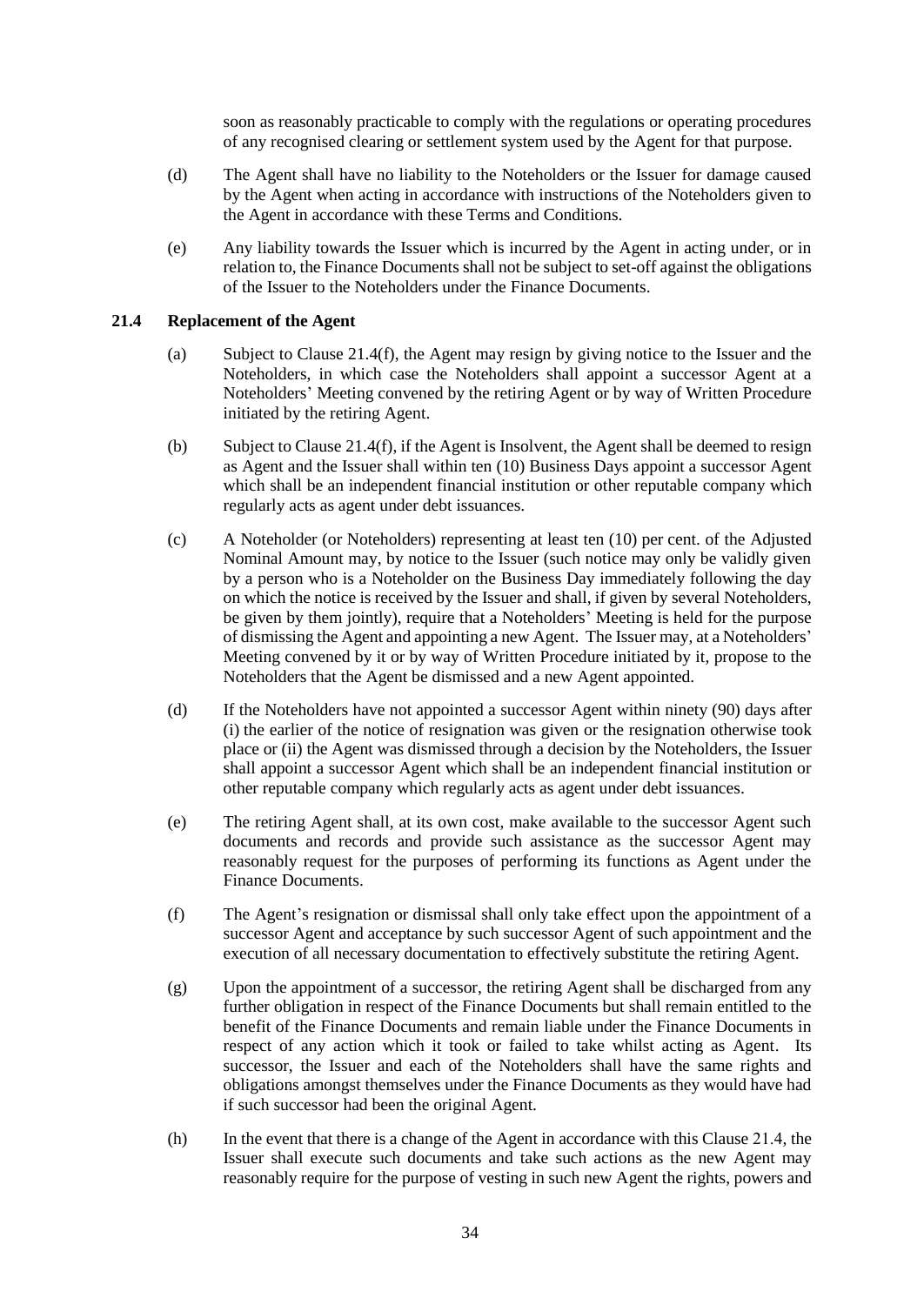obligation of the Agent and releasing the retiring Agent from its further obligations under the Finance Documents and the Agency Agreement. Unless the Issuer and the new Agent agree otherwise, the new Agent shall be entitled to the same fees and the same indemnities as the retiring Agent.

# <span id="page-36-0"></span>**22. Appointment and Replacement of the Issuing Agent**

- (a) The Issuer appoints the Issuing Agent to manage certain specified tasks under these Terms and Conditions and in accordance with the legislation, rules and regulations applicable to and/or issued by the CSD and relating to the Notes.
- (b) The Issuing Agent may retire from its assignment or be dismissed by the Issuer, *provided that* the Issuer has approved that a commercial bank or securities institution approved by the CSD accedes as new Issuing Agent at the same time as the old Issuing Agent retires or is dismissed. If the Issuing Agent is Insolvent, the Issuer shall immediately appoint a new Issuing Agent, which shall replace the old Issuing Agent as issuing agent in accordance with these Terms and Conditions.

# <span id="page-36-3"></span><span id="page-36-1"></span>**23. No Direct Actions by Noteholders**

- (a) Subject to the terms of these Terms and Conditions, a Noteholder may not take any steps whatsoever against the Issuer to enforce or recover any amount due or owing to it pursuant to the Finance Documents, or to initiate, support or procure the winding-up, dissolution, liquidation, company reorganisation (Sw. *företagsrekonstruktion*) or bankruptcy (Sw. *konkurs*) (or its equivalent in any other jurisdiction) of the Issuer in relation to any of obligations and the liabilities of the Issuer under the Finance Documents. Such steps may only be taken by the Agent.
- (b) Clause [23\(a\)](#page-36-3) shall not apply if the Agent has been instructed by the Noteholders in accordance with these Terms and Conditions to take certain actions but fails for any reason to take, or is unable to take (for any reason other than a failure by a Noteholder to provide documents in accordance with Clause  $21.1(c)$ ), such actions within a reasonable period of time and such failure or inability is continuing. However, if the failure to take certain actions is caused by the non-payment of any fee or indemnity due to the Agent under the Finance Documents or the Agency Agreement or by any reason described in Clause [21.2\(h\),](#page-34-1) such failure must continue for at least forty (40) Business Days after notice pursuant to Clause [21.2\(i\)](#page-34-2) before a Noteholder may take any action referred to in Clause [23\(a\).](#page-36-3)
- (c) The provisions of Clause [23\(a\)](#page-36-3) shall not in any way limit an individual Noteholder's right to claim and enforce payments which are due to it under Clause [11.5](#page-19-5) (*Mandatory Repurchase Due to a Change of Control Event or Listing Failure Event (Put Option)*) or other payments which are due by the Issuer to some but not all Noteholders.

# <span id="page-36-2"></span>**24. Prescription**

- (a) The right to receive repayment of the principal of the Notes shall be prescribed and become void ten (10) years from the Redemption Date. The right to receive payment of interest (excluding any capitalised interest) shall be prescribed and become void three (3) years from the relevant due date for payment. The Issuer is entitled to any funds set aside for payments in respect of which the Noteholders' right to receive payment has been prescribed and has become void.
- (b) If a limitation period is duly interrupted in accordance with the Swedish Act on Limitations (Sw. *preskriptionslag (1981:130)*), a new limitation period of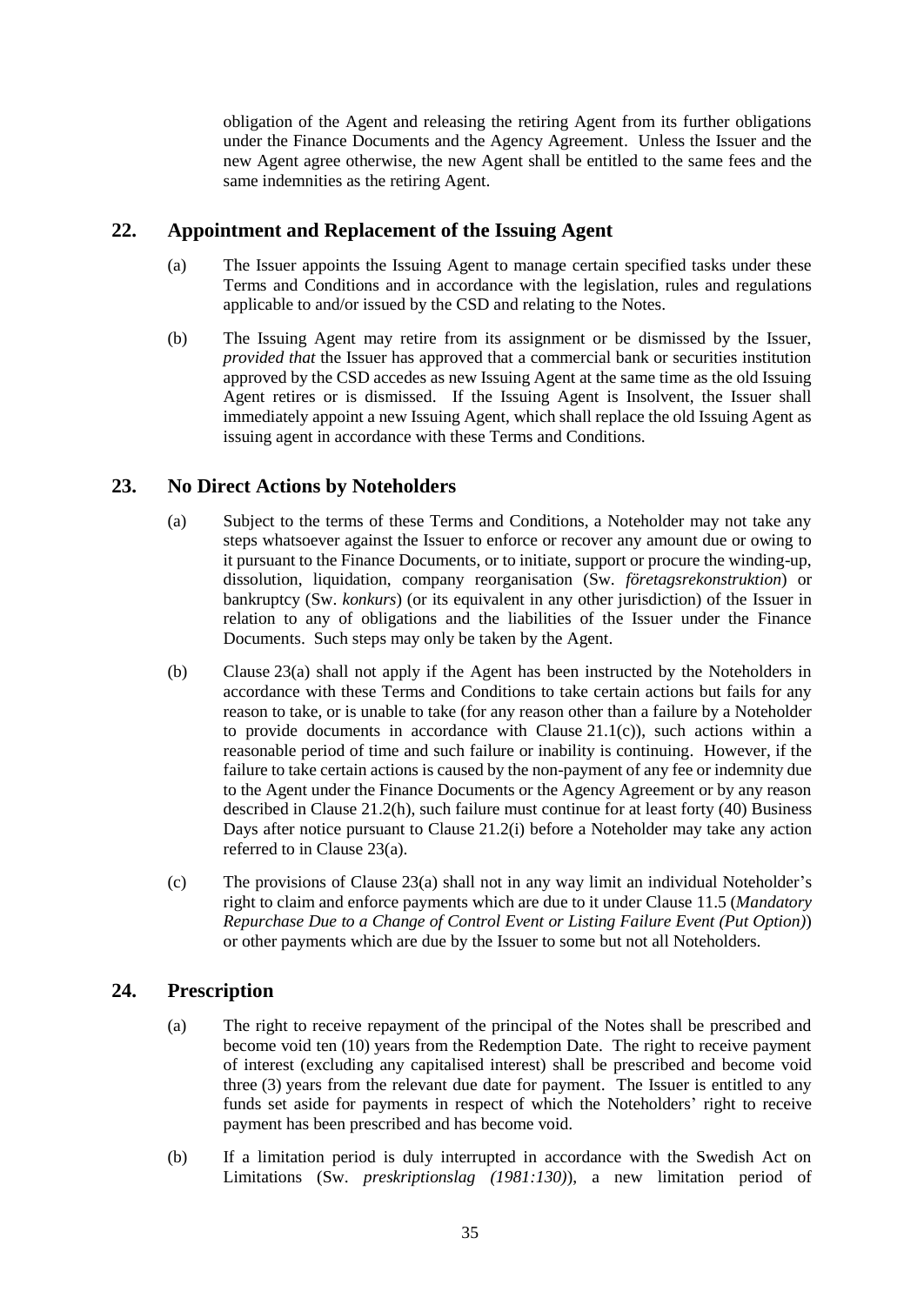ten (10) years with respect to the right to receive repayment of the principal of the Notes, and of three (3) years with respect to receive payment of interest (excluding capitalised interest) will commence, in both cases calculated from the date of interruption of the limitation period, as such date is determined pursuant to the provisions of the Swedish Act on Limitations.

#### <span id="page-37-1"></span><span id="page-37-0"></span>**25. Notices**

- (a) Any notice or other communication to be made under or in connection with the Finance Documents:
	- (i) if to the Agent, shall be given at the address registered with the Swedish Companies Registration Office (Sw. *Bolagsverket*) on the Business Day prior to dispatch or, if sent by email by the Issuer, to the email address notified by the Agent to the Issuer from time to time;
	- (ii) if to the Issuer, to the following address:
		- (A) Moment Group AB (publ) Att: Pelle Mattisson Box 278, 311 23 Falkenberg, Sweden,
		- (B) if sent by email by the Agent, to the email address notified by the Issuer to the Agent from time to time.
	- (iii) if to the Noteholders, shall be given at their addresses as registered with the CSD, on the Business Day prior to dispatch, and by either courier delivery (to the extent it is possible to deliver by way of courier to the addresses registered with the CSD) or letter for all Noteholders.
- (b) Any notice to the Noteholders shall also be published on the websites of the Issuer and the Agent.
- (c) Any notice or other communication made by one person to another under or in connection with the Finance Documents shall be sent by way of courier, personal delivery or letter, or, if between the Issuer and the Agent, by email, and will only be effective, in case of courier or personal delivery, when it has been left at the address specified in Clause [25\(a\)](#page-37-1) or, in case of letter, three (3) Business Days after being deposited postage prepaid in an envelope addressed to the address specified in Clause [25\(a\)](#page-37-1) or, in case of email, when received in readable form by the email recipient.
- (d) Any notice pursuant to the Finance Documents shall be in English.
- (e) Failure to send a notice or other communication to a Noteholder or any defect in it shall not affect its sufficiency with respect to other Noteholders.
- <span id="page-37-2"></span>(f) Any notice that the Issuer or the Agent shall send to the Noteholders pursuant to Clauses [11.3](#page-18-3) (*Voluntary total redemption (Call option)*), [11.4](#page-18-4) (*Early Redemption Due to Illegality*), [11.5](#page-19-5) (*Mandatory Repurchase Due to a Change of Control or Listing Failure Event (Put Option)*), [12.1\(d\),](#page-20-0) [17\(p\),](#page-31-4) [18\(a\),](#page-31-3) [19\(a\)](#page-32-3) and [20\(c\)](#page-32-5) shall also be published by way of press release by the Issuer or the Agent, as applicable.
- $(g)$  In addition to Clause [25\(f\),](#page-37-2) if any information relating to the Notes or the Group contained in a notice the Agent may send to the Noteholders under these Terms and Conditions has not already been made public by way of a press release, the Agent shall before it sends such information to the Noteholders give the Issuer the opportunity to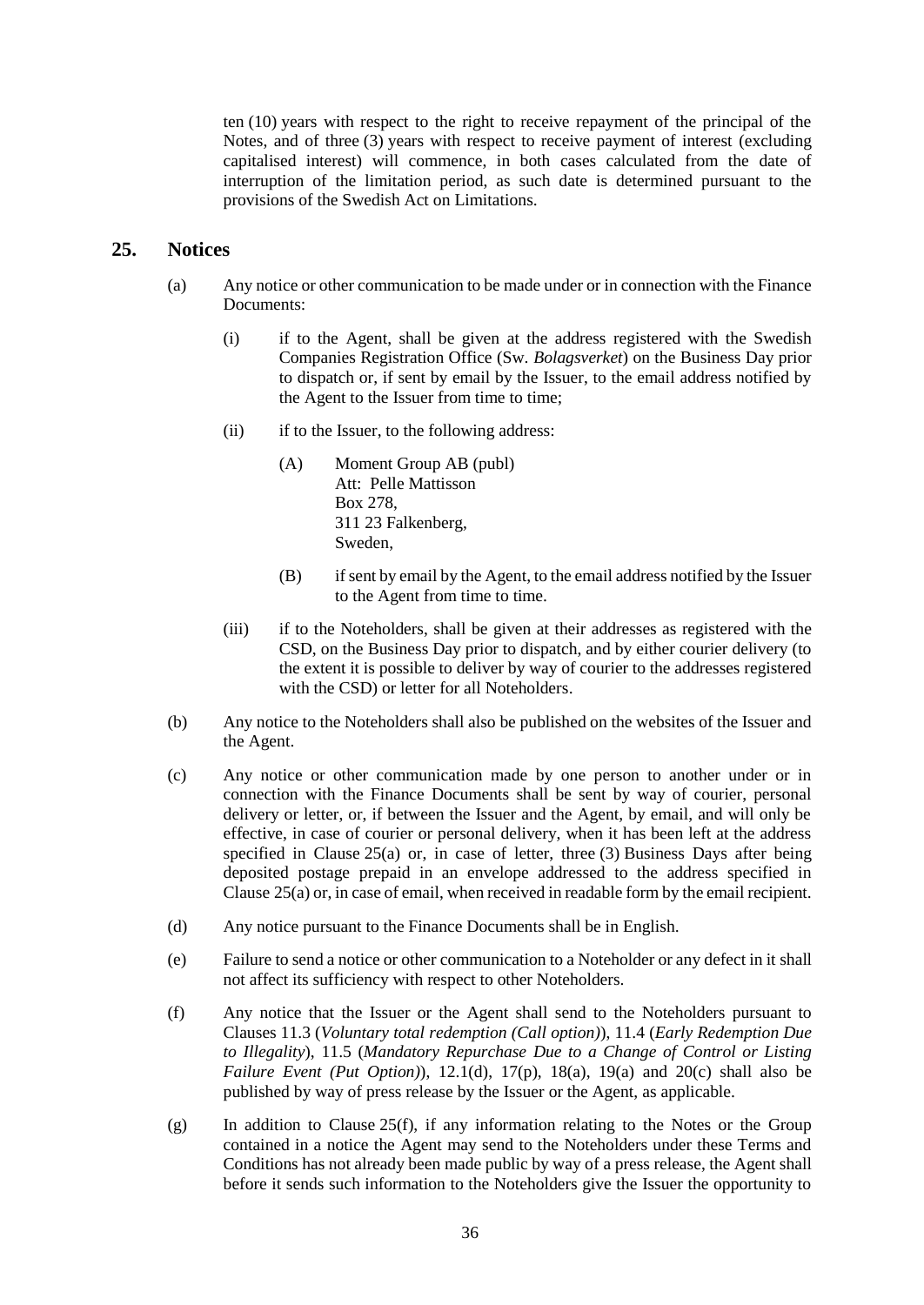issue a press release containing such information. If the Issuer does not promptly issue a press release and the Agent considers it necessary to issue a press release containing such information before it can lawfully send a notice containing such information to the Noteholders, the Agent shall be entitled to issue such press release.

# <span id="page-38-2"></span><span id="page-38-0"></span>**26. Force Majeure and Limitation of Liability**

- (a) Neither the Agent nor the Issuing Agent shall be held responsible for any damage arising out of any legal enactment, or any measure taken by a public authority, or war, strike, lockout, boycott, blockade, natural disaster, insurrection, civil commotion, terrorism or any other similar circumstance (a "**Force Majeure Event**"). The reservation in respect of strikes, lockouts, boycotts and blockades applies even if the Agent or the Issuing Agent itself takes such measures, or is subject to such measures.
- (b) The Issuing Agent shall have no liability to the Noteholders if it has observed reasonable care. The Issuing Agent shall never be responsible for indirect damage with exception of gross negligence and wilful misconduct.
- (c) Should a Force Majeure Event arise which prevents the Agent or the Issuing Agent from taking any action required to comply with the Finance Documents, such action may be postponed until the obstacle has been removed.
- (d) The provisions in this Clause [26](#page-38-0) apply unless they are inconsistent with the provisions of the Central Securities Depositories and Financial Instruments Accounts Act which provisions shall take precedence.

# <span id="page-38-1"></span>**27. Governing Law and Jurisdiction**

- (a) These Terms and Conditions, and any non-contractual obligations arising out of or in connection therewith, shall be governed by and construed in accordance with the laws of Sweden.
- (b) The Issuer submits to the non-exclusive jurisdiction of the City Court of Stockholm (Sw. *Stockholms tingsrätt*).